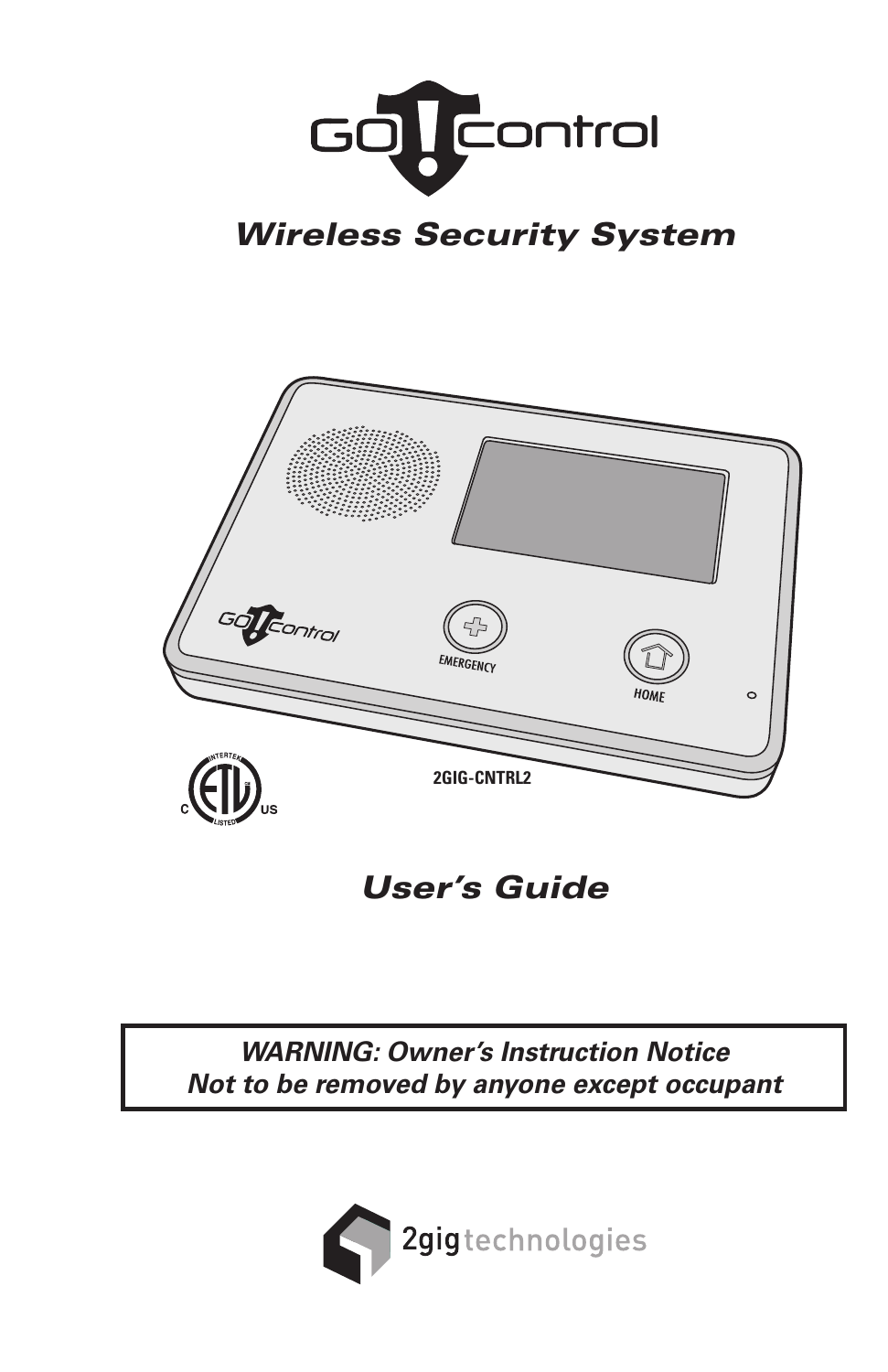# **The Go!Control Security System**

Congratulations on your ownership of a Go!Control Security System! This wireless system offers protection for your property against burglary, protection for yourself and family with 24-hour emergency monitoring, and optionally fire detection for your home.

The heart of the system is the Control Panel. It receives the wireless radio signals from remote system "sensors" that monitor doors, windows, motion detectors, smoke detectors, carbon monoxide detectors, and panic buttons. The Control Panel processes these signals and controls the alarm siren. The system can communicate to an alarm monitoring "Central Station" over the regular telephone network and optionally over the cellular telephone network to report violations, alarms, and system status.

The Control Panel is operated using its color touch screen display that shows easy-to-identity buttons and icons. The system can be armed or disarmed directly at the Control Panel, or by using optional key fob remote controls, remotely over the telephone, or over the Internet with Web access (if enabled by your installer). The Control Panel displays helpful information regarding the system and sensor status, system and alarm history, and trouble alerts.

Being fully "supervised", the Go!Control Security System continuously monitors itself and its sensors. If an issue occurs, such as a low sensor battery, the trouble alert will be displayed and logged by the Control Panel and optionally reported to the Central Monitoring Station. This way, the trouble can be addressed and corrected promptly, maintaining the integrity of the system.

With the system's built-in Z-Wave home automation capability, you can control your Z-Wave enabled household appliances from the Control Panel or remotely from a PC and the Internet from anywhere in the world... even through your cell phone! (This is an optional feature, check with your security professional for availability with your system.)

Many insurance companies offer discounts on homeowners and renters policies when a security system is installed. Discount credits vary with different companies and generally increase in savings with an increase in the level of protection. Ask your insurance agent about savings available to you.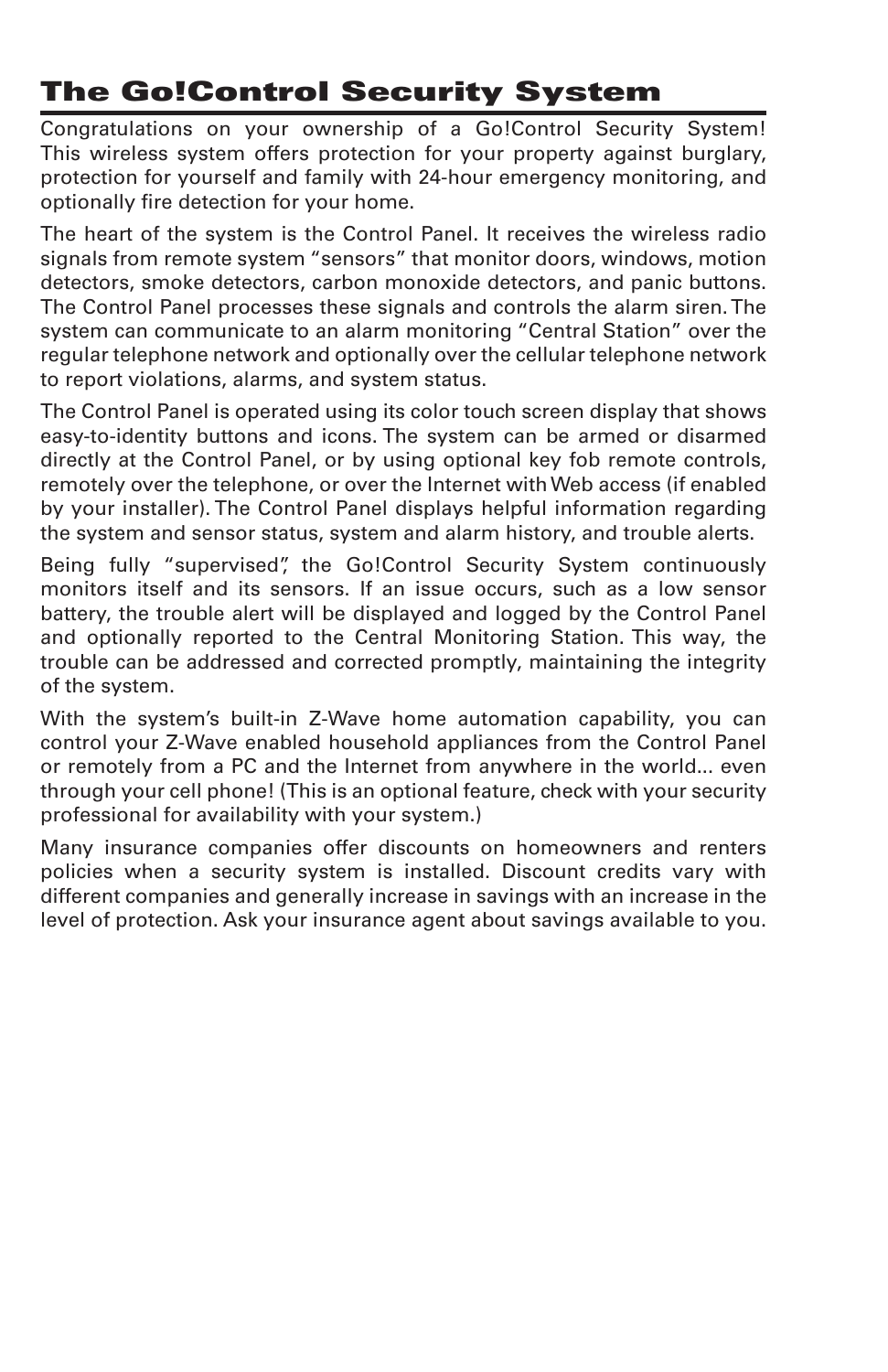# **Table of Contents**

| System Overview<br>. 2                                                                                                    |
|---------------------------------------------------------------------------------------------------------------------------|
|                                                                                                                           |
|                                                                                                                           |
|                                                                                                                           |
| 3                                                                                                                         |
|                                                                                                                           |
|                                                                                                                           |
|                                                                                                                           |
|                                                                                                                           |
|                                                                                                                           |
| Control Panel Features4                                                                                                   |
|                                                                                                                           |
|                                                                                                                           |
|                                                                                                                           |
|                                                                                                                           |
|                                                                                                                           |
|                                                                                                                           |
|                                                                                                                           |
|                                                                                                                           |
|                                                                                                                           |
|                                                                                                                           |
| Checking that All Sensors are Closed  8                                                                                   |
| Viewing Each Sensor's Status 8                                                                                            |
|                                                                                                                           |
| Manual Bypassing or Un-bypassing Sensors 9                                                                                |
| Stay Mode<br>Entry Delay in Stay Mode<br>Quick Exit in Stay Mode<br>10<br>10<br>10                                        |
|                                                                                                                           |
|                                                                                                                           |
|                                                                                                                           |
|                                                                                                                           |
|                                                                                                                           |
|                                                                                                                           |
|                                                                                                                           |
|                                                                                                                           |
|                                                                                                                           |
|                                                                                                                           |
| Disarming from Stay Mode 14<br>Disarming from Away Mode 14                                                                |
| If a Burglary Alarm Occurs 15                                                                                             |
|                                                                                                                           |
|                                                                                                                           |
|                                                                                                                           |
| Key Fob Arming and Disarming<br>Key Fob Arming to Stay Mode<br>Key Fob Arming to Stay Mode<br>Key Fob Arming to Away Mode |
|                                                                                                                           |
|                                                                                                                           |
|                                                                                                                           |
|                                                                                                                           |
|                                                                                                                           |
|                                                                                                                           |
|                                                                                                                           |
|                                                                                                                           |
| Wireless Keypad Disarming 17<br>Wireless Keypad Fire Emergency 17                                                         |
| Wireless Keypad Police Emergency 17                                                                                       |
|                                                                                                                           |
|                                                                                                                           |
| Manual Fire Alarm  18                                                                                                     |
|                                                                                                                           |
|                                                                                                                           |
|                                                                                                                           |
|                                                                                                                           |
|                                                                                                                           |
|                                                                                                                           |
| 24-Hour Emergency Buttons  21                                                                                             |
|                                                                                                                           |
|                                                                                                                           |
|                                                                                                                           |
|                                                                                                                           |
|                                                                                                                           |

| Example adduced the Contract and AC Power Leon<br>Phone Line Failure Leon<br>23<br>Backup Battery Status Leon<br>Test Mode Leon<br>23<br>Remote Installer Access Leon<br>23<br>Remote Installer Access Leon<br>23<br>23<br>Accio Modem Leon<br>23<br>23<br> |  |
|-------------------------------------------------------------------------------------------------------------------------------------------------------------------------------------------------------------------------------------------------------------|--|
|                                                                                                                                                                                                                                                             |  |
|                                                                                                                                                                                                                                                             |  |
|                                                                                                                                                                                                                                                             |  |
|                                                                                                                                                                                                                                                             |  |
|                                                                                                                                                                                                                                                             |  |
|                                                                                                                                                                                                                                                             |  |
|                                                                                                                                                                                                                                                             |  |
|                                                                                                                                                                                                                                                             |  |
|                                                                                                                                                                                                                                                             |  |
| Reading Confidential Messages  25                                                                                                                                                                                                                           |  |
|                                                                                                                                                                                                                                                             |  |
|                                                                                                                                                                                                                                                             |  |
|                                                                                                                                                                                                                                                             |  |
|                                                                                                                                                                                                                                                             |  |
|                                                                                                                                                                                                                                                             |  |
|                                                                                                                                                                                                                                                             |  |
|                                                                                                                                                                                                                                                             |  |
|                                                                                                                                                                                                                                                             |  |
|                                                                                                                                                                                                                                                             |  |
| For Control by Telephone<br>Telephone Remote<br>Telephone Remote<br>Calling the System<br>Calling the System<br>Terminal System<br>Terminal System<br>Control Control Control Control Control Control Control Control Control Control Contr                 |  |
|                                                                                                                                                                                                                                                             |  |
|                                                                                                                                                                                                                                                             |  |
|                                                                                                                                                                                                                                                             |  |
|                                                                                                                                                                                                                                                             |  |
|                                                                                                                                                                                                                                                             |  |
|                                                                                                                                                                                                                                                             |  |
|                                                                                                                                                                                                                                                             |  |
|                                                                                                                                                                                                                                                             |  |
|                                                                                                                                                                                                                                                             |  |
|                                                                                                                                                                                                                                                             |  |
| Adding a Duress User Code 29                                                                                                                                                                                                                                |  |
|                                                                                                                                                                                                                                                             |  |
|                                                                                                                                                                                                                                                             |  |
|                                                                                                                                                                                                                                                             |  |
|                                                                                                                                                                                                                                                             |  |
|                                                                                                                                                                                                                                                             |  |
|                                                                                                                                                                                                                                                             |  |
|                                                                                                                                                                                                                                                             |  |
|                                                                                                                                                                                                                                                             |  |
|                                                                                                                                                                                                                                                             |  |
|                                                                                                                                                                                                                                                             |  |
|                                                                                                                                                                                                                                                             |  |
|                                                                                                                                                                                                                                                             |  |
|                                                                                                                                                                                                                                                             |  |
|                                                                                                                                                                                                                                                             |  |
|                                                                                                                                                                                                                                                             |  |
|                                                                                                                                                                                                                                                             |  |
|                                                                                                                                                                                                                                                             |  |
|                                                                                                                                                                                                                                                             |  |
|                                                                                                                                                                                                                                                             |  |
|                                                                                                                                                                                                                                                             |  |
|                                                                                                                                                                                                                                                             |  |
|                                                                                                                                                                                                                                                             |  |
|                                                                                                                                                                                                                                                             |  |
|                                                                                                                                                                                                                                                             |  |
|                                                                                                                                                                                                                                                             |  |
| 24-Hour Emergency Functions. 39                                                                                                                                                                                                                             |  |
|                                                                                                                                                                                                                                                             |  |
|                                                                                                                                                                                                                                                             |  |
|                                                                                                                                                                                                                                                             |  |
|                                                                                                                                                                                                                                                             |  |
|                                                                                                                                                                                                                                                             |  |
|                                                                                                                                                                                                                                                             |  |
|                                                                                                                                                                                                                                                             |  |
|                                                                                                                                                                                                                                                             |  |
|                                                                                                                                                                                                                                                             |  |
|                                                                                                                                                                                                                                                             |  |
|                                                                                                                                                                                                                                                             |  |
|                                                                                                                                                                                                                                                             |  |
|                                                                                                                                                                                                                                                             |  |
|                                                                                                                                                                                                                                                             |  |
| Ney Fob Distant Solid Condition<br>Exit Delay Restart<br>Exit Delay Restart<br>Latinum Affice Condition<br>20 Cancel Display<br>Cancel Display<br>Dialer Delay<br>Dialer Delay<br>2-Way Voice Control Answer.                                               |  |
|                                                                                                                                                                                                                                                             |  |
|                                                                                                                                                                                                                                                             |  |
| Regulatory Information 42                                                                                                                                                                                                                                   |  |
|                                                                                                                                                                                                                                                             |  |
|                                                                                                                                                                                                                                                             |  |
|                                                                                                                                                                                                                                                             |  |
|                                                                                                                                                                                                                                                             |  |
|                                                                                                                                                                                                                                                             |  |
|                                                                                                                                                                                                                                                             |  |
|                                                                                                                                                                                                                                                             |  |
|                                                                                                                                                                                                                                                             |  |
|                                                                                                                                                                                                                                                             |  |
|                                                                                                                                                                                                                                                             |  |
|                                                                                                                                                                                                                                                             |  |
|                                                                                                                                                                                                                                                             |  |
|                                                                                                                                                                                                                                                             |  |
|                                                                                                                                                                                                                                                             |  |
|                                                                                                                                                                                                                                                             |  |
|                                                                                                                                                                                                                                                             |  |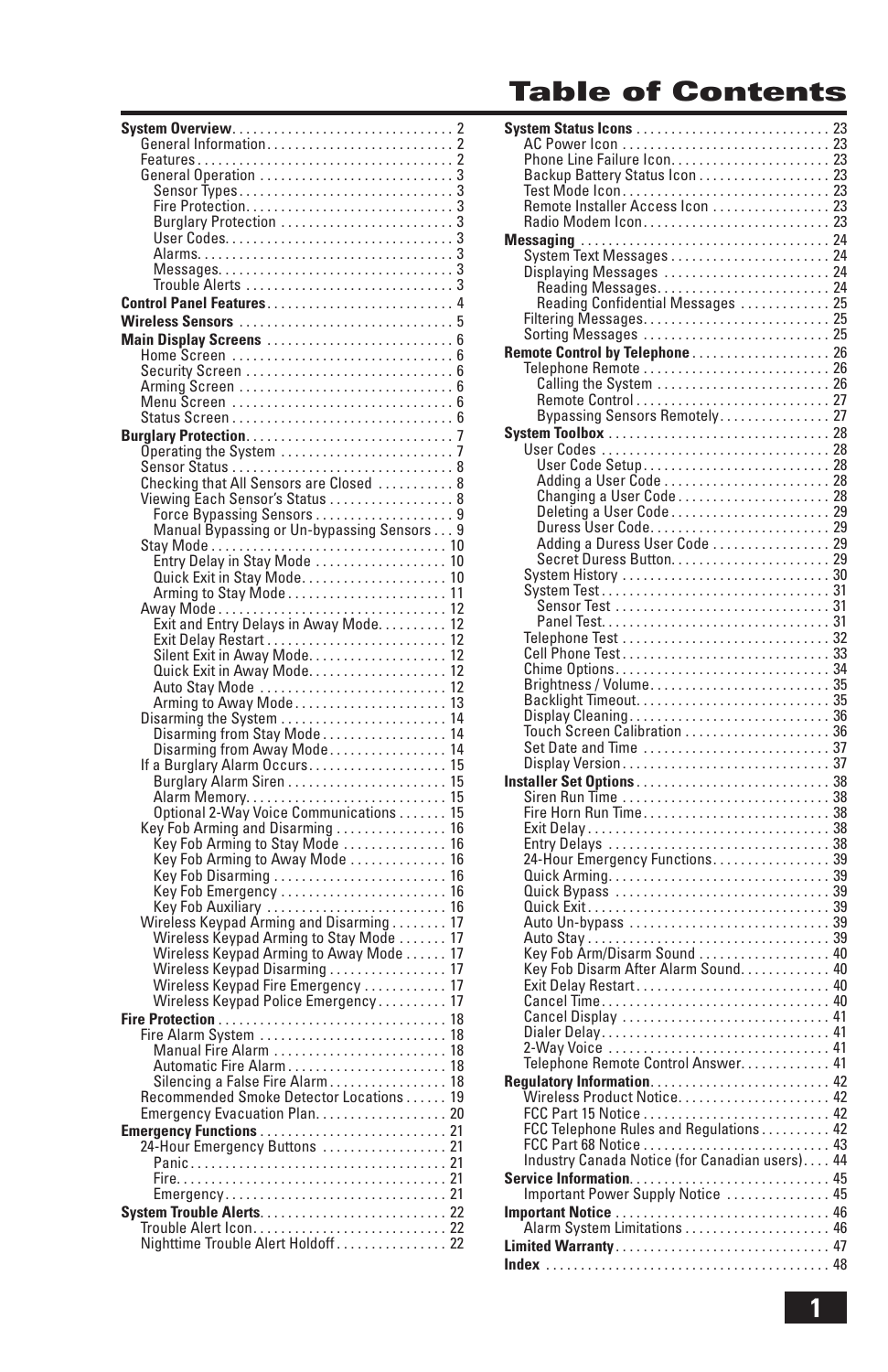# **System Overview**

### *General Information*

This system provides three forms of protection: burglary, fire, and emergency, depending on the options set by the installer. The system consists of the Control Panel with a color touch screen, wireless sensors that provide perimeter and interior burglary protection, and wireless smoke and carbon monoxide detectors. In addition, optional remote control key fobs, wireless panic pendants, and wireless keypads may have been provided or installed.

The system monitors all protection "zones" and the system's status. It will display monitoring information and control the alarm siren. Your system may also have been setup to send alarm and status reports to a Central Monitoring Station and has the capability for 2-way voice communications with the alarm monitoring operator.

## *Features*

Following is a list of standard features and options that can be included in your system. Ask your installer which options are available to you and check the boxes that apply.

- ✓ STAY and AWAY arming modes. Stay Mode arms the system perimeter only and is used typically at night when the premises are occupied. Away Mode arms the system perimeter *and* interior; it's used when the premises are unoccupied.
- ✓ Eight user-unique 4-digit codes to operate the system. The system supports one "Master User Code" that can assign and maintain the other seven User Codes.
- ✓ One of the eight User Codes functions as a Duress User Code. Controlling the system with this code gives the appearance of normal operation, but using it secretly sends a "duress" report to the Central Monitoring Station to initiate a silent alarm call for help.
- ✓ Voice announcements from the Control Panel. The system has a large vocabulary of descriptive words that can be assigned to sensors so each will have a unique announcement such as "front door" or "baby's room window" if desired.
- ✓ Home automation with the built-in Z-Wave controller for remote controlling Z-Wave enabled home appliances (optional feature).
- ✓ Alarm history with system event log. Each alarm and system alert is logged into the system's memory. These events can be displayed and reviewed at the Control Panel or remotely by the Central Monitoring Station.
- $\angle$  Real time clock and calendar shows on the system's display and is used to time stamp items in the event log.
- ❑ 2-way voice communication. After an alarm, the system can automatically connect with a Central Station operator so they can converse with people in the premises.
- ❑ Remote control of the system over the telephone.
- ❑ Remote control of the system using a Web-enabled device through the Internet (requires GSM cellular radio option).
- ❑ Three optional 24-hour emergency functions: PANIC, FIRE, and EMERGENCY. These functions can be activated by buttons on the Control Panel, using wireless sensors, from the wireless keypad, or from portable pendant devices.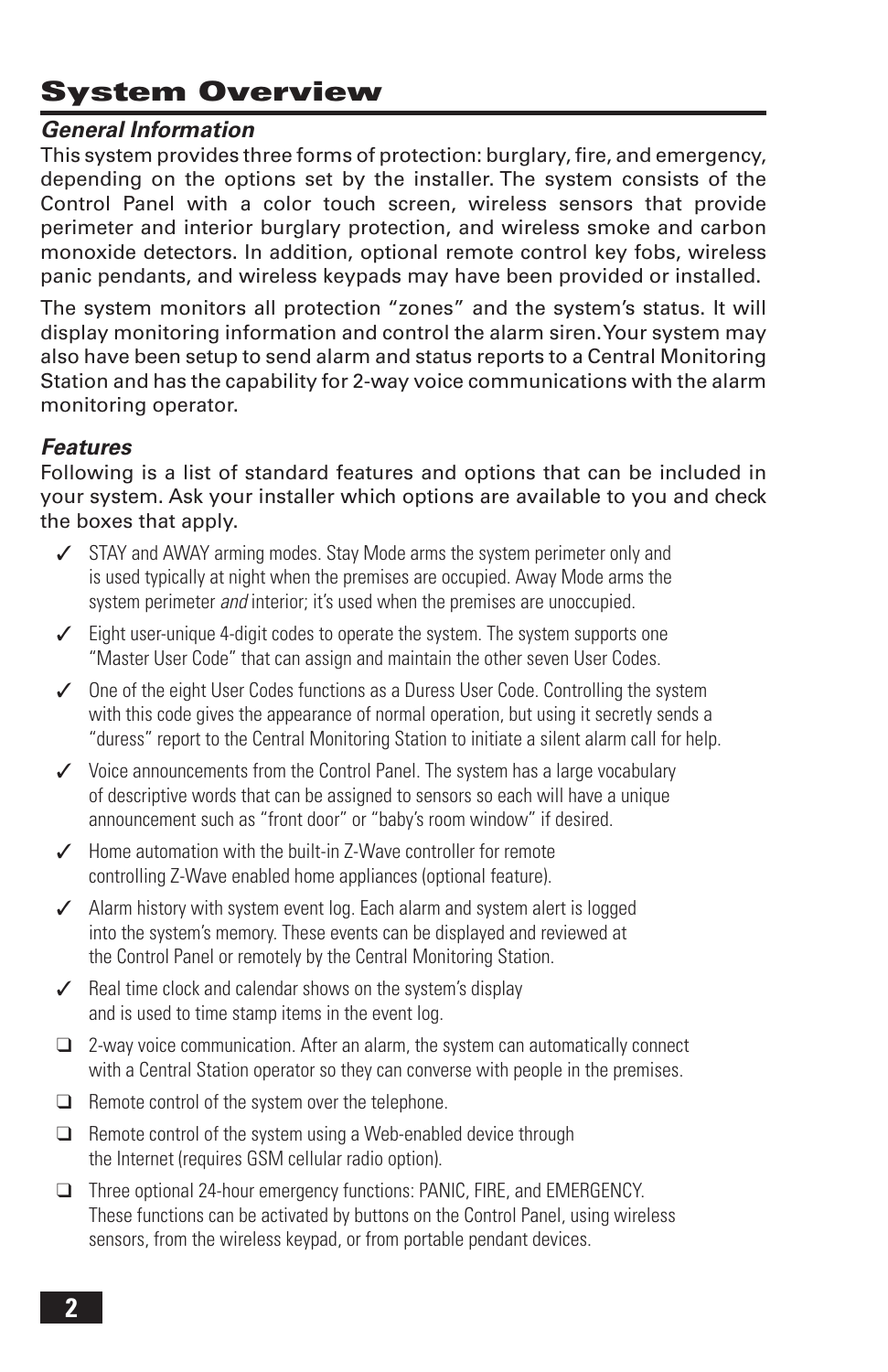## *General Operation*

Following are general operational concepts that your system supports. Understanding these concepts will help you to use your security system to it fullest extent.

# **Sensor Types**

The system's wireless sensors have been assigned to selected "types" (sometimes called "zones" in the alarm industry). The sensor type determines how and when the system will react to a signal from the sensor. Some sensors are armed 24 hours a day, other sensors are only armed when the system is armed.

# **Fire Protection**

If fire protection wireless smoke detectors have been installed in your system, they are armed 24 hours-a-day. They will sound an alarm when smoke is detected and can report the fire alarm to the Central Monitoring Station. Refer to the Fire Alarm System section of this manual for important emergency planning and evacuation information.

## **Burglary Protection**

Burglary protection is provided by perimeter and interior sensors. When the system is armed in the Away Mode, both perimeter and interior sensors are armed and can trigger an alarm. When the system is armed in the Stay Mode, only the perimeter sensors are armed and can trigger an alarm.

Both arming modes offer an "Exit Delay" that allows time to leave the premises without triggering the alarm. Upon re-entry, the system offers an "Entry Delay" through certain points of protection that allows you time to disarm the system before an alarm is triggered.

Sensors can be set to sound a chime and/or a voice announcement when they are triggered. So you can monitor your doors and windows while the system is disarmed.

## **User Codes**

The system installer has pre-programmed a Master User Code for your system. This code can be used to control the system as well as assign and change the other seven User Codes. The Master User Code can also access several system setup settings in the User Toolbox.

#### **Alarms**

When an alarm occurs, the Control Panel's siren and an external siren (if installed) will sound for a preset time. During alarms and after disarming, the alarm history button will display all the alarms that have occurred, and which sensors were involved. The alarm history clears the next time the system is armed or can be cleared manually.

#### **Messages**

Your security system supports receiving messages from the Central Monitoring Station. The messages can be about system upgrades, additional services, special regional weather alerts, etc.

## **Trouble Alerts**

The system monitors itself for abnormal operating conditions and will alert you if trouble is detected. Trouble conditions can be reported to the Central Monitoring Station.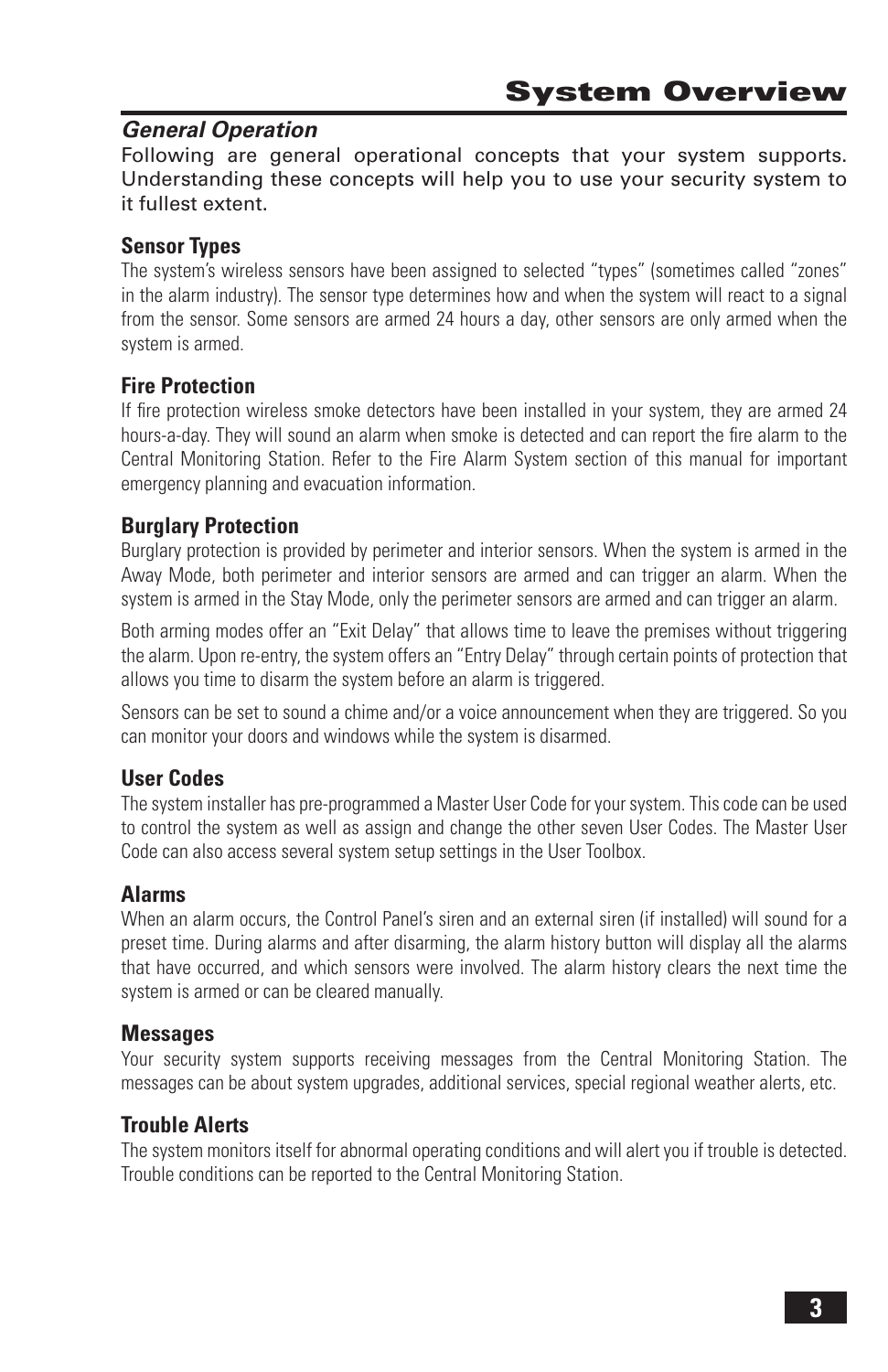# **Control Panel Features**

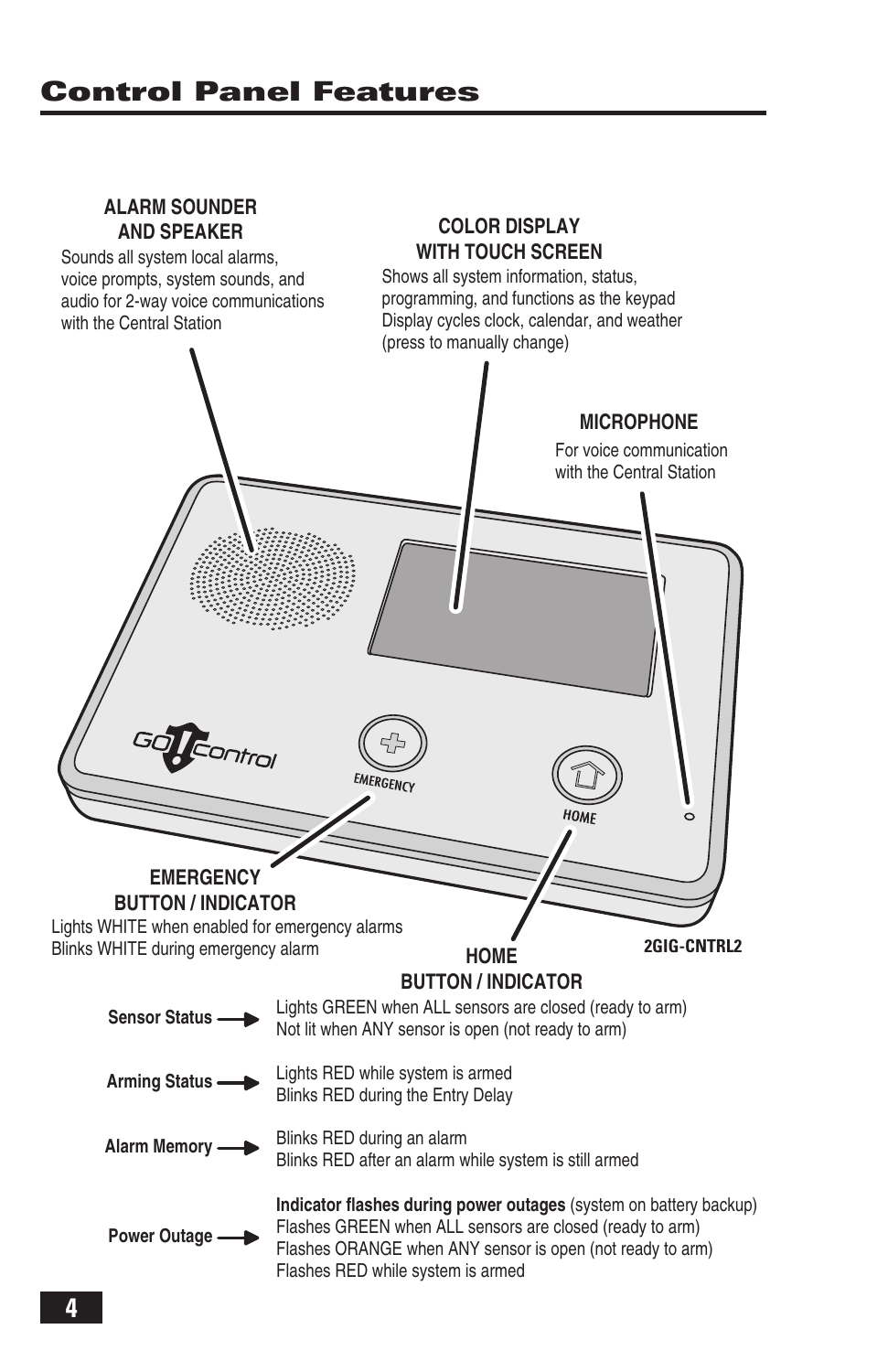# **Wireless Sensors**

Your security system has wireless sensors. Some sensors will be visible, other sensors are hidden inside the door jambs. Depending on your installation, there may be other types of sensors shown below. Be sure your installer shows you all the sensors installed in your system.



*Door / Window Sensor*



*Motion Sensor*



*Glass Break Sensor*



*Smoke Detector*



*Panic Button Remote*





*Wireless Keypad*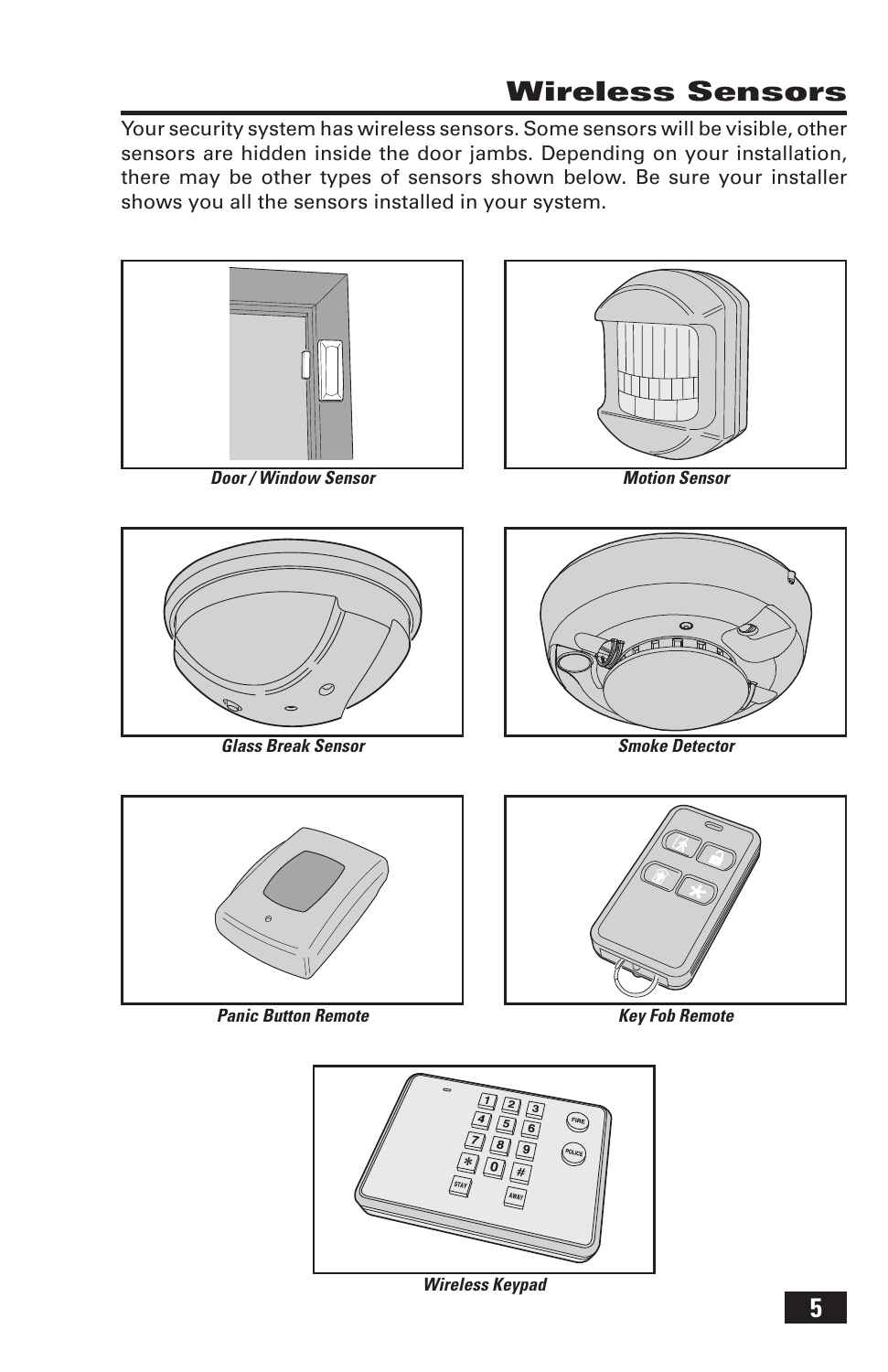# **Main Display Screens**

The Control Panel is programmed and operated using the color touch-screen display. The display will show various buttons, indicators, and text to guide and inform you.

The top bar on the display shows the current system mode, scrolling text of any pending alerts, and system status icons for AC power, telephone line, and backup battery.

# *Home Screen*

The Home Screen is the top level screen. It shows the system status with icons to indicate system conditions. It also displays the time and date. The Home Screen displays the **SECURITY** and **HOME SERVICES** buttons. (Note: Home Services is a system option for controlling Z-Wave devices, if not active, the button will not be displayed.) Pressing the  $\circledR$  button on the Control Panel will display the Home Screen.

# *Security Screen*

The Security Screen shows the system status and offers three buttons for **ARM**, **MENU**, and **STATUS**. It also displays the time and date. If messages, alarm, or trouble alerts are pending, the Security Screen will display buttons indicating the number of pending messages.

# *Arming Screen*

The Arming Screen is used to arm the security portion of the system. It displays the system status and arming buttons for **STAY** and **AWAY**. Two option check box buttons for **ENTRY DELAY** and **SILENT EXIT** are displayed.

# *Menu Screen*

The Menu Screen shows the system status and offers buttons for **ARM** and **TOOLBOX**. If the emergency option is set, an **EMERGENCY**  button is displayed. Two option check box buttons for **CHIME** and **VOICE** are displayed.

# *Status Screen*

The Status Screen lists system status and any alerts. The date and time of any alerts are listed in the displayed log. One option button for **SILENCE** is displayed; it stops the voice announcement of the system status.



*The Home Screen*



*The Security Screen*



*The Arming Screen*



*The Menu Screen*



*The Status Screen*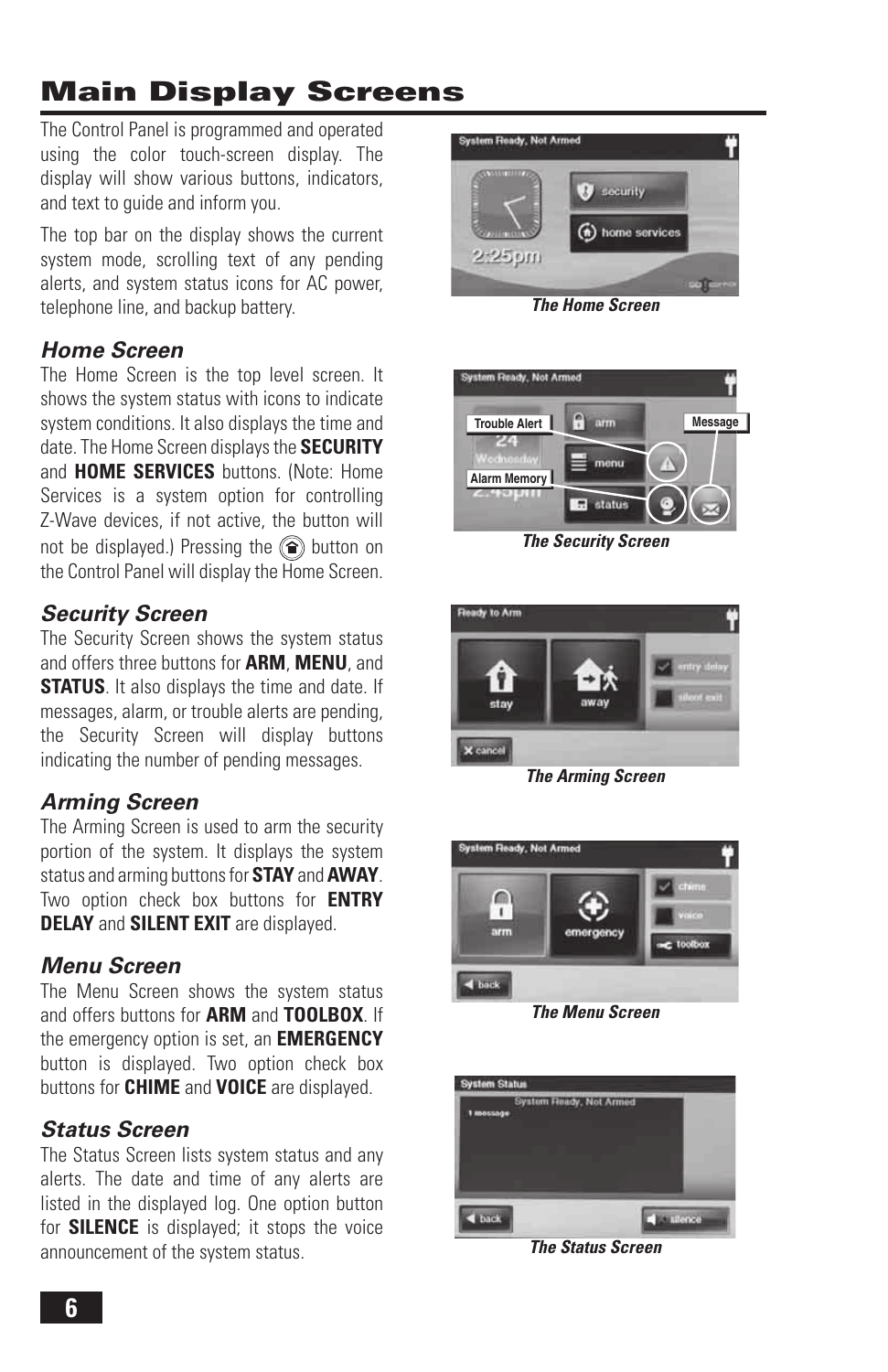### *Operating the System*

When your system was setup by your installer, wireless sensors were placed to monitor specific doors and windows. The installer selected these doors and windows as likely places where an unlawful intrusion might occur and could be detected. Each sensor was programmed to have the system react in a specific way.

Some sensor types such as smoke detectors, carbon monoxide detectors, panic buttons, etc. are always active and can trigger an alarm at any time. Other sensors on protected doors and windows are part of the burglary protection part of the system, and can be turned on or off. Turning on the burglary protection part of the security system is called *"Arming the System"*. The burglary protection part of the system can be armed in two modes: Stay Mode or Away Mode.

Refer to the floor plan below. It shows a typical residential installation and the various types of wireless sensors and their function



*Example Security System Floor Plan*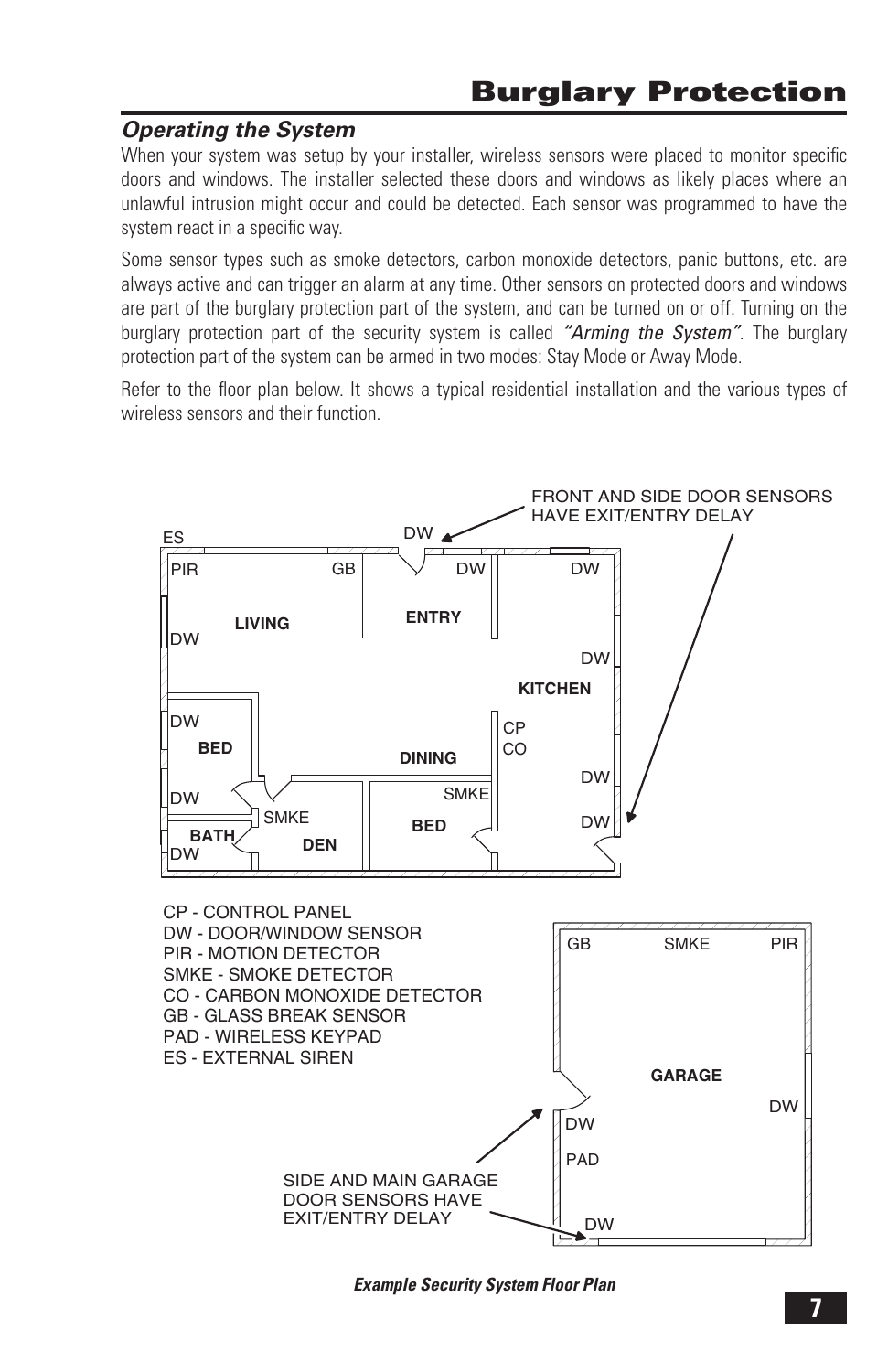# **Burglary Protection**

# *Sensor Status*

The security system constantly monitors all of the sensors attached to the protected doors and windows in your home or business. The Control Panel knows if each protected door or window is open or closed. The open or closed condition of the protected doors and windows is called the *"sensor status"*.

For maximum security, all the doors and windows on the premises should be closed when leaving the building. In some cases, such as when using the security system for protection when staying at home, it may be desirable to leave some protected doors or windows open. The system uses *"bypasses"* to resolve the open door or window conditions. Before the system can be armed, all protected doors and windows must be closed or bypassed. Bypasses and their two types are explained in detail on the next page.

# *Checking that All Sensors are Closed*

In most cases, you will be arming the security system with all of the sensor-protected doors and windows closed. The Control Panel provides several easy ways to verify that all the sensor-protected doors and windows are closed before arming the system.

- The  $\textcircled{f}$  button will light green if all sensors are closed. The  $\textcircled{f}$  button will not be lit if *ANY* sensors are open.
- The **SECURITY** button on the display's Home Screen will light green if all sensors are closed. The **SECURITY** button will be lit orange if *ANY* sensors are open.
- The **ARM** button on the display's Security Screen and Menu Screen will light green if all sensors are closed. The **ARM** button will be lit orange if *ANY* sensors are open.

## *Viewing Each Sensor's Status*

The Control Panel will also show you which sensor-protected doors and windows are open. Your installer has programmed descriptive names for each sensor-protected door and window. The Control Panel's color display will show the names of which door and windows are open.

- The top area of the display on the Home, Security, and Menu Screens will list any sensors that are currently open.
- Pressing the **STATUS** button will also display a list of all open sensors along with general system status and alerts.

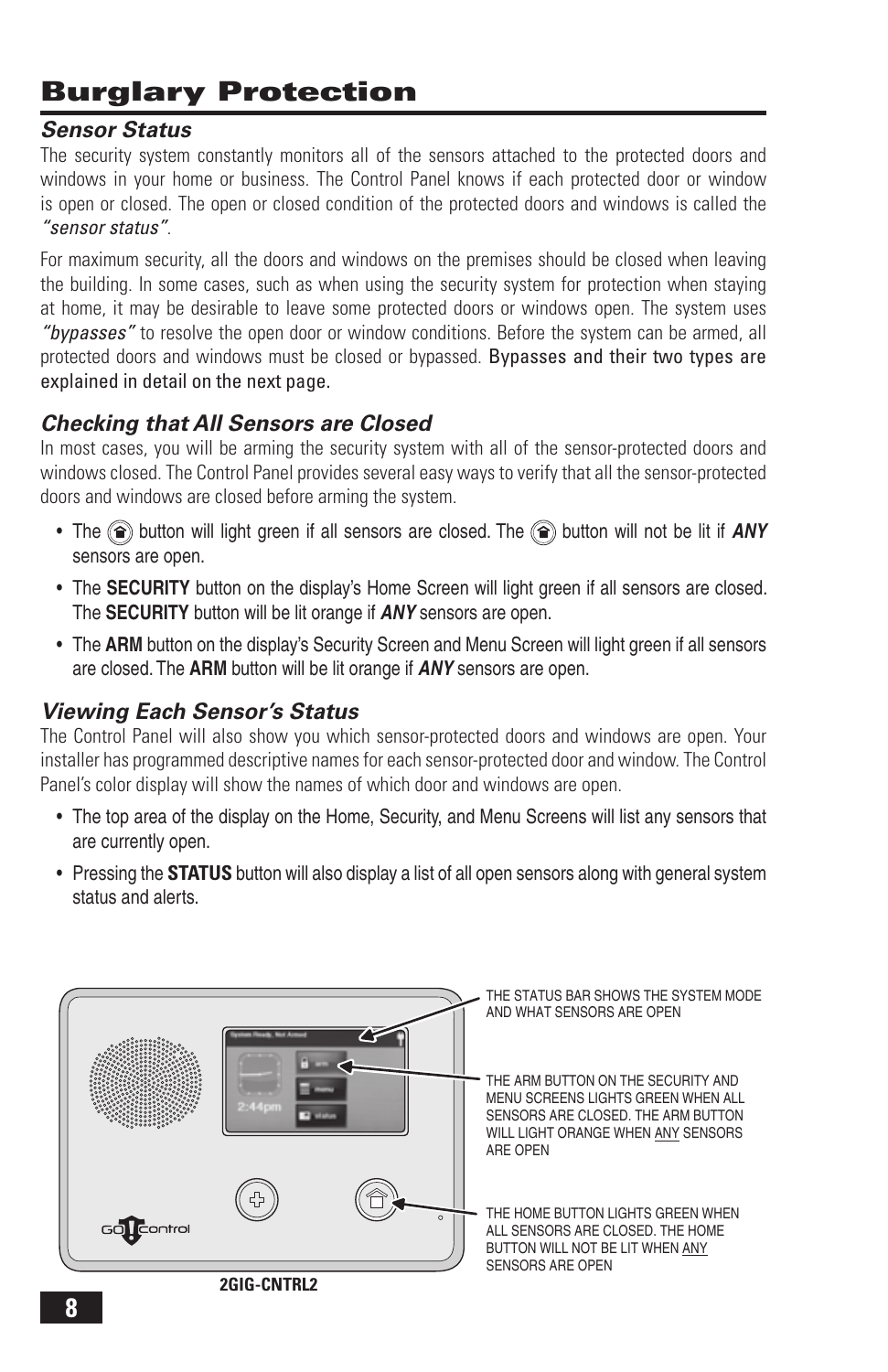# *Sensor Bypassing*

Before the system can be armed, all protected doors and windows must be closed or bypassed. The system uses *"bypasses"* to resolve open sensors on protected doors or windows before arming the system. When a sensor is bypassed, the system ignores that the door or window is open. There are two types of sensor bypasses available: forced and manual.

In some cases (such as when using the security system for protection when staying at home) it may be desirable to leave some sensor-protected doors or windows open. Temporarily bypassing a sensor for this use is called "force bypassing". Force bypasses are automatically removed when the system is disarmed.

Sensor bypassing is also sometimes used when a sensor is requiring service. A sensor's magnet might be missing, or an external switch contact connected to a sensor might be faulty, causing the sensor to be detected as "open" by the Control Panel. In these conditions, you may need to schedule a service call with your qualified alarm service technician to repair or replace the troubled sensor. If the security system needs to be armed before the sensor can be serviced, the sensor can be *"manually bypassed"* so the rest of the system can be armed. Depending on programming, manual bypasses can remain in place until they are manually removed.

☞ *NOTE: Bypassed sensors offer no protection and cannot cause an alarm. Use bypass if you want to arm your system with one or more sensors open and intentionally unprotected.*

## **Force Bypassing Sensors**

If any sensors are open when the **ARM** button is pressed, the Control Panel will display the bypass sensor screen. When the system is disarmed, the force bypassed sensors will be returned to normal.

- **1.** With one or more sensors open, press **ARM** from the Security or Menu Screen.
- **2.** Press **BYPASS ALL** to force bypass the open sensors.
- **3.** Enter a User Code (unless "Quick Bypass" has been set by the installer) to activate the bypass and continue to the Arming Screen.



*Force Bypass Sensors Screen*

#### **Manual Bypassing or Un-bypassing Sensors**

In case one or more sensors need to be manually bypassed because of a trouble condition, or have their manual bypass removed, use the following steps:

- **1.** Press **MENU**, **TOOLBOX**, then **BYPASSED SENSORS**.
- **2.** Enter a User Code.
- **3.** Press the individual name of the sensor(s) to bypass or un-bypass the sensor(s). The bypass symbol will display for the manually bypassed sensors. Bypasses to all listed sensors can be removed by pressing **UNBYPASS ALL**.



*Manual Bypass Sensors Screen*

**4.** Press **OK**.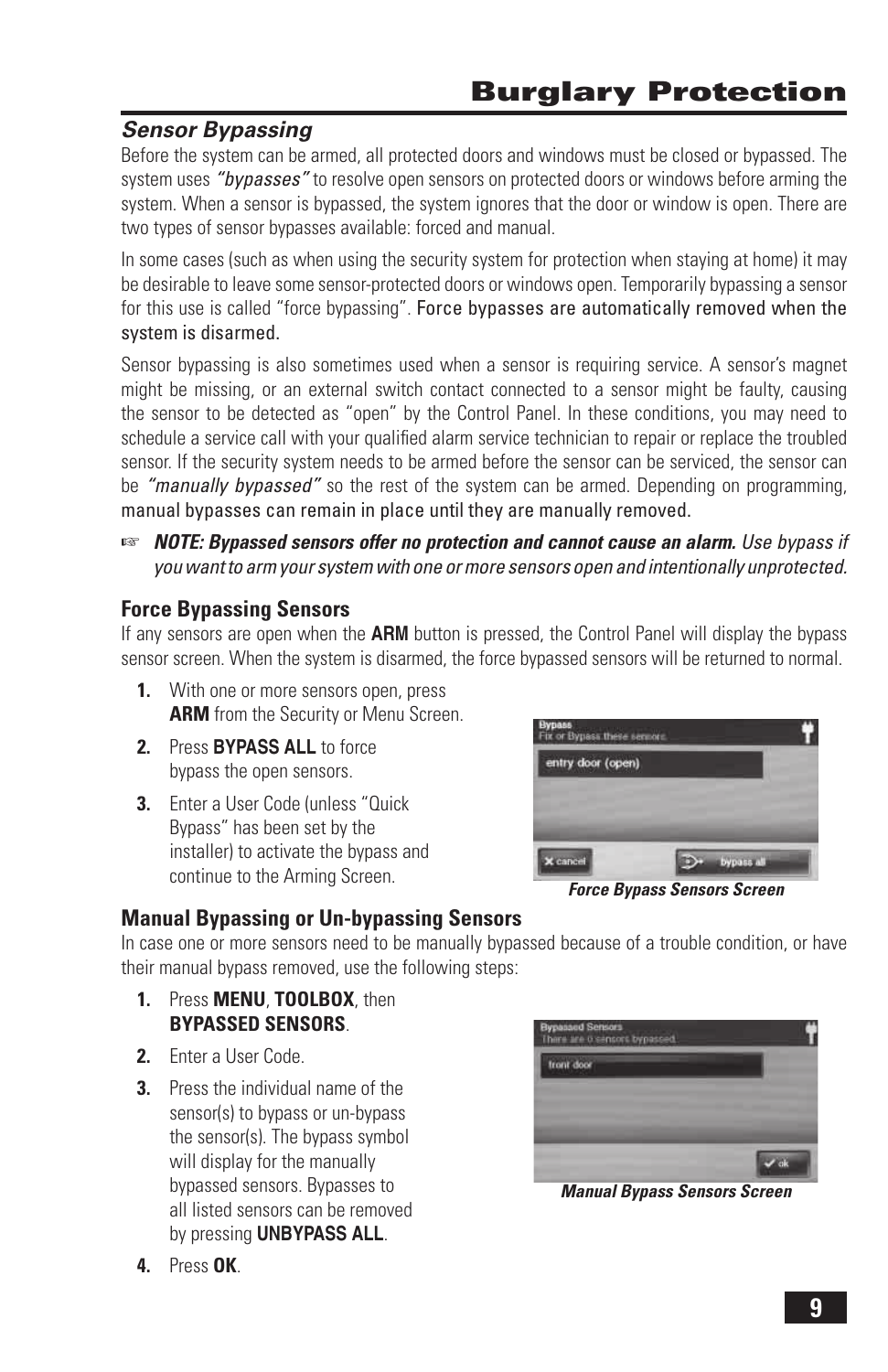# **Burglary Protection**

# *Stay Mode*

Stay Mode is for arming the system when people will be staying on the premises. Stay Mode arms the sensor-protected perimeter doors and windows while *not* arming the interior motion sensors or other interior doors. This allows the premises to be occupied while the system is partially armed. Stay Mode is used mostly for arming the system during the evening hours after everyone is inside and no one is expected to enter or leave.

When the system is armed in Stay Mode, you can move about the premises without triggering the burglary alarm. All the interior burglary protection is off. But, if a sensor-protected *perimeter* door or window is opened, an alarm will occur.

## **Entry Delay in Stay Mode**

Certain sensors, such as the front door, can be setup by your installer to have a delay before triggering an alarm. This provides a way for an authorized person returning to enter using a predetermined door and disarm the system before an alarm is triggered. When arming the system in Stay Mode, an "Entry Delay" option check box is shown on the Control Panel's Arming Screen. Normally this option check box is checked, so the programmed delay doors allow time for disarming the system after the door is opened. Un-checking this option box removes the delayed alarm trigger from *all* sensorprotected doors programmed for delay, causing those entrances to instantly trigger the alarm if they are opened in Stay Mode.

#### **Quick Exit in Stay Mode**

A programmable option, called "Quick Exit" may be displayed on the Security Screen *while* the system is armed in the Stay Mode. Pressing the Quick Exit button starts a timer to allow someone to exit or enter through a sensor-protected door *programmed for delay* without having to disarm the entire system. When the delay timer runs out, the system returns to the normal Stay Mode.

The Quick Exit option can be turned on or off by your installer, refer to the "Installer Set Options" section of this manual to see which options have been set for your system.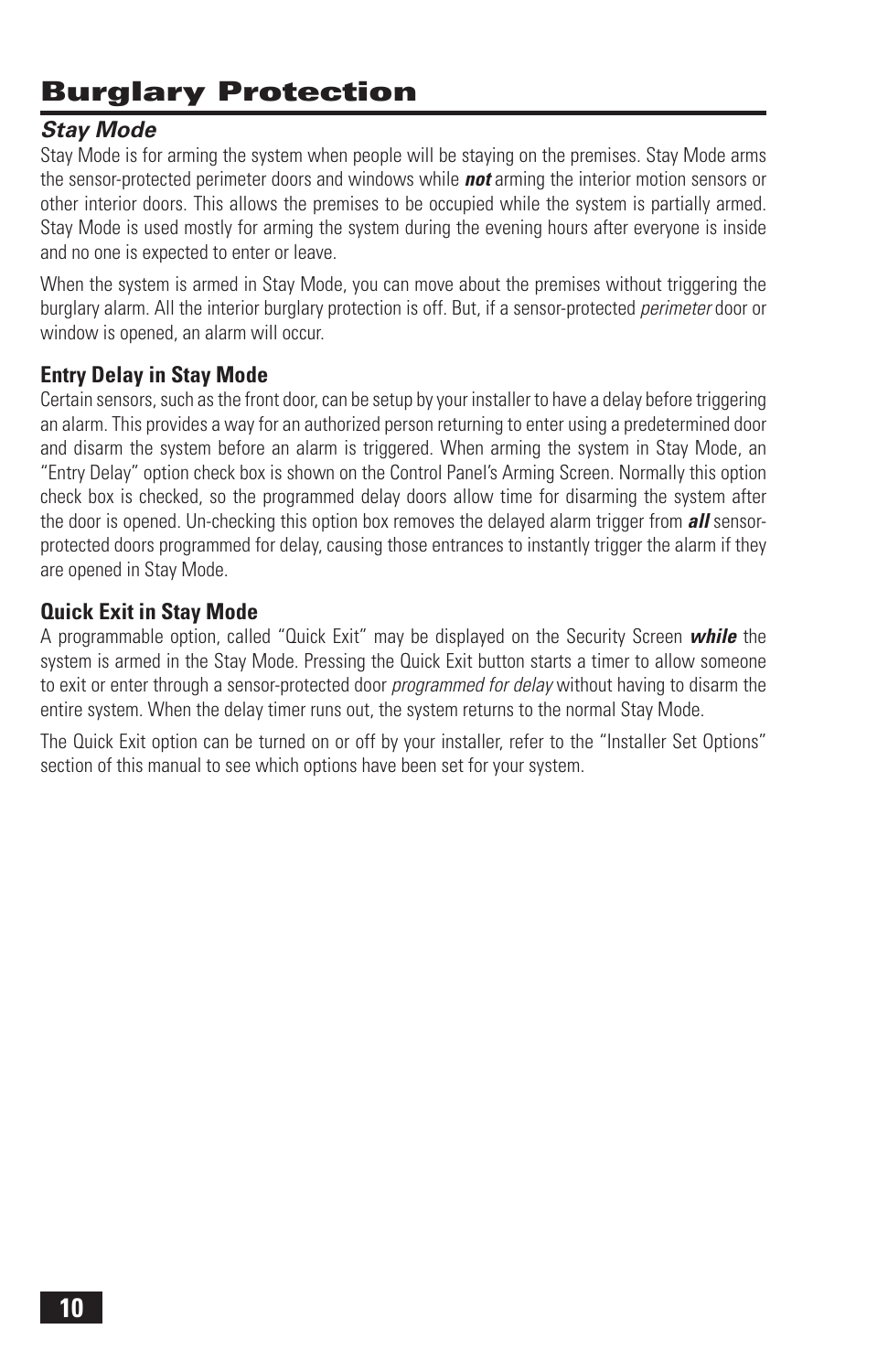#### **Arming to Stay Mode**

Use Stay Mode to arm the system when anyone will be staying home. Stay Mode normally has an Entry Delay so someone with a User Code can re-enter without causing an alarm.

- **1.** Close all protected perimeter doors and windows before arming.
- **2.** Verify that the  $\textcircled{f}$  button on the Control Panel is lit green indicating that the system is ready to arm. The **SECURITY** button and **ARM** button on the display will also be green when all sensors are closed.
- **3.** From the Security Screen, or the Menu Screen, press **ARM**.
	- If there are any open door or window sensors, the Bypass Screen will appear. Close all the sensors displayed or press **BYPASS ALL** to force bypass the displayed sensors. NOTE: BYPASSED SENSORS WILL NOT BE ABLE TO TRIGGER AN ALARM.
	- To bypass sensors, you will need to enter a User Code unless the installer has set the system for " Quick Bypass".
- **4.** On the Arming Screen, one check box option can be used with Stay Mode.
	- If no one is expected to re-enter, the system can be armed without an Entry Delay. All perimeter doors will trigger the alarm instantly. To arm with all exit/ entry perimeter doors as instant, un-check the **ENTRY DELAY** option button.
- **5.** Press **STAY** to arm the system.
	- To arm the system, you may need to enter a User Code if your installer has turned off the system's " Quick Arming" feature.
- **6.** The system will arm and show the Exit Delay counting down. When the Exit Delay expires, the system is fully armed in the Stay Mode.



*Entry Delay Check Box*





*Quick Exit Button*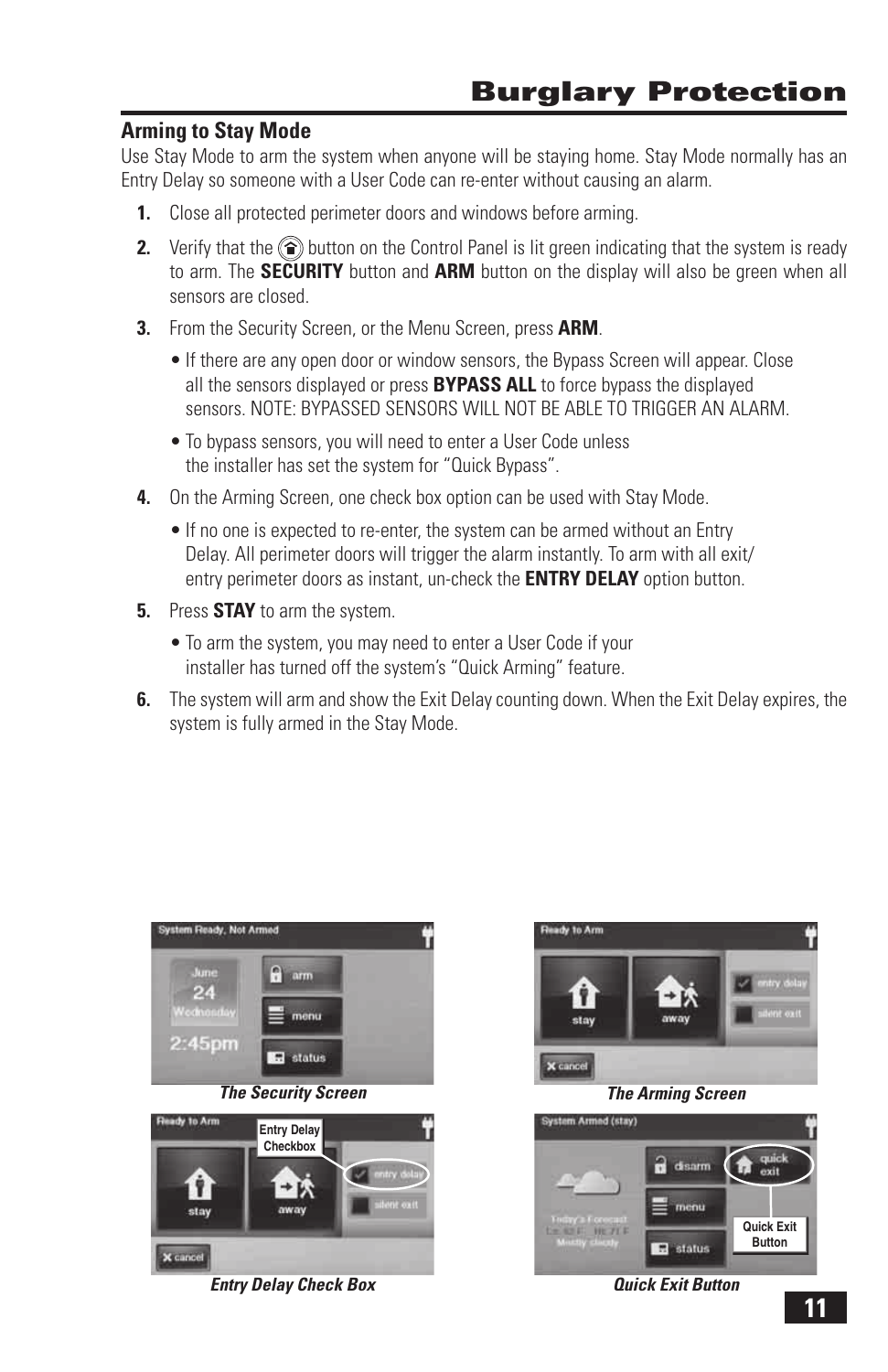# **Burglary Protection**

# *Away Mode*

Away Mode is for arming the system when everyone will be leaving the premises. Away Mode arms *all* sensor-protected perimeter doors and windows, interior motion sensors, interior glass break sensors, and any other sensor-protected interior doors. The premises must be unoccupied while the system is armed. Away Mode is typically used for arming the system during the daytime hours in a residential installation, and non-business hours in a commercial installation.

When the system is armed in Away Mode, you *cannot* move about the premises without triggering the burglary alarm (if the system is installed with interior motion detectors). An alarm will also occur if any sensor-protected door or window is opened or glass breakage is detected (if glass breakage detectors are installed in your system).

#### **Exit and Entry Delays in Away Mode**

Certain sensors, such as the front door, can be setup by your installer to have a delay before triggering an alarm. This provides a way for an authorized person to exit and reenter the premises without triggering an alarm. The " Exit Delay" allows time to leave after arming the system. The " Entry Delay" allows time to disarm the system before an alarm is triggered.

When arming the system in Away Mode, an "Entry Delay" option check box is shown on the Control Panel's Arming Screen. Normally this option check box is checked, so the programmed delay doors allow time for disarming the system after the door is opened. Un-checking this option box removes the delayed alarm trigger from *all* sensor-protected doors programmed for delay, causing those entrances to instantly trigger the alarm if they are opened in Away Mode. With the Entry Delay disabled, the system will have to be remotely disarmed with a wireless key fob before entering.

#### **Exit Delay Restart**

The Exit Delay Restart\* option will extend the Exit Delay *one time* if you need to re-enter the premises. With the Exit Delay Restart option, re-entering the premises after you have left, *but before the Exit Delay timer expires*, will restart the Exit Delay timer, giving you the full length of time to leave again. The restart option only works once, each time the system is armed.

#### **Silent Exit in Away Mode**

An option for silencing the exit delay beeps is also available when arming the system in Away Mode. On the Control Panel's Arming Screen, a "Silent Exit" option check box is shown. Checking this option will stop the Control Panel from sounding beeps during the Exit Delay time, and it will double the length of the Exit Delay. The option resets when the system is disarmed.

## **Quick Exit in Away Mode**

A programmable option called "Quick Exit\*" may be displayed on the Security Screen *while* the system is armed in the Away Mode. Pressing the Quick Exit button starts a timer to allow someone to exit or enter through a sensor-protected door *programmed for delay* without having to disarm the entire system. When the delay timer runs out, the system returns to the normal Away Mode.

#### ☞ *NOTE: If interior sensors are installed in the system in certain areas, do not violate those sensors when using the Quick Exit feature in Away Mode.*

## **Auto Stay Mode**

The system may have been programmed by the installer for "Auto Stay Mode\*". If this option is on and the system is armed in Away Mode, if an exit/entry delay sensor is not triggered before the Exit Delay expires (no one left the premises), the system automatically arms in Stay Mode instead of Away Mode.

\* These options can be turned on or off by your installer; refer to the "Installer Set Options" section of this manual to see which options have been set for your system.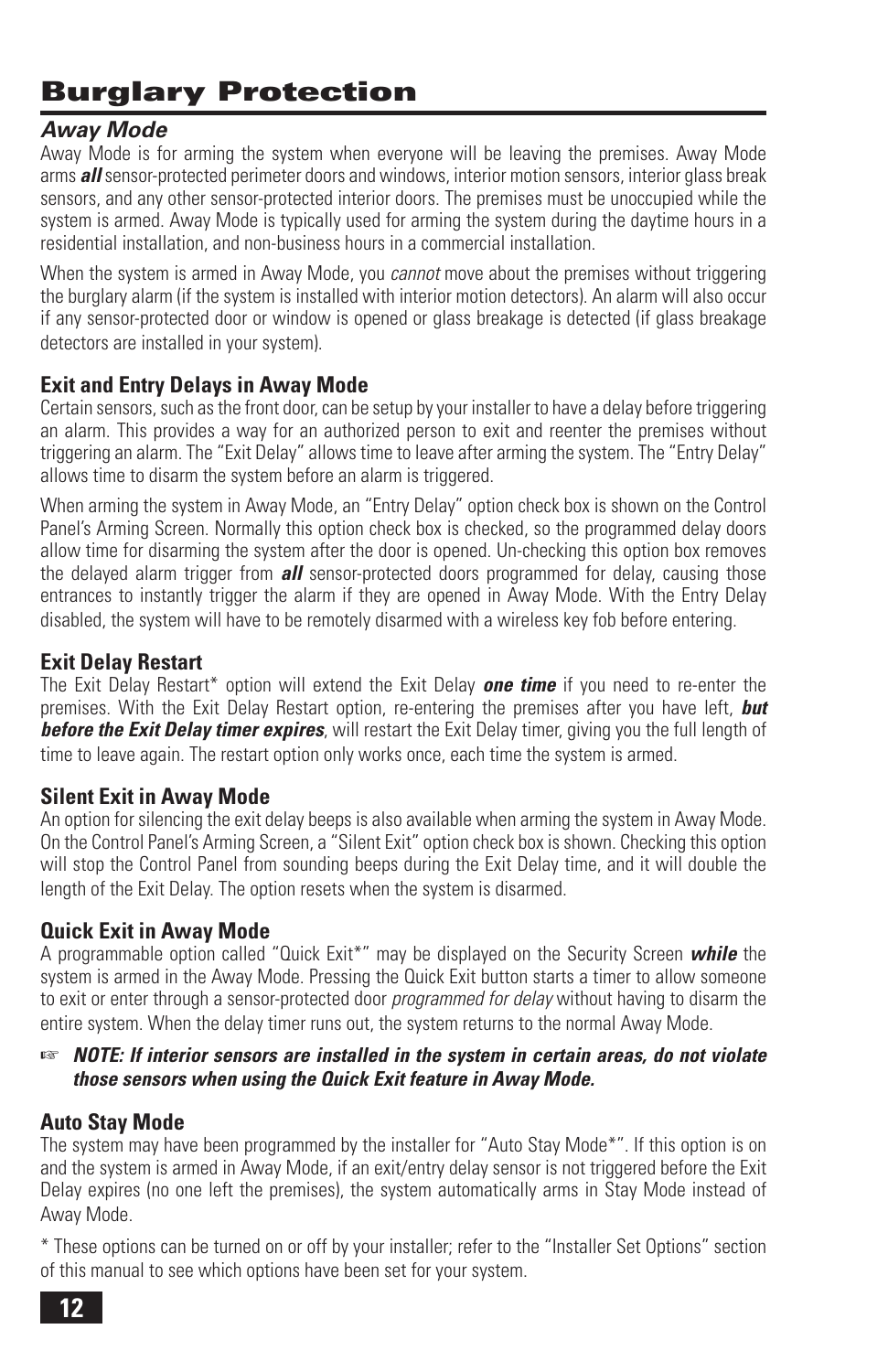#### **Arming to Away Mode**

Use the Away Mode to arm the system when everyone will be leaving the home. The Away Mode normally has an Entry Delay so someone with a User Code can re-enter without causing an alarm. Interior and perimeter sensors are armed in the Away Mode.

- **1.** Close all sensor-protected doors and windows before arming.
- **2.** Verify that the  $\textcircled{2}$  button on the Control Panel is lit green, indicating that the system is ready to arm. The **SECURITY** button and **ARM** button on the display will also be green when all sensors are closed.
- **3.** From the Security Screen, or the Menu Screen, press **ARM**.
	- If there are any open door or window sensors, the Bypass Screen will appear. Close all the sensors displayed or press **BYPASS ALL** to force bypass the displayed sensors. NOTE: BYPASSED SENSORS WILL NOT BE ABLE TO TRIGGER AN ALARM.
	- To bypass sensors, you will need to enter a User Code unless the installer has set the system for " Quick Bypass".
- **4.** On the Arming Screen, two check box options can be used with Away Mode.
	- The system can be armed without an Entry Delay. All perimeter doors will trigger the alarm instantly. The system will have to be disarmed with a wireless key fob. To arm with all exit/entry perimeter doors as instant, un-check the **ENTRY DELAY** option button.
	- When the **SILENT EXIT** button is checked, the Exit Delay will be doubled, and the beeps that normally sound during exit will not sound.
- **5.** Press **AWAY**.
	- To arm the system, you may need to enter a User Code if your installer has turned off the system's " Quick Arming" feature.
- **6.** The system will arm and show the Exit Delay counting down. When the Exit Delay expires, the system is fully armed in the Away Mode.
	- When the system is armed in the Away Mode, beeps will sound during the Exit Delay (faster beeps during the last 10 seconds). To silence these beeps, press **SILENCE** (the Exit Delay will also be extended).



*Exit Delay Timer & Silence Button The Bypass Screen*



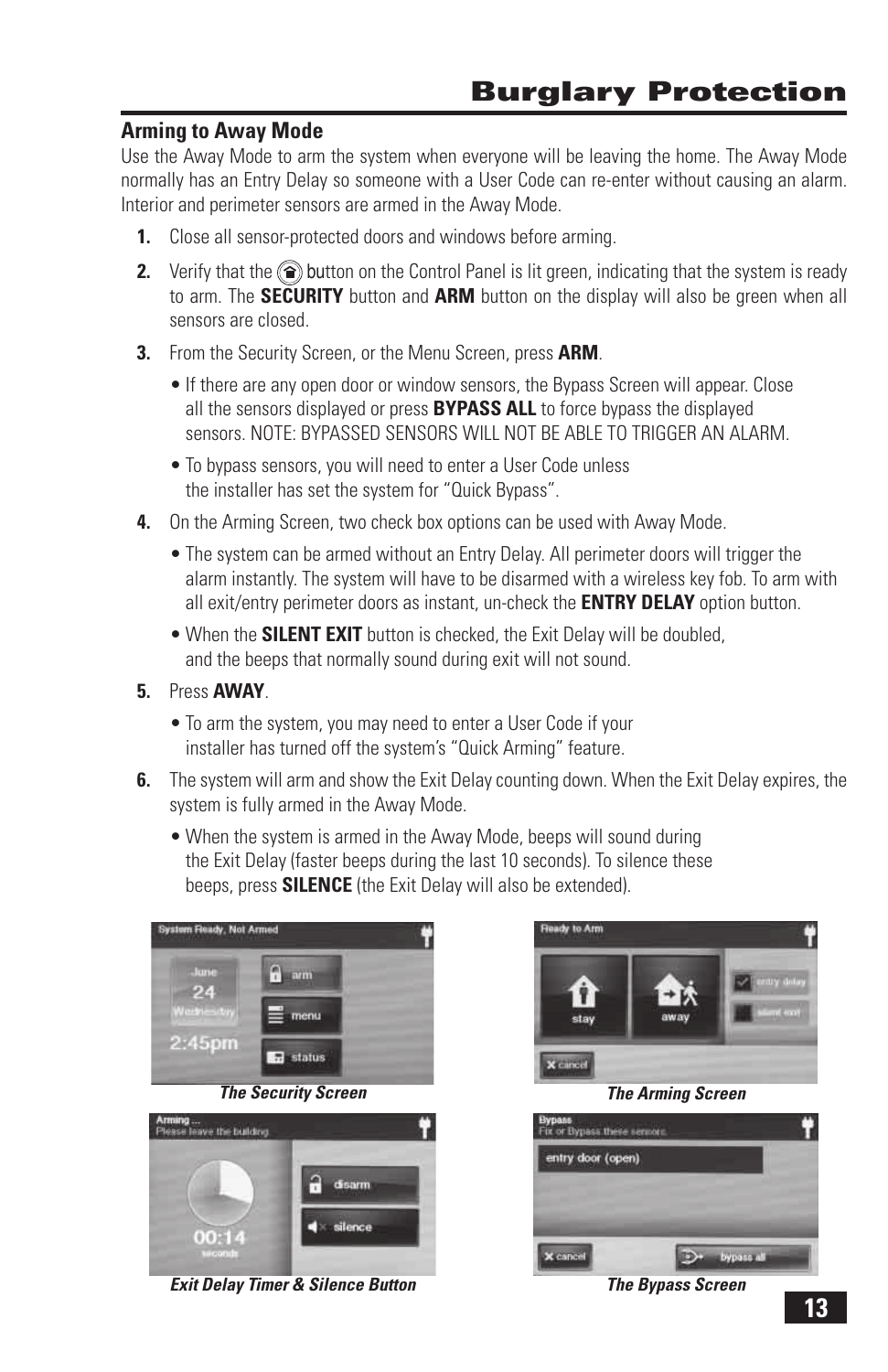# **Burglary Protection**

## *Disarming the System*

To stop the Control Panel from triggering burglary alarms, the system will need to be disarmed. Disarming turns off the burglary detection part of the system for sensors that are not 24-hour sensors. Disarming also stops any type of alarm in process.

The system should be disarmed from Stay Mode before exiting the premises. The system should be disarmed from Away Mode before or while entering the premises. When disarming from the Control Panel or wireless keypad, you will need to enter a valid User Code. A wireless key fob can also be used to disarm the system. Entering a User Code is not required when disarming with a wireless key fob.

An important feature of the Control Panel is its ability to warn you if an alarm has occurred while you were away. If an alarm was triggered while the system was armed, the alarm siren will run for a preset length of time then stop. When you enter to disarm the system, instead of sounding the normal Entry Delay beeps, the Control Panel will sound repeated fast beeps to warn you that alarm has occurred while you were away.



*WARNING: WHEN ENTERING THE PREMISES TO DISARM THE SYSTEM, IF YOU HEAR FAST REPEATED BEEPS INSTEAD OF THE NORMAL ENTRY DELAY BEEPS, USE EXTREME CAUTION!!! AN INTRUDER MAY STILL BE PRESENT INSIDE THE BUILDING!!! WAIT OUTSIDE AND USE A CELL PHONE TO CALL A FRIEND, NEIGHBOR, OR LAW ENFORCEMENT FOR ASSISTANCE.*



**No Events** 

Enter your code to disarm the a

*The Security Screen (System Armed) Disarm Code Screen*

#### **Disarming from Stay Mode**

The system should be disarmed from Stay Mode before exiting the premises.

- **1.** From the Home Screen, press the **SECURITY** button.
- **2.** From the Security Screen or the Menu Screen, press **DISARM**.
- **3.** The Disarm Code Screen will display. The left side of the screen shows any events that have occurred while the system was armed.
- **4.** Enter a valid User Code to disarm the system.
	- In case you press a wrong key, the **CLEAR** button erases the entire entry.
	- Press **CANCEL** if you do not want to disarm at this time.

## **Disarming from Away Mode**

The system should be disarmed from Away Mode while entering the premises.

- **1.** Enter the premises through a designated Entry Delay sensor-protected door.
- **2.** The Disarm Code Screen will display and the Entry Delay beeps will sound. The left side of the screen shows any events that have occurred while the system was armed.
- **3.** Enter a valid User Code to disarm the system.
	- In case you press a wrong key, the **CLEAR** button erases the entire entry.
	- Press **CANCEL** if you do not want to disarm at this time. (An alarm will occur!)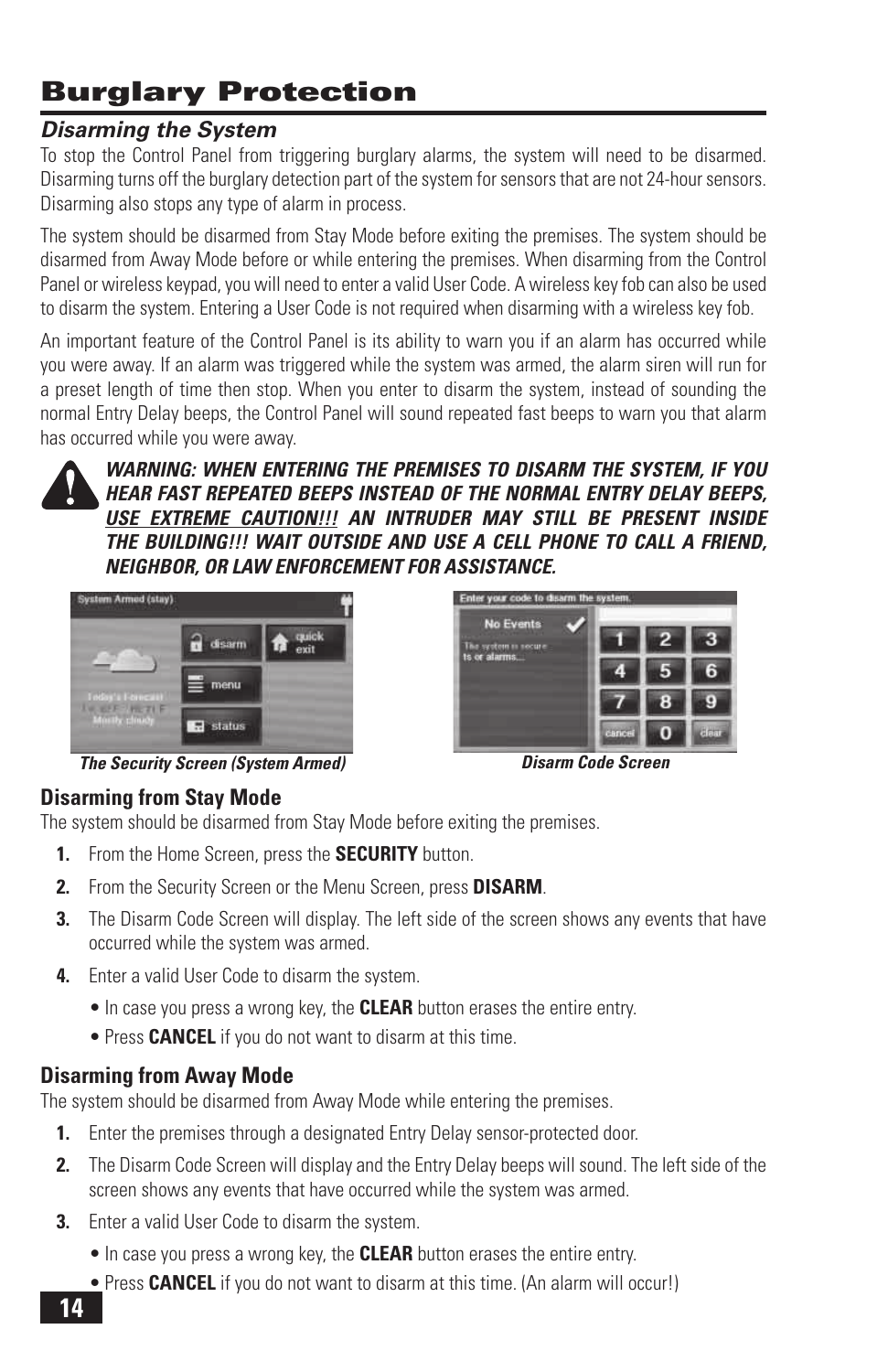# *If a Burglary Alarm Occurs*

If an armed sensor is tripped while the system is armed in the Stay or Away Mode, an alarm will occur and the siren will sound. Delayed sensors will start the Entry Delay to allow time to disarm the system. Instant sensors trigger the alarm right away. Most sensors will trigger the alarm siren, some sensors may be set to trigger a silent alarm without sounding the siren.

# **Burglary Alarm Siren**

If there is a burglary alarm tripped while the system is armed, the Control Panel will sound the alarm siren for a preset time (the time can be changed; see the Installer Set Options section of this manual). After the time expires, the siren will stop sounding. The system can also be set by the installer to allow one or two alarm cycles per sensor, per arming period. (Siren sounds are steady for burglary, intermittent horn for fire, and pulsed for CO detection.)

# **Alarm Memory**

If an alarm has occurred while the system was armed, the Disarm Screen will show the time and date of the alarm and the sensor(s) that triggered the alarm.

After the system is disarmed, the Alarm Memory screen will be displayed. The Alarm Memory Screen shows the sensor(s) that have caused the alarm. If more than one sensor has been triggered, the display will show the order that alarms occurred. **The alarm memory will automatically clear the next time the system is armed.** You can also check the **CLEAR ALARM HISTORY** button and press **OK** to manually clear the alarm memory (24-hour fire and CO sensors that are still violated will remain in alarm memory).



Anytime there are events stored in alarm memory, the Security Screen will display the **De** button. The number on the button is the number of sensors that triggered during the alarm (remains until acknowledged). Press the  $|\mathbf{P}|$  button to view the Alarm Memory Screen.

through the Control Panel's speaker and microphone.



*Security Screen with Alarm Memory Button*

**Optional 2-Way Voice Communications** 2-way voice communications provides a method for alarm verification and can provide emergency assistance. The Control Panel contains a built-in microphone that can monitor sounds around the area of the Control Panel. The built-in microphone and speaker allows 2-way voice communications with a Central Station operator after an alarm. The operator can converse with people in the premises

Your installer can set the system to use 2-way voice communications after an alarm and/or after a panic alarm is triggered.

✓ *NOTE: If a panic alarm or sensor is set for a silent alarm, the operator will only be able to listen and not be able to talk. This is for your protection.*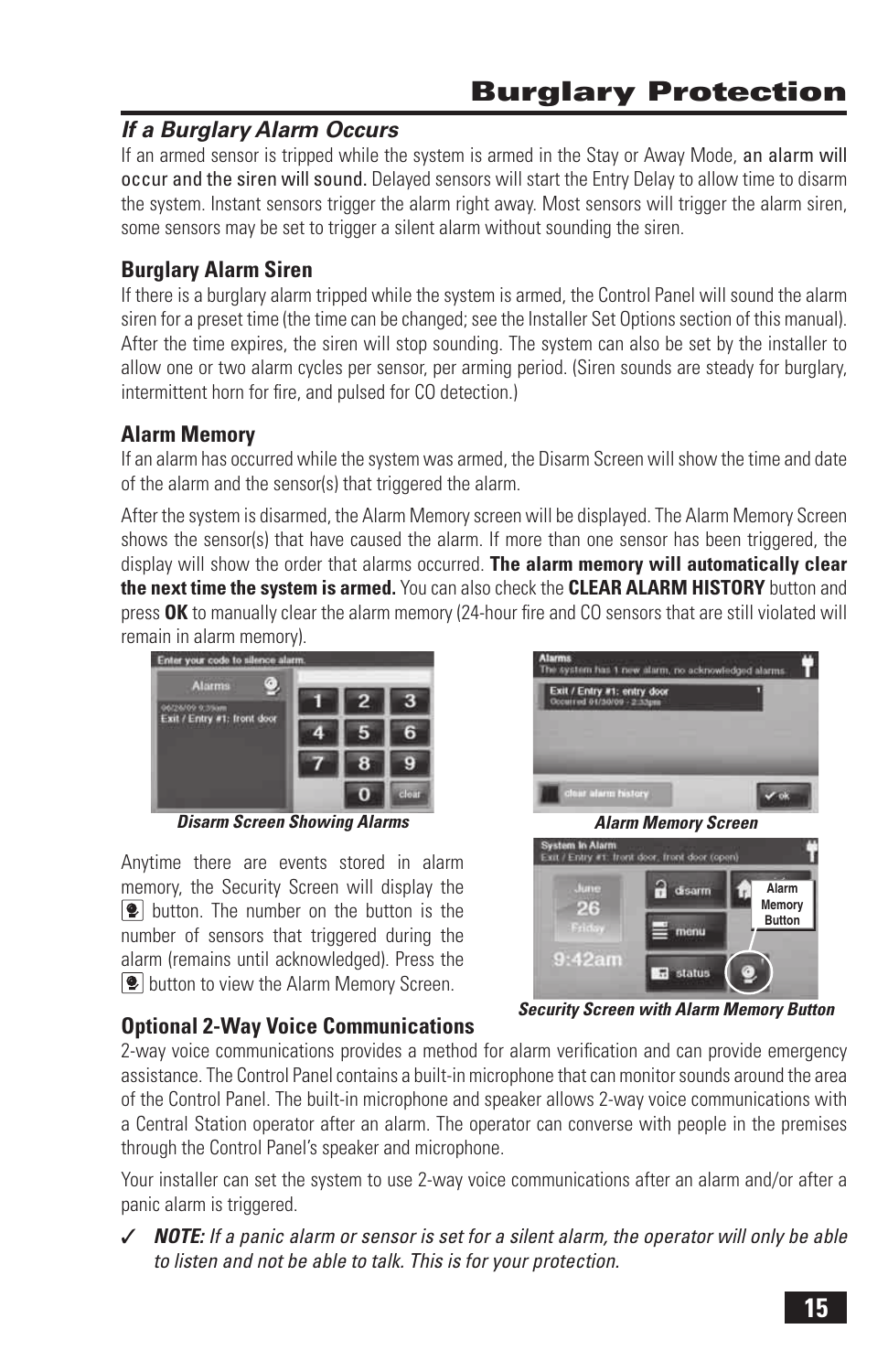## **16**

# **Burglary Protection**

# *Key Fob Arming and Disarming*

Your system may be equipped with one or more wireless key fobs. Up to eight key fobs can be used to control the system remotely. Each key fob has four buttons and can perform five functions. A User Code is not required when arming or disarming the system with a wireless key fob.

There are several key fob options that can be set by the installer. Check the options that apply.

- Have key fob arm without an Entry Delay. ❑ Fob #1 ❑ Fob #2 ❑ Fob #3 ❑ Fob #4 ❑ Fob #5 ❑ Fob #6 ❑ Fob #7 ❑ Fob #8
- Allow key fob disarming. ❑ Fob #1 ❑ Fob #2 ❑ Fob #3 ❑ Fob #4 ❑ Fob #5 ❑ Fob #6 ❑ Fob #7 ❑ Fob #8
- Enable key fob auxiliary key. ❑ Fob #1 ❑ Fob #2 ❑ Fob #3 ❑ Fob #4 ❑ Fob #5 ❑ Fob #6 ❑ Fob #7 ❑ Fob #8
- Key fob emergency keys. (Check one emergency function for each key fob.)

| Function                       | Fob #1 | Fob #2 $\parallel$ | Fob #3 | Fob #4 | Fob #5 | Fob #6 | Fob #7 | Fob #8 |
|--------------------------------|--------|--------------------|--------|--------|--------|--------|--------|--------|
| Auxiliary Alarm                |        |                    |        |        |        |        |        |        |
| Audible Alarm                  |        |                    |        |        |        |        |        |        |
| Silent Panic Alarm             |        |                    |        |        |        |        |        |        |
| Fire Alarm                     |        |                    |        |        |        |        |        |        |
| <b>Emergency Keys Disabled</b> |        |                    |        |        |        |        |        |        |

# **Key Fob Arming to Stay Mode**

- To arm the system to Stay Mode using a key fob, press the  $\left(\frac{\partial}{\partial x}\right)$  (**STAY**) button.
- ✓ *NOTE: If there are open doors or windows, the system will not allow arming to Stay Mode*  with a wireless key fob. All open sensors must be bypassed at the Control Panel first.

# **Key Fob Arming to Away Mode**

- To arm the system to Away Mode using a key fob, press the **A** (AWAY) button.
- ✓ *NOTE: If there are open doors or windows, the system will not allow arming to Away Mode with a wireless key fob. All open sensor-protected doors and windows must either be closed or bypassed at the Control Panel before arming with a wireless key fob.*

# **Key Fob Disarming**

• To disarm the system from Stay or Away Mode using a key fob, press the (**DISARM**) button. (This option must be enabled by the installer.)

# **Key Fob Emergency**

- To trigger an emergency alarm using a key fob, press the  $\overrightarrow{A}$  (**AWAY**) and  $\overrightarrow{A}$  (**DISARM**) buttons at the same time for five seconds. (This option must be enabled by the installer.)
- **NOTE:** If an emergency alarm is triggered by a key fob, it cannot be stopped using a key fob (**DISARM**) *button. The alarm must be canceled at the Control Panel.*

# **Key Fob Auxiliary**

- To trigger the Control Panel's auxiliary output, press the (**AUXILIARY**) button.
- If this feature is used, your auxiliary output controls:

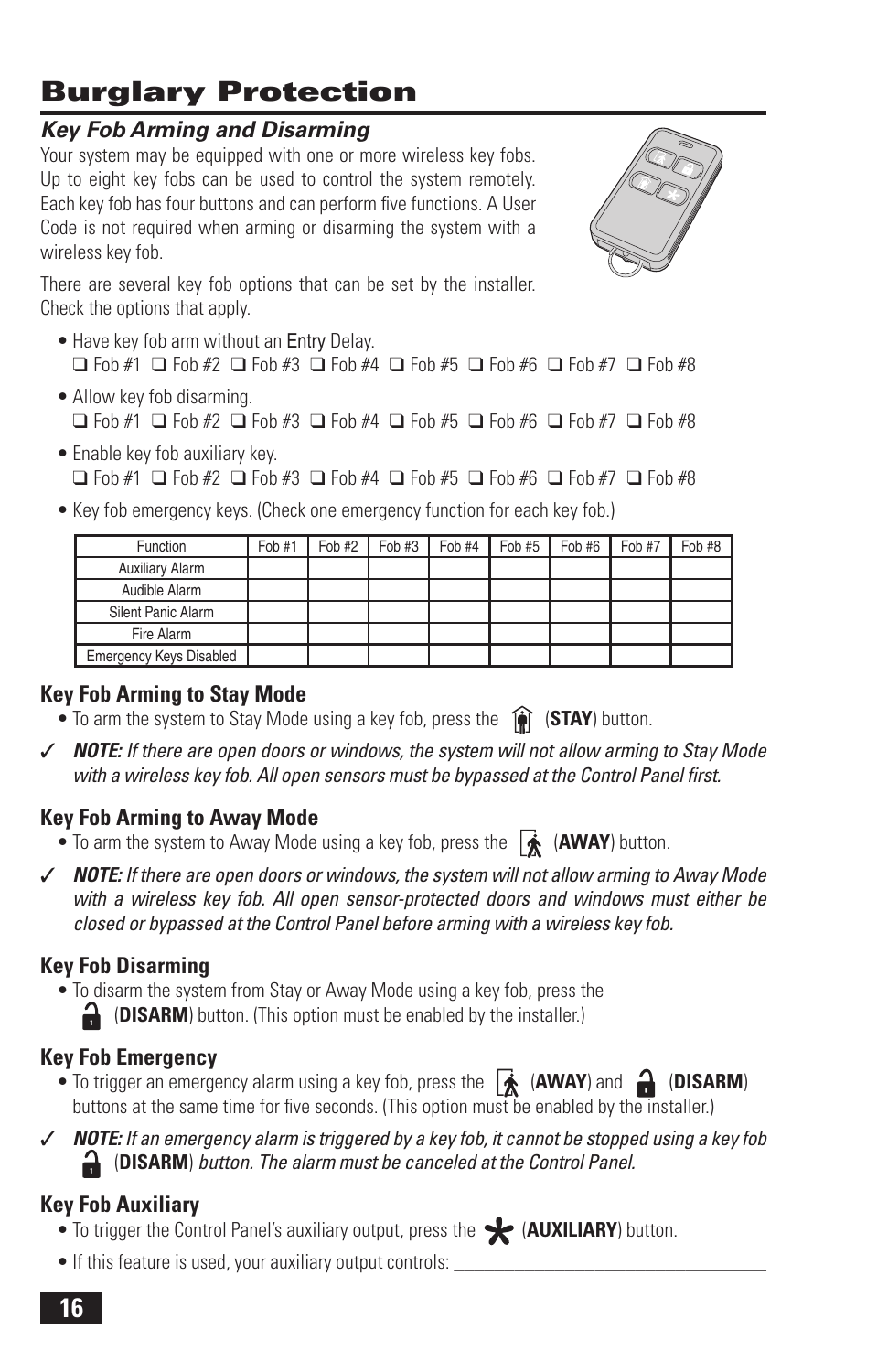# **Burglary Protection**

# *Wireless Keypad Arming and Disarming*

Your system may be equipped with one or more wireless keypads. Up to four wireless keypads can be used to control the system remotely from the main Control Panel.

Each wireless keypad has buttons for entering User Codes, **STAY** and **AWAY** mode buttons, and **FIRE** and **POLICE** emergency buttons.

Check here if the 24-hour **FIRE** and **POLICE** emergency buttons have been enabled by the installer:

- ❑ Wireless Keypad #1 emergency keys enabled
- ❑ Wireless Keypad #2 emergency keys enabled
- ❑ Wireless Keypad #3 emergency keys enabled
- ❑ Wireless Keypad #4 emergency keys enabled

## **Wireless Keypad Arming to Stay Mode**

- To arm the system to Stay Mode using a wireless keypad, enter a User Code and press the **STAY** button. (If Quick Arming has been allowed by the installer, just press the **STAY** button.)
- ✓ *NOTE: If there are open doors or windows, the system will not allow arming to Stay Mode*  with a wireless keypad. All open sensors must be bypassed at the Control Panel first.

#### **Wireless Keypad Arming to Away Mode**

- To arm the system to Away Mode using a wireless keypad, enter a User Code and press the **AWAY** button. (If Quick Arming has been allowed by the installer, just press the **AWAY** button.)
- ✓ *NOTE: If there are open doors or windows, the system will not allow arming to Away Mode with a wireless keypad. All open sensor-protected doors and windows must either be closed or bypassed at the Control Panel before arming with a wireless keypad.*

## **Wireless Keypad Disarming**

• To disarm the system from Stay or Away Mode using a wireless keypad, just enter a User Code.

#### **Wireless Keypad Fire Emergency**

• To trigger a emergency fire alarm using a wireless keypad, press the **FIRE** button for two seconds. (This option must be enabled by the installer.)

#### **Wireless Keypad Police Emergency**

• To trigger a emergency police (panic) alarm using a wireless keypad, press the **POLICE** button for two seconds. (This option must be enabled by the installer.)

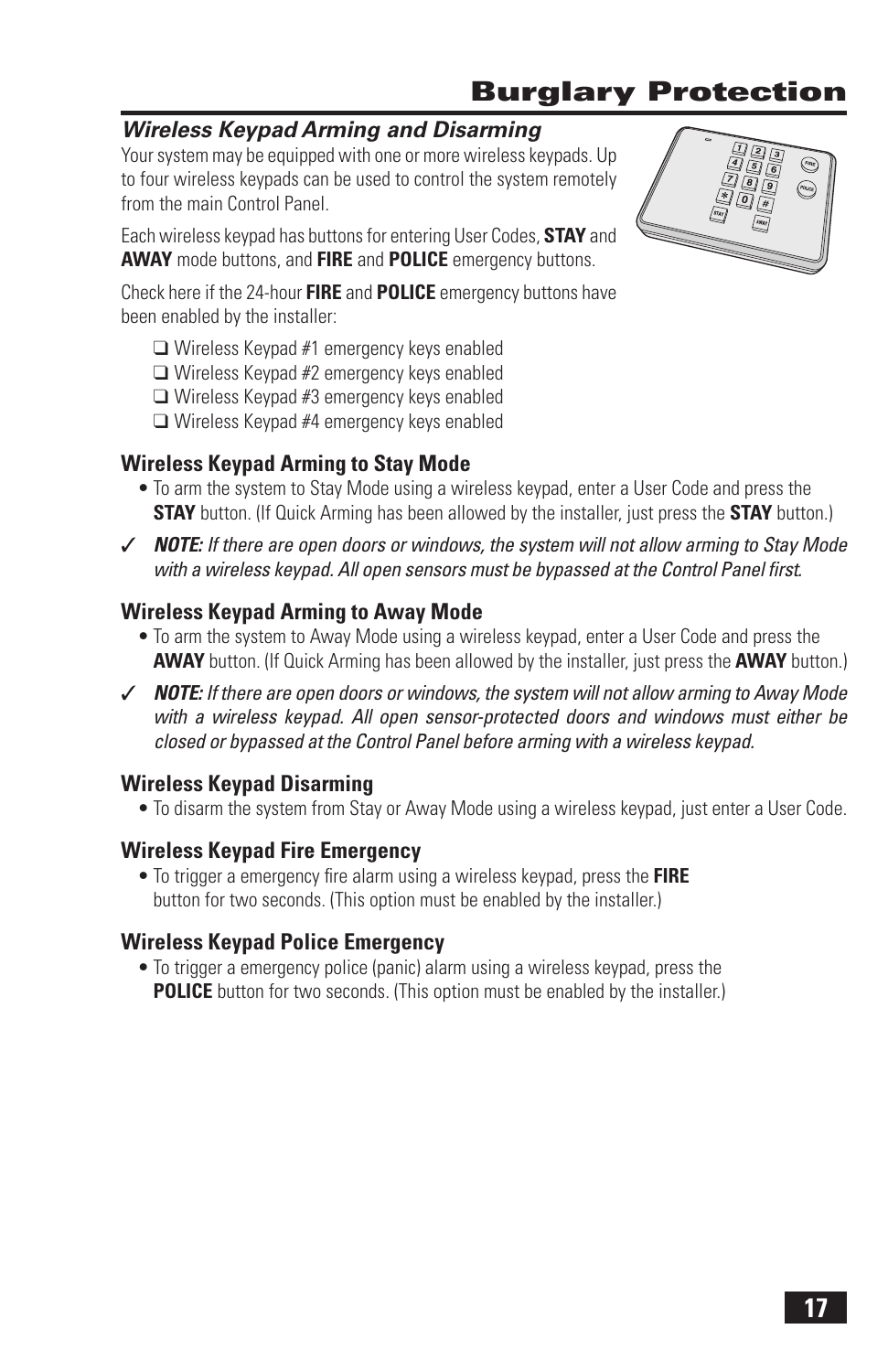# **Fire Protection**

### *Fire Alarm System*

Your system may be installed with smoke detectors and carbon monoxide (CO) detectors as part of an overall fire and gas protection system. The fire protection part of the security system is active 24 hours-a-day, offering continuous protection.

In the event of a fire or poisonous CO gas emergency, the installed smoke or carbon monoxide detector will automatically activate your security system. A loud, intermittent horn will sound from the Control Panel, and the external sounder will produce an intermittent siren (if an external sounder has been installed). The fire sounder will continue until the fire horn timer expires or until a User Code is entered.

#### **Manual Fire Alarm**

If you become aware of a fire emergency *before* your detectors sense the problem follow these important steps:

- **1.** Yell FIRE! to alert anyone else around.
- **2.** Go the Control Panel and press the white lighted  $\left(\frac{1}{2}\right)$  button, then press and hold the **FIRE** button for at least two seconds. The fire alarm can also be triggered using the **FIRE** button on a wireless keypad. THE FIRE ALARM WILL SOUND.
- **3.** Evacuate all occupants from the premises and call your local Fire Department from a safe location.

## **Automatic Fire Alarm**

If your detectors trigger a fire emergency alarm *before* you sense a problem, and the fire alarm is sounding, follow these steps:

- **1.** If flames and/or smoke are present, yell FIRE! to alert anyone else around.
- **2.** Evacuate all occupants from the premises and call your local Fire Department from a safe location.

 $\cap$  R  $-$ 

- **1.** If no flames or smoke are apparent, investigate the possible causes of the alarm.
- **2.** Go to the Control Panel and enter your User Code to stop the fire sounder.
- **3.** Beview the alarm memory to determine which sensor(s) caused the alarm.
- **4.** Go to the sensor(s) and look for the reason the sensor tripped.
- **5.** Correct the condition that caused the detector to sense smoke or CO gas.

## **Silencing a False Fire Alarm**

If the fire alarm is sounding due to a detector sensing burnt food or some other non-emergency condition, follow these steps to stop the alarm:

- **1.** Silence the fire alarm sounder by entering your User Code.
- **2.** Beview the alarm memory to determine which sensor(s) caused the alarm.
- **3.** If the alarm restarts, there may still be smoke in the detector's sensor. Enter your User Code again to stop the alarm. Fan the detector for 30 seconds to clear the detector's sensor chamber.
- **4.** After the problem has been corrected, check the **CLEAR ALARM HISTORY** button on the Alarm Memory Screen and press **OK**. **(Fire & CO sensors that are still violated cannot be cleared from alarm history until the device returns to normal operation. Carefully**  inspect the premises for danger if fire or CO sensors remain in alarm.)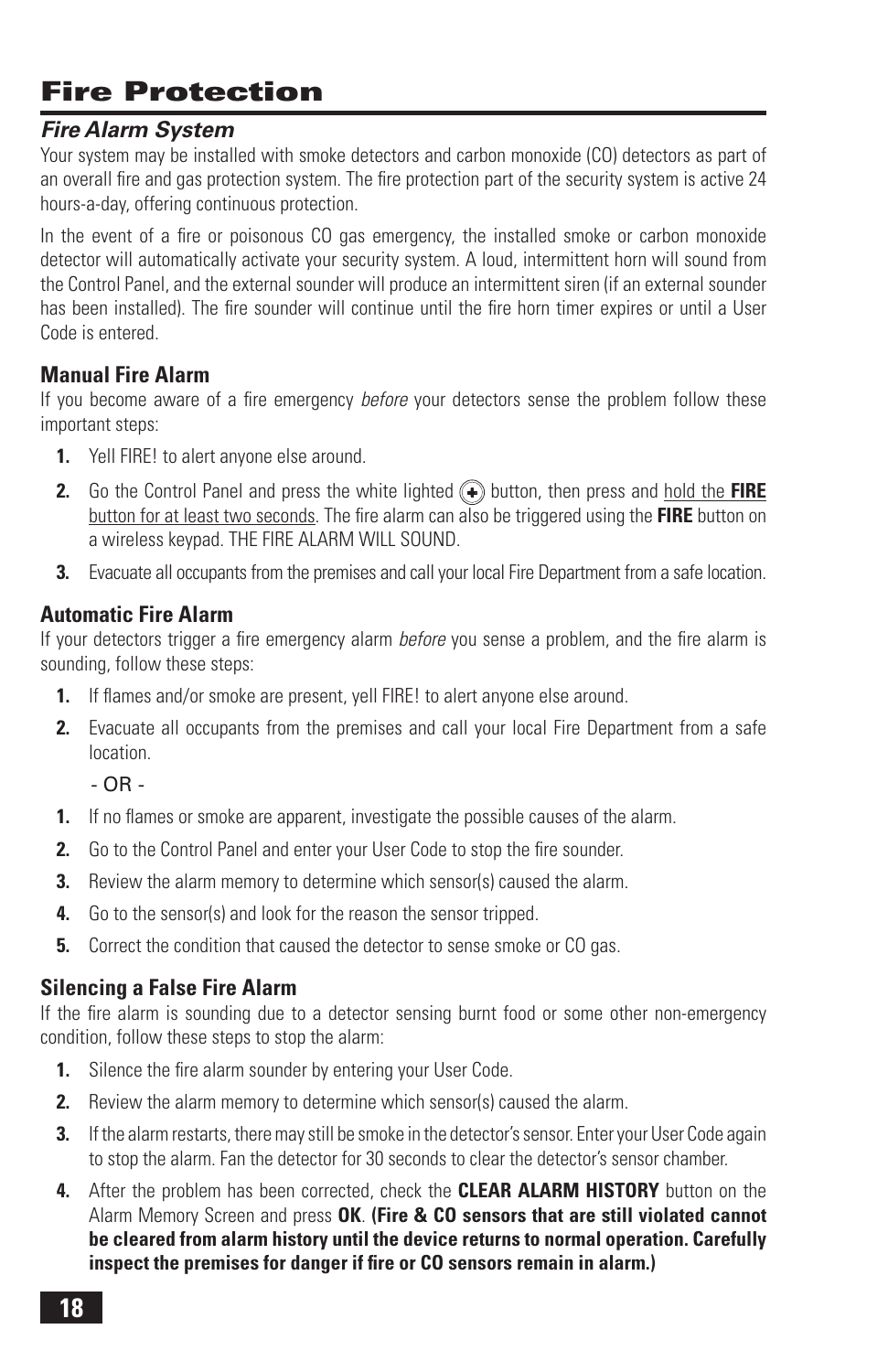# **Fire Protection**

This equipment should be installed in accordance with Chapter 2 of the National Fire Alarm Code, ANSI/NFPA 72, (National Fire Protection Association, Batterymarch Park, Quincy, MA 02269). Printed information describing proper installation, operation, testing, maintenance, evacuation planning, and repair service is to be provided with this equipment.

### *Recommended Smoke Detector Locations*

The National Fire Protection Association's (NFPA) Standard #72 recommends the following placement for smoke detectors:

- $\angle$  Early warning fire detection is best achieved by the installation of fire detection equipment in all rooms and areas of the household. The equipment should be installed as follows:
	- A smoke detector installed outside each separate sleeping area, in the immediate vicinity of the bedrooms and on each additional story of the family living unit, including basements and excluding crawl spaces and unfinished attics.
	- In addition, the NFPA recommends that you install smoke detectors in the living room, dining room, bedroom(s), kitchen, hallway(s), finished attics, furnace room, utility and storage rooms, and attached garages.







A smoke alarm should be located on each story.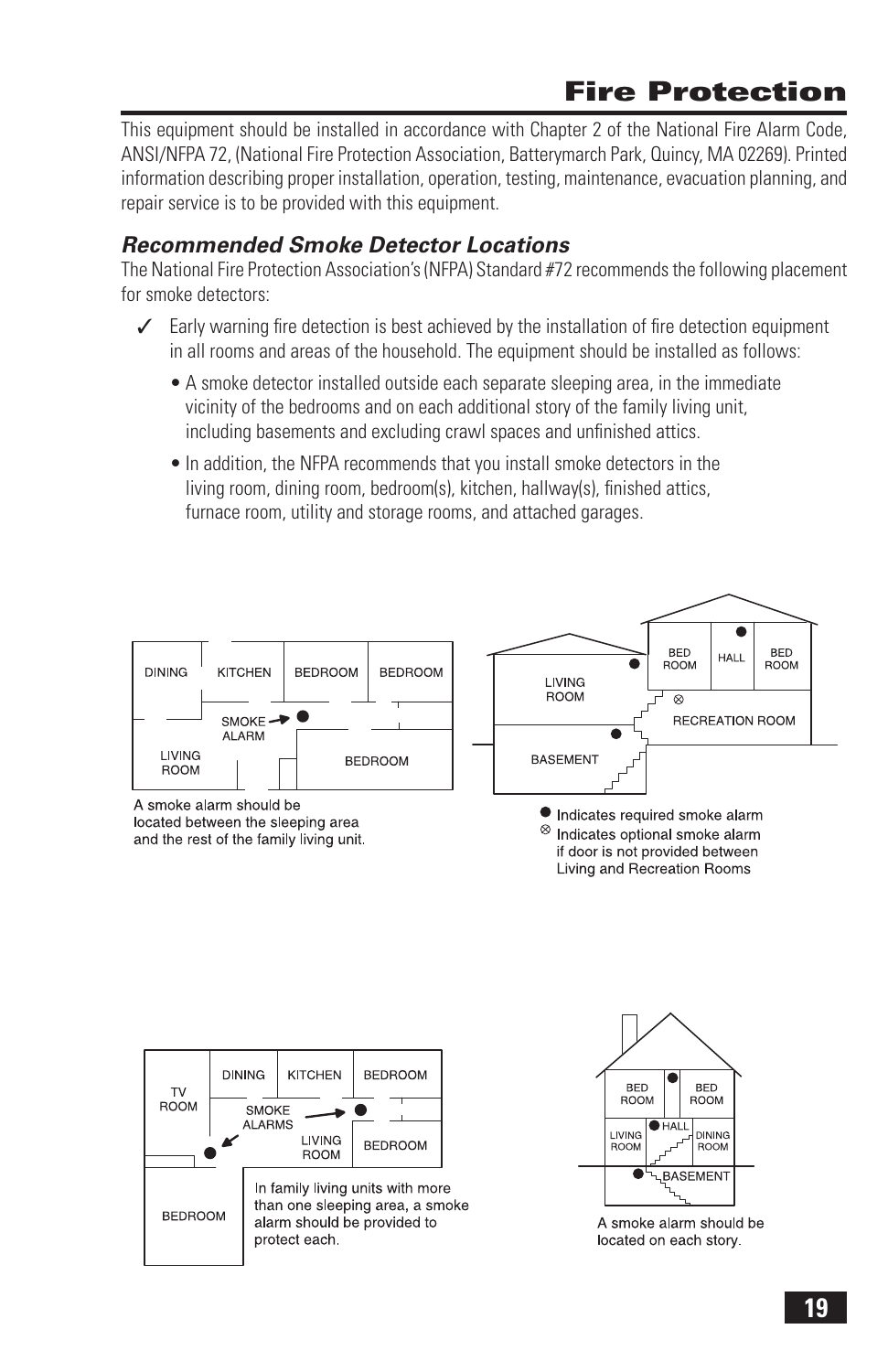# **Fire Protection**

#### *Emergency Evacuation Plan*

To establish and regularly practice a plan of escape in the event of fire, the following steps are recommended by the National Fire Protection Association:

- **1.** Position your detector or your interior and/or exterior sounders so that they can be heard by all occupants.
- **2.** Determine two means of escape from each room. One path of escape should lead to the door that permits normal exit from the building. The other should be an alternate escape, such as a window, should your path to that door be impassable. Station an escape ladder at such windows if there is a long drop to the ground.
- **3.** Sketch a floor plan of the building. Show windows, doors, stairs, and rooftops that can be used to escape. Indicate escape routes for each room. Keep these route free from obstructions and post copies of the escape routes in every room.
- **4.** Assure that all bedroom doors are shut while you are asleep. This will prevent deadly smoke from entering while you escape.
- **5.** Try the door. If the door is hot, check your alternate escape route. If the door is cool, open it cautiously. Be prepared to slam the door shut if smoke or heat rushes in.
- **6.** When smoke is present, crawl on the ground. Do not walk upright, since smoke rises and may overcome you. Clearer air is near the floor.
- **7.** Escape quickly; don't panic.
- **8.** Establish a place outdoors, away from your house, where everyone can meet and then take steps to contact the authorities and account for those missing. Choose someone to assure that nobody returns to the house — many die going back.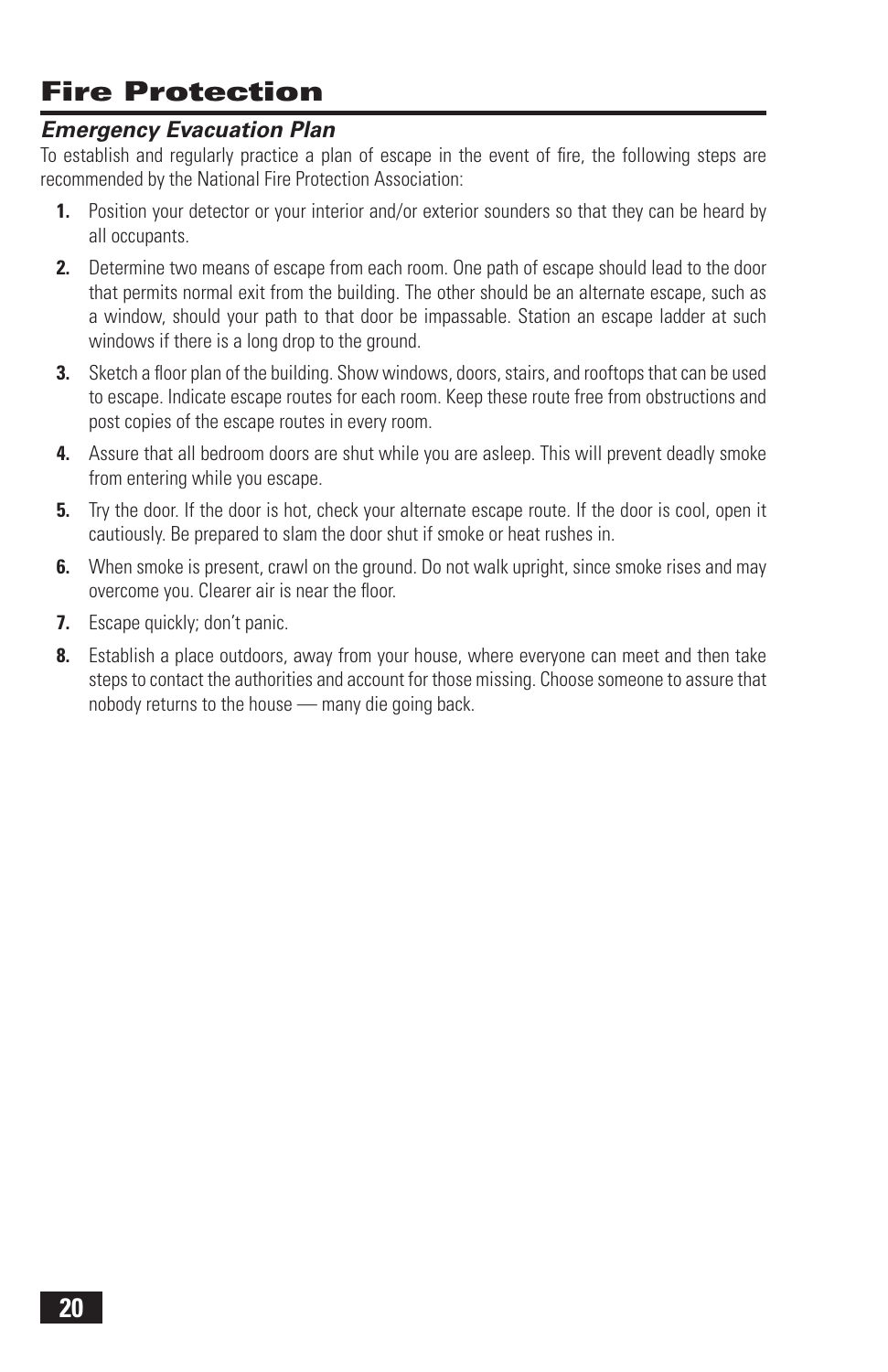# *24-Hour Emergency Buttons*

Three 24-hour emergency functions are available: PANIC, FIRE, and EMERGENCY. These functions can be activated by buttons on the Control Panel. The emergency functions can also be activated using wireless sensors, from the wireless keypad, or from portable pendant devices.

**The button displays the emergency screen, it does not trigger an alarm. The installer sets which emergency buttons on the Control Panel are displayed on the emergency screen. If emergency functions are not available, an information screen will be displayed.** Check the boxes below for the emergency functions that are active on your system.



# ★ *IMPORTANT: BE SURE TO PRESS AND HOLD AN EMERGENCY BUTTON FOR AT LEAST TWO SECONDS TO ACTIVATE THE ALARM.*

When an emergency function is activated, the siren will sound for its preset time or until a User Code is entered to silence the alarm.

## **Panic**

The **PANIC** (police) emergency button sends an immediate panic report to the Central Monitoring Station. The installer can set the system to sound the siren when the button is pressed, or have the button trigger a silent alarm that does not sound the siren.

# **Fire**

The **FIRE** emergency button sends an immediate fire report to the Central Monitoring Station. The Control Panel will sound the fire horn when the button is pressed.

## **Emergency**

The **EMERGENCY** emergency button sends an immediate emergency report to the Central Monitoring Station. The Control Panel will sound the siren when the button is pressed.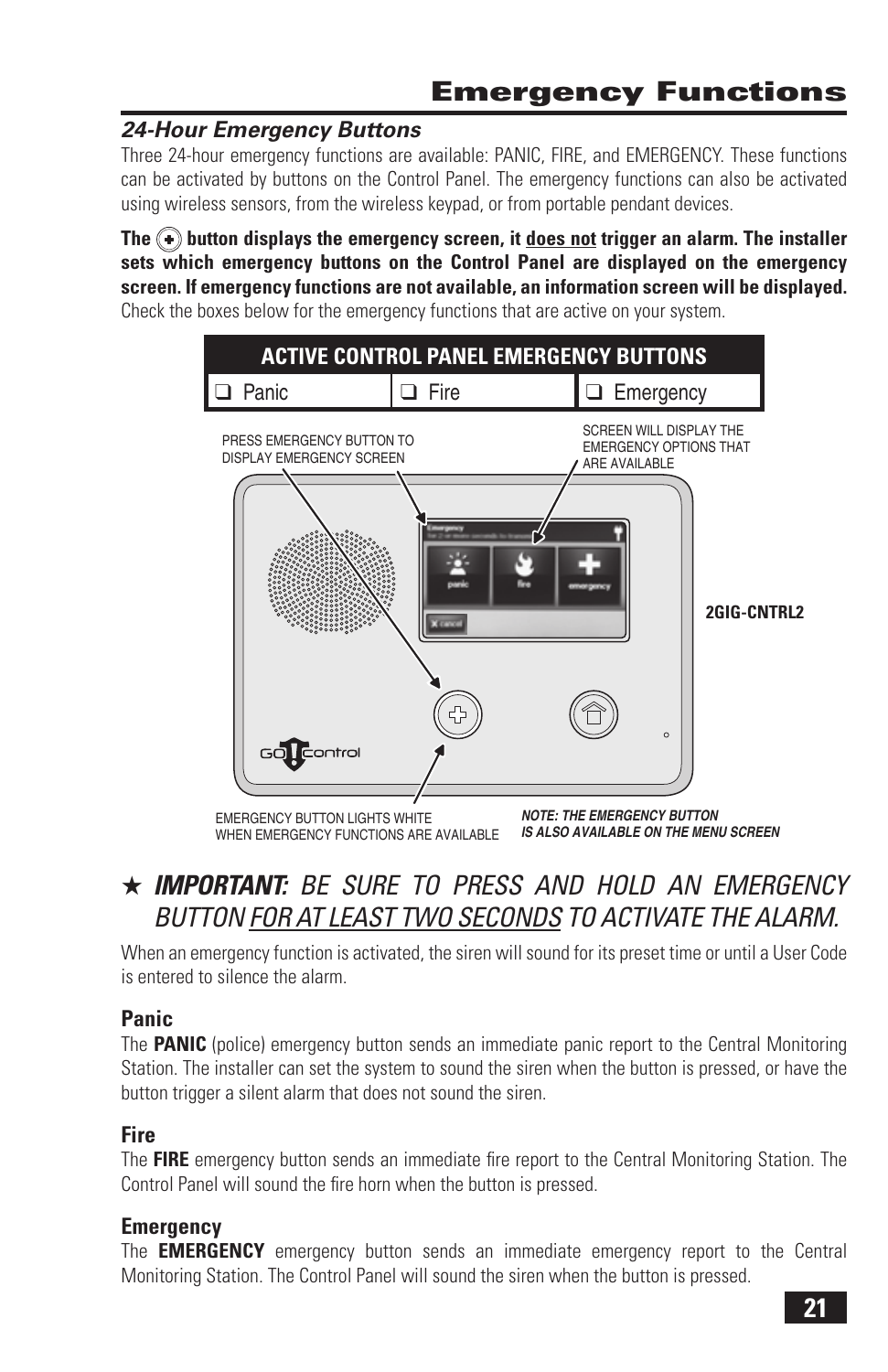# **System Trouble Alerts**

The system monitors itself for abnormal operating conditions and will alert you if trouble is detected.

The system monitors these and other conditions:

- AC power to the Control Panel
- The telephone line (optional)
- The cellular telephone connection (if used)
- The Control Panel's backup battery
- The sensor's batteries
- Sensor supervisory status (if used)
- External sounder connection
- Sensor radio reception and sensor tampering (sensor's case opened) when disarmed
- Control Panel tampering (panel's case opening) when disarmed (optional).
- Communication to the Central Station

Trouble conditions can be reported to the Central Monitoring Station. Service to correct the trouble condition should be preformed as soon as possible.

# *Trouble Alert Icon*

If the system detects trouble, it will flash the trouble alert  $\Delta$  icon on the Security Screen and sound six alert beeps every minute. Scrolling text along the top of the display also describes the trouble condition(s) that exist.

The trouble alert  $\Delta$  icon displays a number in the upper right corner that is the number of current trouble alerts.

The trouble alert  $\boxed{\triangle}$  icon will flash until the trouble alerts are acknowledged, then it will light constant until all the troubles are corrected. When all troubles are corrected, the icon will disappear.

- **1.** Press the trouble alert  $\Delta$  icon button to display all current trouble alerts.
- **2.** View the listed trouble events. If there are more than three alerts, use the ↑ and ↓ arrows to scroll through the list.
- **3.** After viewing the trouble events, press **OK** to acknowledge. This will silence the alert beeps.



*Trouble Alert Icon*



*Trouble Alert List*

## *Nighttime Trouble Alert Holdoff*

As an option, the system can be programmed by your installer to suppress the trouble alert sounder from 10 PM to 9 AM. Any trouble alerts will still be displayed and reported (if enabled), but the sounder will not beep. Some trouble conditions may clear automatically, other trouble conditions may require service to correct. If the trouble condition still exists after 9 AM, the sounder will beep to indicate trouble. Regardless of whether the trouble alert sounder is suppressed or not, every trouble condition is always displayed on the trouble alert list and recorded in the system history event log.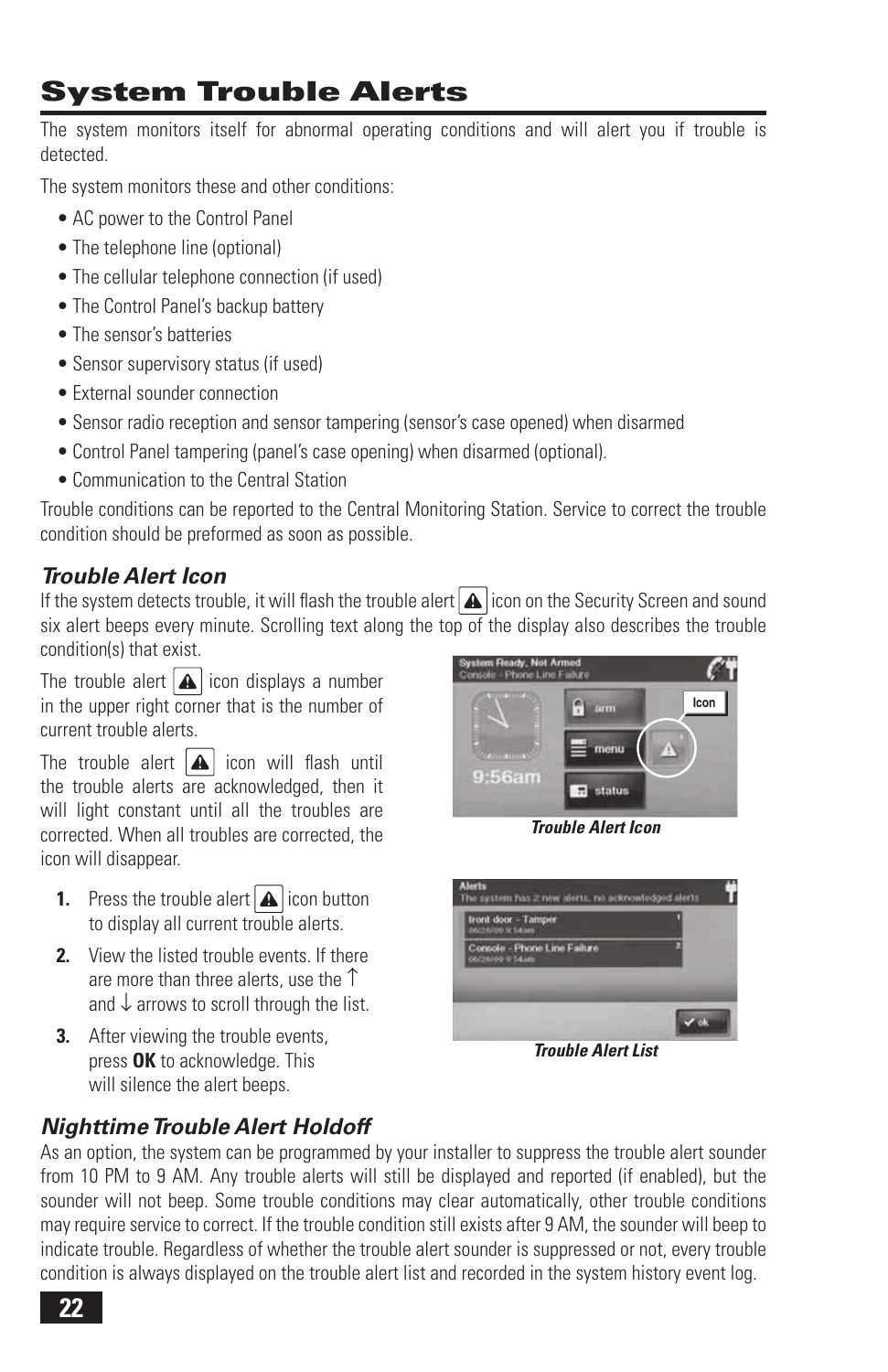The top line of the Control Panel's display is the status area that shows the current system mode, the status of the sensors, and any current trouble alerts. Special icons are displayed to visually show the system's current condition.





The AC power icon displays whether the Control Panel is receiving AC line power or not.



*AC Power Icons*

# *Phone Line Failure Icon*

If the system detects a telephone line failure, the phone line failure icon will be displayed.



*Phone Line Failure Icon*

## *Backup Battery Status Icon*

If the Control Panel's backup battery tests low or exhausted, the low backup battery icon will be displayed.



*Low Backup Battery Icon*

## *Test Mode Icon*

When the system is placed in System Test Mode, the test mode icon will flash in the status bar of the display during the testing.

#### *Test Mode Icon* **SYSTEM IN TEST MODE**

## *Remote Installer Access Icon*

When the system is being remotely accessed by your installer with a computer over the telephone, the remote access icon will be displayed.



If the system's optional GSM radio modem is installed, the GSM radio icon will be displayed on the status bar while the GSM radio is being used to update software or add features.



*Remote Installer Access Icon*



**23**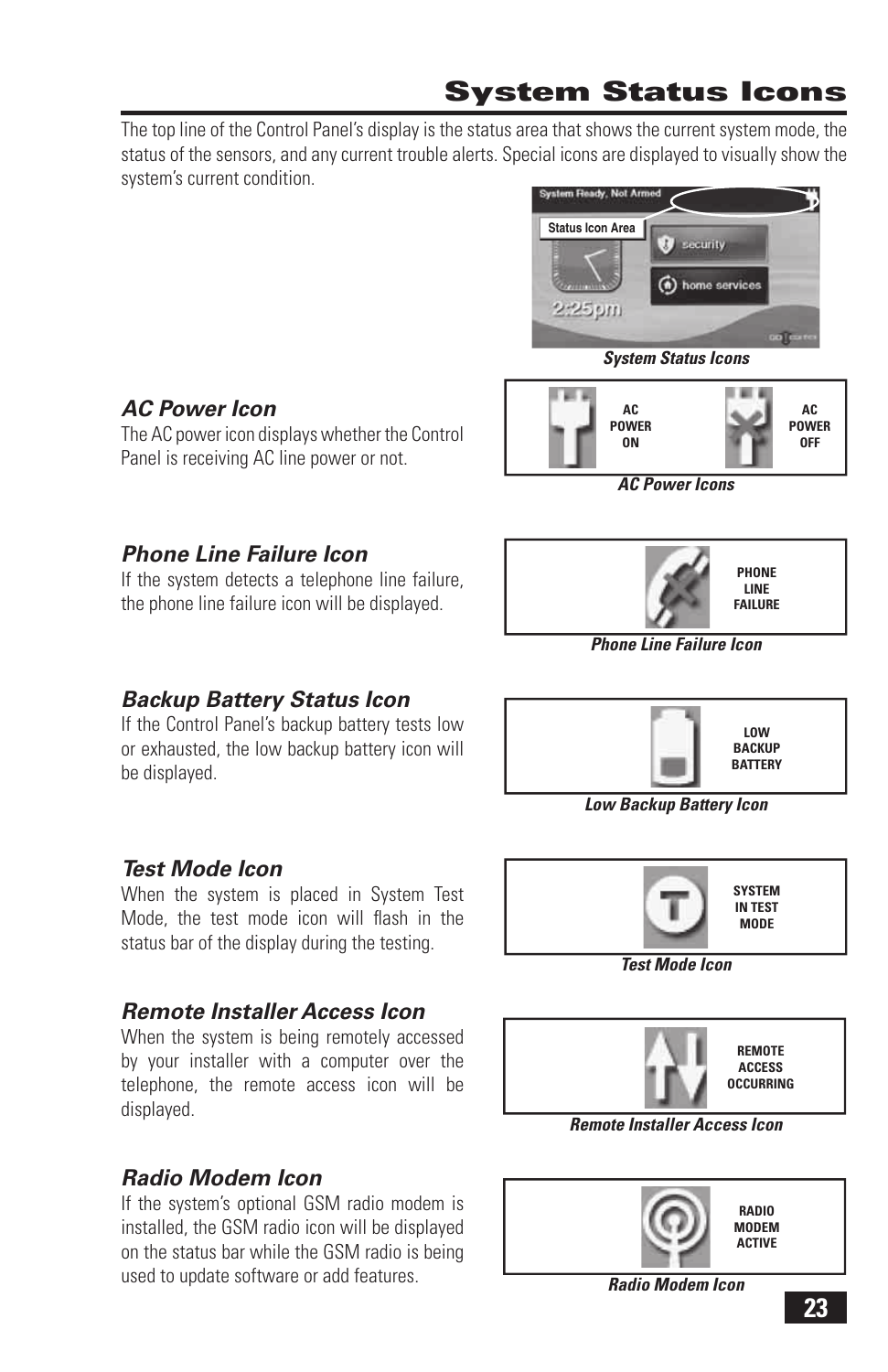# **Messaging**

### *System Messages*

Your security system supports receiving messages from the Central Monitoring Station. The messages can be about system upgrades, additional services, special regional weather alerts, etc. The messages can be sent for all system users to read, or as confidential messages that only the Master User can read. Messages can be tagged by the sender as standard or urgent priority.

Up to 31 text messages can be stored in the Control Panel's memory. They can be reviewed through the Control Panel's display. Displayed messages can be filtered by type and sorted by date or alphabetically. Messages can be saved in the Control Panel, or deleted after they are read.

# *Displaying Messages*

When a message is sent to the Control Panel, three beeps will sound and the message icon will display on the Security Screen. Standard messages will display a blue  $\mathbf{w}'$  message icon with a number in the upper right corner indicating the number of unread messages. Urgent messages will immediately display a red  $\mathbb{R}^n$  message icon with an attention  $\mathbb{\Omega}$ symbol in the upper right corner of the icon.

#### **Reading Messages**

When a message icon appears, follow these steps to read the message(s):

- **1.** Press the blue  $\boxed{\mathbf{x}}$  or red  $\boxed{\mathbf{x}}$ message icon button.
- **2.** The message list will display. The top status bar shows the number of messages in memory, number of unread, and number of urgent messages. **Unread messages will display in bold.** Use the ↑ or ↓ arrows to scroll the list.
- **3.** Press the message line on the message list to view the message.
- **4.** Press **BACK** to return to the message list, or press **DELETE** to erase the message. If the **MARK AS READ** box is checked, the message will remain on the message list if it's not deleted, but it will not be displayed in bold.
- **5.** When deleting a message, a confirmation screen will display. Press **DELETE MESSAGE** to delete, or press **CANCEL** to return to the message.
- **6.** A delete acknowledge screen will display. Press **OK** to return to the message list.



*Standard Message Icon*



*Urgent Message Icon*



*Message List*



*Standard Text Message*



*Message Delete Confi rmation*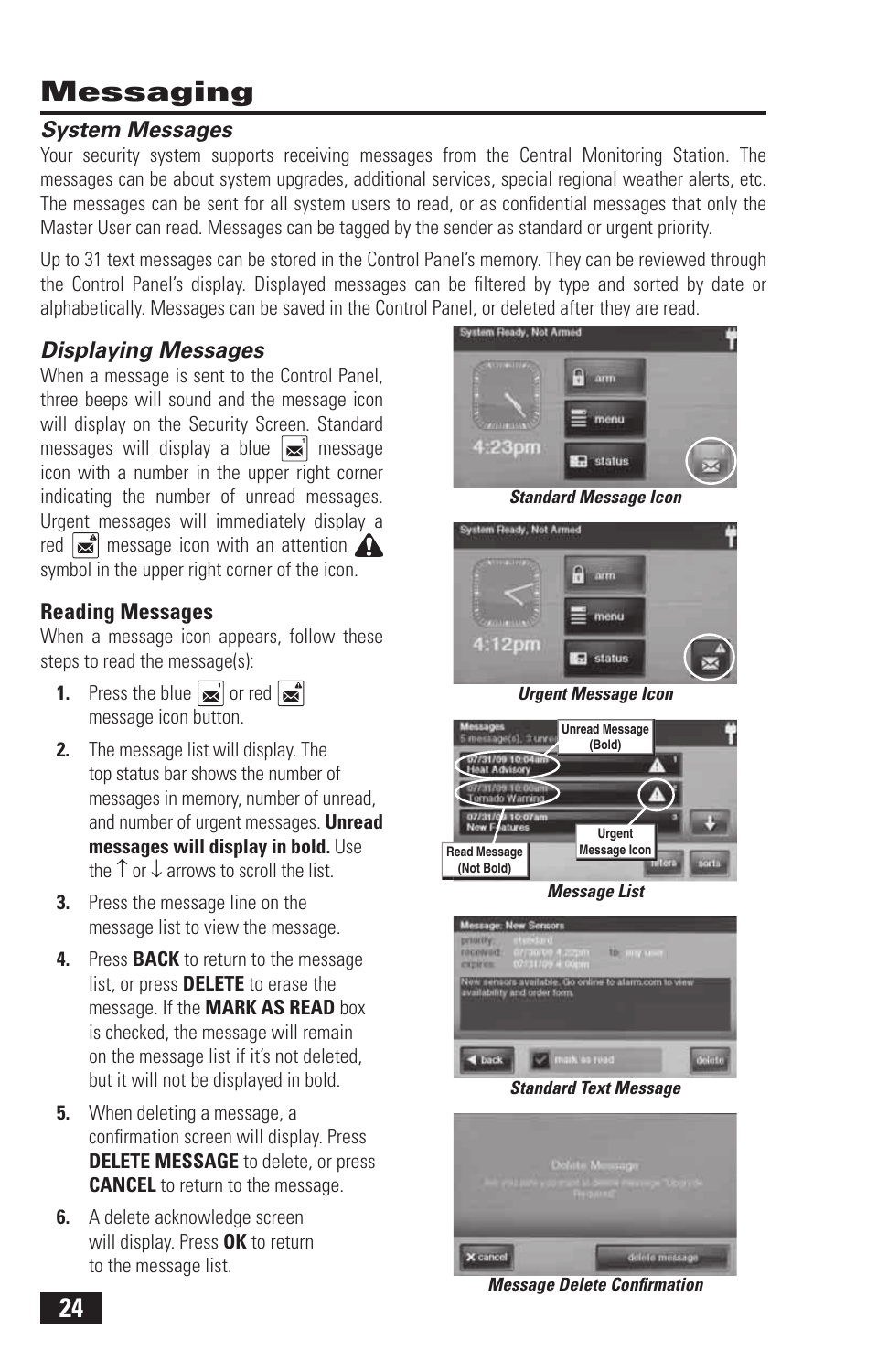#### **Reading Confidential Messages**

When a confidential message is sent to the Control Panel, only users with the Master User Code can display the message.

Use the following steps for confidential messages:

- **1.** Press the message line on the message list. If the message is a confidential message, the code entry screen will be displayed.
- **2.** Enter the Master User Code on the code entry screen. Regular User Codes will not be accepted.
- **3.** View the displayed message.
- **4.** Proceed to save or delete the message as detailed in the previous section.

## *Filtering Messages*

To select which type of messages will be displayed on the message list, use the message filters.

- **1.** Press **FILTERS** to display the message filter option screen.
- **2.** Check or un-check the types of messages to display. Press **ALL** to check all types, press **NONE** to un-check all types. Press **OK** to return to the message list.

The filters will reset, selecting all types, when your message reviewing is over and the system returns to the Security Screen.

#### *Sorting Messages*

To select the order in which messages are displayed on the message list, use the message sorting options.

- **1.** Press **SORTS** to display the message sorting option screen.
- **2.** Check an option box to sort the messages by date received, date expired, or alphabetically.
- **3.** Check the **REVERSE** box to reverse the display order. Check the **PRIORITY** box to list urgent messages first.
- **4.** Press OK to return to the message list.

The sort options will reset when the message reviewing session is over.



*Message List*



*Code Entry Screen for Confi dential Messages*



*Confi dential Message*



*Message Filter Screen*



*Message Sort Screen*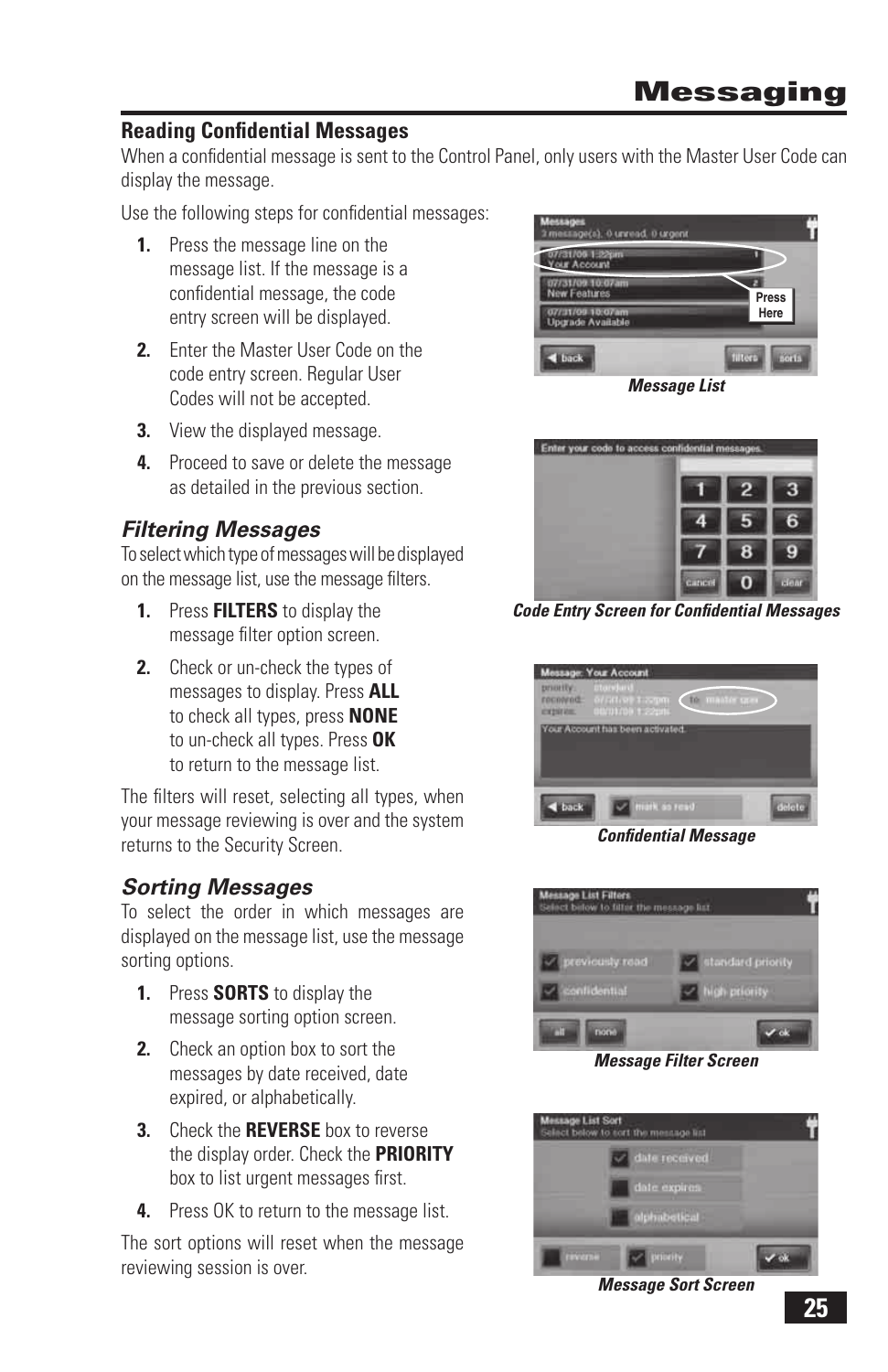# **Remote Control by Telephone**

#### *Telephone Remote*

The system can be controlled remotely using a standard telephone. Remote control is performed by calling the system and responding to spoken questions from the system. By pressing certain telephone keys, you can arm and disarm the system, bypass sensors, and query the system status.

✓ *NOTE: The telephone remote control system feature is optional. It must be enabled by your installer before it can be used.*

#### **Calling the System**

Your installer selects whether your system supports the remote telephone option or not. If this feature is enabled, the system will require calling it twice within 30 seconds to answer your call and connect.

- **1.** Call the telephone number that the Control Panel is connected to. Wait for one or two rings, then hang up.
- **2. Within 10-45 seconds**, call the Control Panel again. The Control Panel will answer the telephone.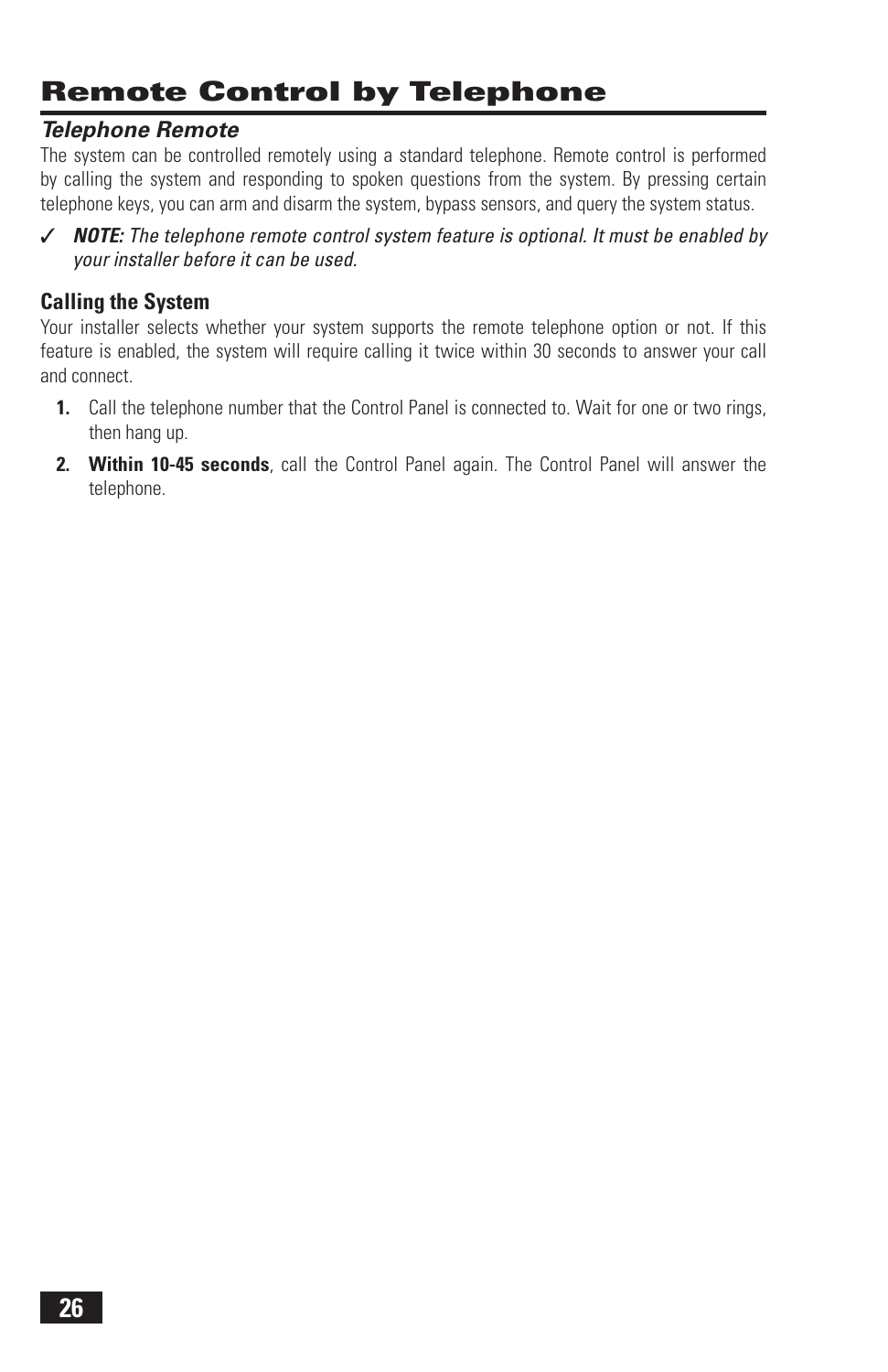#### **Remote Control**

Once you are connected with the system, you will be able to check on its status and remotely control the major functions. The announcements that the system plays over the telephone *do not* sound out of the Control Panel's speaker.

- **1.** After the Control Panel answers, it will ask for your User Code. You have 15 seconds to enter your User Code using the telephone keys. If you don't enter a valid User Code in 15 seconds, the system will hang up. For security, if two calls, with two attempts each, to enter a User Code within five minutes fail to enter a valid code, the system will hang up and not respond to telephone commands for 30 minutes.
- **2.** After the system has accepted your User Code, it will announce the system status, then announce the remote command options. The system will wait up to 60 seconds for each remote command before automatically hanging up. If you already know the remote command telephone key number, you can enter it before the command announcement finishes.
- **3.** Use the telephone keys to command the system:
	- Press  $\Box$  for system status report
	- Press **2** to arm the system in Away Mode
	- Press 3 to arm the system in Stay Mode
	- Press  $\overline{4}$  to disarm the system
	- Press  $\boxed{5}$  to turn on auxiliary output (if used)
	- Press  $\boxed{\bullet}$  to turn off auxiliary output (if used)
	- Press  $\boxed{7}$  to stop system status report
	- Press  $\boxed{8}$  to hang up
	- Press  $\boxed{9}$  to repeat the command menu

#### When you are finished remotely controlling the system, be sure to press  $\boxed{8}$  to hang up.

- ✓ *NOTE: There is no Exit Delay when the system is remotely armed.*
- ✓ *NOTE: The Auto Stay feature (if enabled) does not function when the system is remotely armed.*

#### **Bypassing Sensors Remotely**

When arming the system remotely, if there are open sensors when you try to arm, the system will announce the current status and ask "To bypass sensors and arm, press pound".

• Press  $\boxed{\pm}$  to bypass all open sensors and arm the system.

After the open sensors are bypassed, the system will arm in the selected mode and it will announce the system status to you.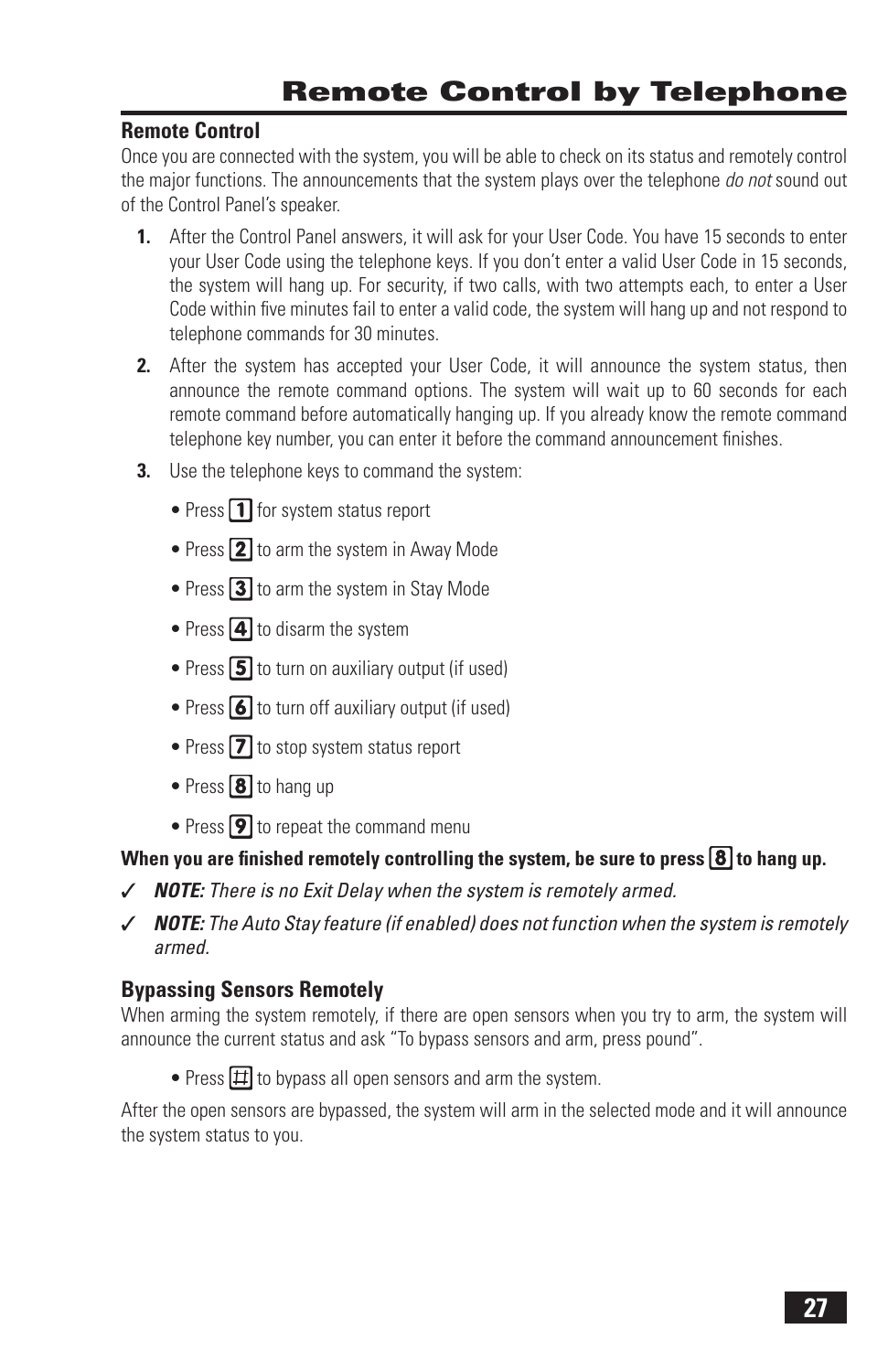# *User Codes*

The system installer has pre-programmed a Master User code for your system. This code can be used to control the system, as well as assign and change the other seven User Codes. The Master User Code can also access several system setup settings in the User Toolbox. The other seven User Codes are restricted from those settings in the User Toolbox.

# **User Code Setup**

#### **Only the person with the Master User Code can add or change the other User Codes.**

To setup the User Codes, use the following steps:

- **1.** On the Home Screen, press **SECURITY**.
- **2.** On the Security Screen, press **MENU**.
- **3.** On the Menu Screen, press **TOOLBOX**.
- **4.** On the Toolbox Screen (1 of 3), press **USER CODES**.
- **5.** Enter the Master User Code (the factory setting is 1111).
- **6.** The Users Screen displays three users at a time. Use the ↓ and ↑ arrows to scroll through the list.

## **Adding a User Code**

- ✓ *NOTE: User Codes 0000 and 0001 are not permitted.*
	- **1.** Press one of the **ADD USER** buttons.
	- **2.** Enter a four-digit code for the new User Code and press **OK**.
	- **3.** Enter the Code again to confirm the code and press **OK**.
	- **4.** A confirmation screen will display, press **OK**.

#### **Changing a User Code**

- **1.** Press one of the **CHANGE USER** buttons.
- **2.** Press **CHANGE USER PIN**.
- **3.** Enter a new four-digit code for the User Code and press **OK**.
- **4.** Enter the Code again to confirm the code and press **OK**.
- **5.** A confirmation screen will display, press **OK**.



*Toolbox Screen 1*



*Users Screen*



*User Code Entry Screen*



*Change / Delete User Screen*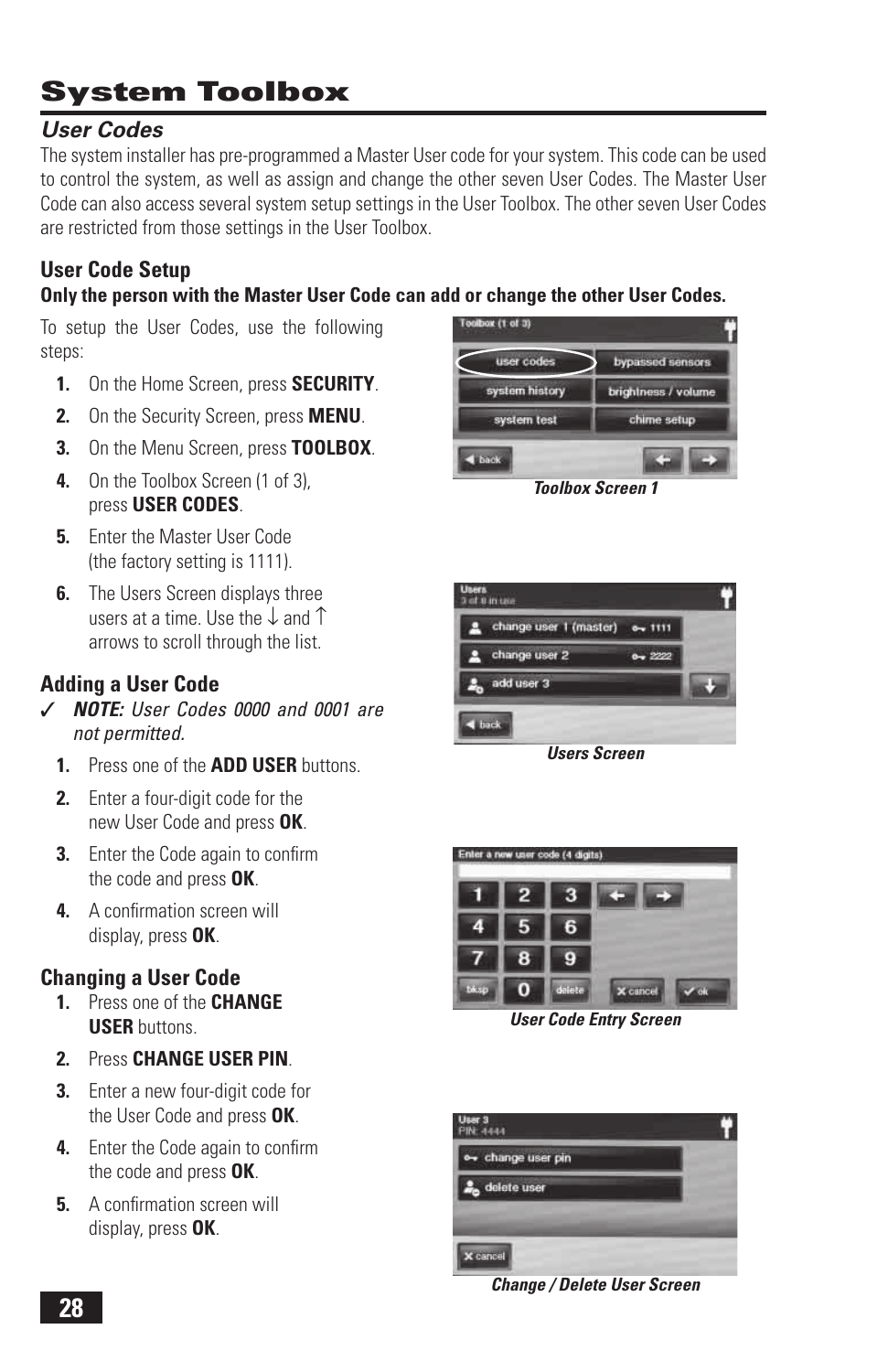#### **Deleting a User Code**

- **1.** Press one of the **CHANGE USER** buttons.
- **2.** Press **DELETE USER**.
- **3.** A confirmation screen will display to be sure you really want to delete the user. If OK, press **DELETE USER**.
- **4.** A confirmation screen will show which user was deleted. Press **OK**.



**Delete User Confirmation Screen** 

✓ *NOTE: You cannot delete the Master User Code (User #1). It can only be changed.*

#### **Duress User Code**

The Duress User Code (User Code #8) performs a special function. Controlling the system with this code gives the appearance of normal operation, but using it secretly sends a "duress" report to the Central Monitoring Station to initiate a silent alarm call for help.

**USE THIS CODE ONLY IF SOMEONE IS FORCING YOU TO OPERATE YOUR SECURITY SYSTEM AGAINST YOUR WILL.** A silent report will be sent to the Central Monitoring Station and they will dispatch help. Users<br>3 of 8 in use

# **Adding a Duress User Code**

- **1.** Press the **ADD USER 8 (DURESS)** button.
- **2.** A confirmation screen will display: press **CREATE DURESS USER**.
- **3.** Enter a four-digit code for the new Duress User Code and press **OK**.
- **4.** Enter the Code again to confirm the code and press **OK**.
- **5.** A confirmation screen will display; press **OK**.

**Secret Duress Button**

# add user 7 change user 8 (duress) ow 88  $\blacktriangleleft$  back *Duress User Selection Screen*



**Duress User Create Confirmation Screen** 

On the Home Screen, in the lower right corner, the Go!Control logo is displayed. **The Go!Control logo is the secret duress button.**

With the system armed, pressing the Go!Control logo will display the standard disarm code entry screen. Use a valid User Code or a Duress User Code to disarm the system. The system will disarm normally, but a silent duress report will be sent to the Central Monitoring Station and they will dispatch help.

The secret duress button can also be used while the system is disarmed. Pressing the Go!Control logo will display a code entry screen. Enter the Duress User Code and a silent duress report will be sent to the Central Monitoring Station and they will dispatch help. The system will remain disarmed.

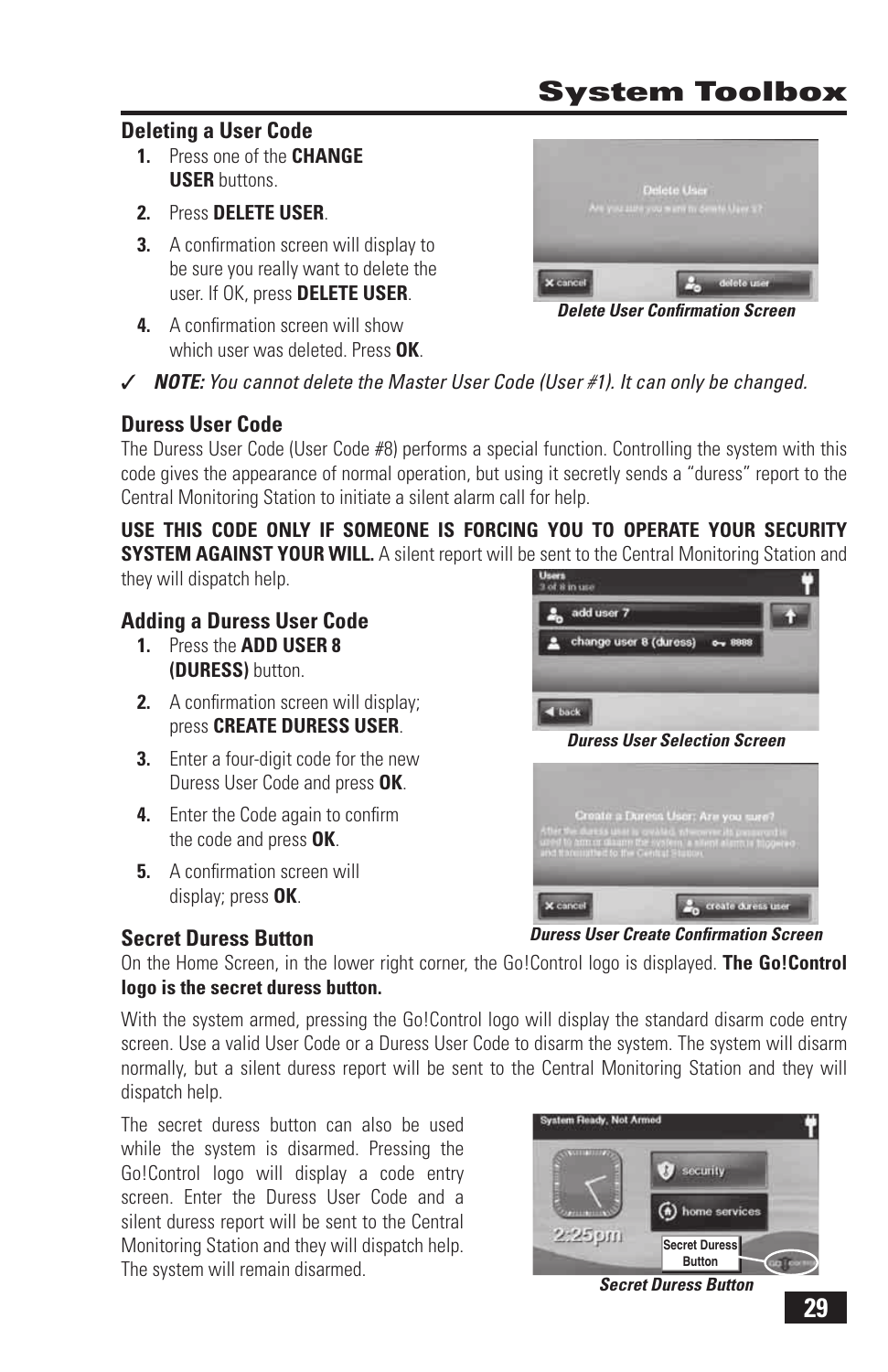# *System History*

The Control Panel keeps a log of system events in the order in which they occur. Each event is marked with the date and time that the event occurred.

To make reading the log easier, the system history display can be "filtered" to show selected events only. The events that can be filtered for the system history log display are:

- Arm or Disarm of the system
- Bypasses of sensors (force bypasses and manual bypasses)
- Alarms (alarms are displayed with a red stripe)
- Alerts (alerts are displayed with a yellow stripe)

Some system events always display regardless of the filters selected. These events include:

- Walk test started or terminated.
- Programming mode started or terminated.

To view the system history log, use the following steps:

- **1.** On the Home Screen, press **SECURITY**.
- **2.** On the Security Screen, press **MENU**.
- **3.** On the Menu Screen, press **TOOLBOX**.
- **4.** On the Toolbox Screen (1 of 3), press **SYSTEM HISTORY**.
- **5.** The log of system events will be displayed. Use the ↑ and ↓ arrows to scroll through the log.
- **6.** To choose what's displayed, press **FILTERS**.
- **7.** Select the events to display with the check boxes. Press **ALL** to select all the check boxes, or **NONE** to clear all the check boxes. Press OK when finished.
- **8.** View the system history. Press **BACK** when finished.



*System History Screen*



*System History Filters*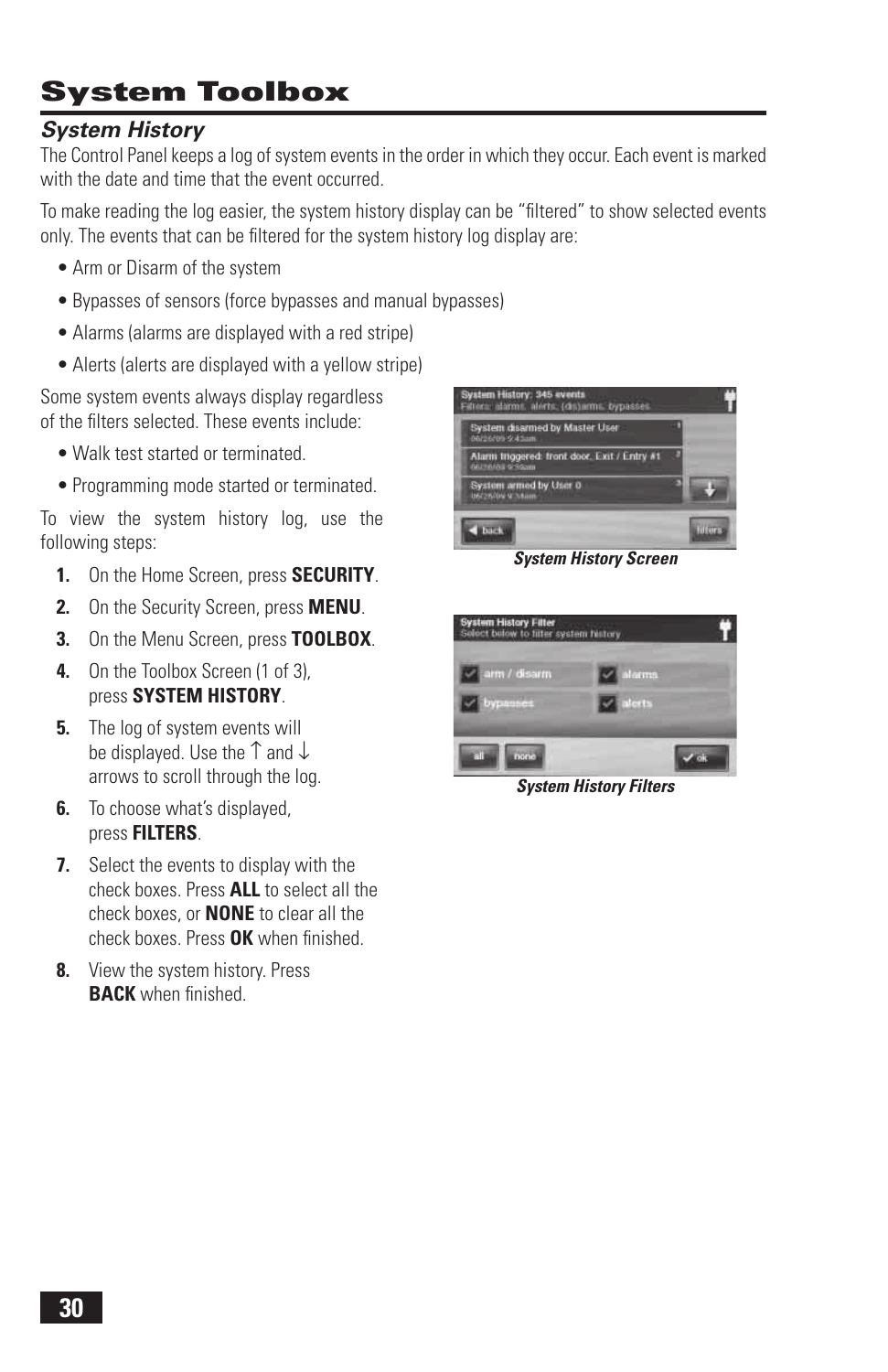# *System Test*

Even though your security system is self-monitoring, it is important to regularly test the system manually. The System Test is used to test each of the sensors in the system. The Master User Code is required to test the system. While the system is in test mode, a "T" icon will blink on the upper right of the display.

★ *IMPORTANT: TEST YOUR SECURITY SYSTEM WEEKLY TO ASSURE CONTINUED PROTECTION AND PROPER SYSTEM OPERATION.*

To test the system, use the following steps:

- **1.** On the Home Screen, press **SECURITY**.
- **2.** On the Security Screen, press **MENU**.
- **3.** On the Menu Screen, press **TOOLBOX**.
- **4.** On the Toolbox Screen (1 of 3), press **SYSTEM TEST**.
- **5. Enter the Master User Code.**

# **Sensor Test**

When each sensor is tested, the Control Panel will beep and announce the sensor's name. a green bar will light on the display, and 1-5 signal bars will light to show the strength of that sensor's wireless signal.

- ✓ *NOTE: Start and stop test reports will be sent to the monitoring station.*
	- **6.** A list of all sensors will be displayed. Use the ↑ and ↓ arrows to scroll through the list.
	- **7.** Go to each sensor listed, and trigger it.
		- For door or window sensors, open and close the door or window.
		- For motion detectors, stay out of the protected area for five minutes, then walk through the area.
		- For portable sensors and wireless keypads, press a button.
		- For smoke, CO, or glass break detectors, press the detector's test button.
		- When the green bar is displayed for a sensor, it has tested OK.
	- **8.** Press OK when all sensors have been tested. A confirmation screen will be displayed.

#### **Panel Test**

The panel test checks the Control Panel's indicators and sounder.

- **9.** A list of panel tests will be displayed. Use the  $\uparrow$  and  $\downarrow$  arrows to scroll through the list.
- **10.** Press each test button and answer **YES** or **NO** to the test question.
- **11.** Press **OK** when all panel questions have been answered. A confirmation screen will be displayed. Press OK to exit testing. Press **BACK** when finished.





*Sensor Test Screen*



*Panel Test Screen*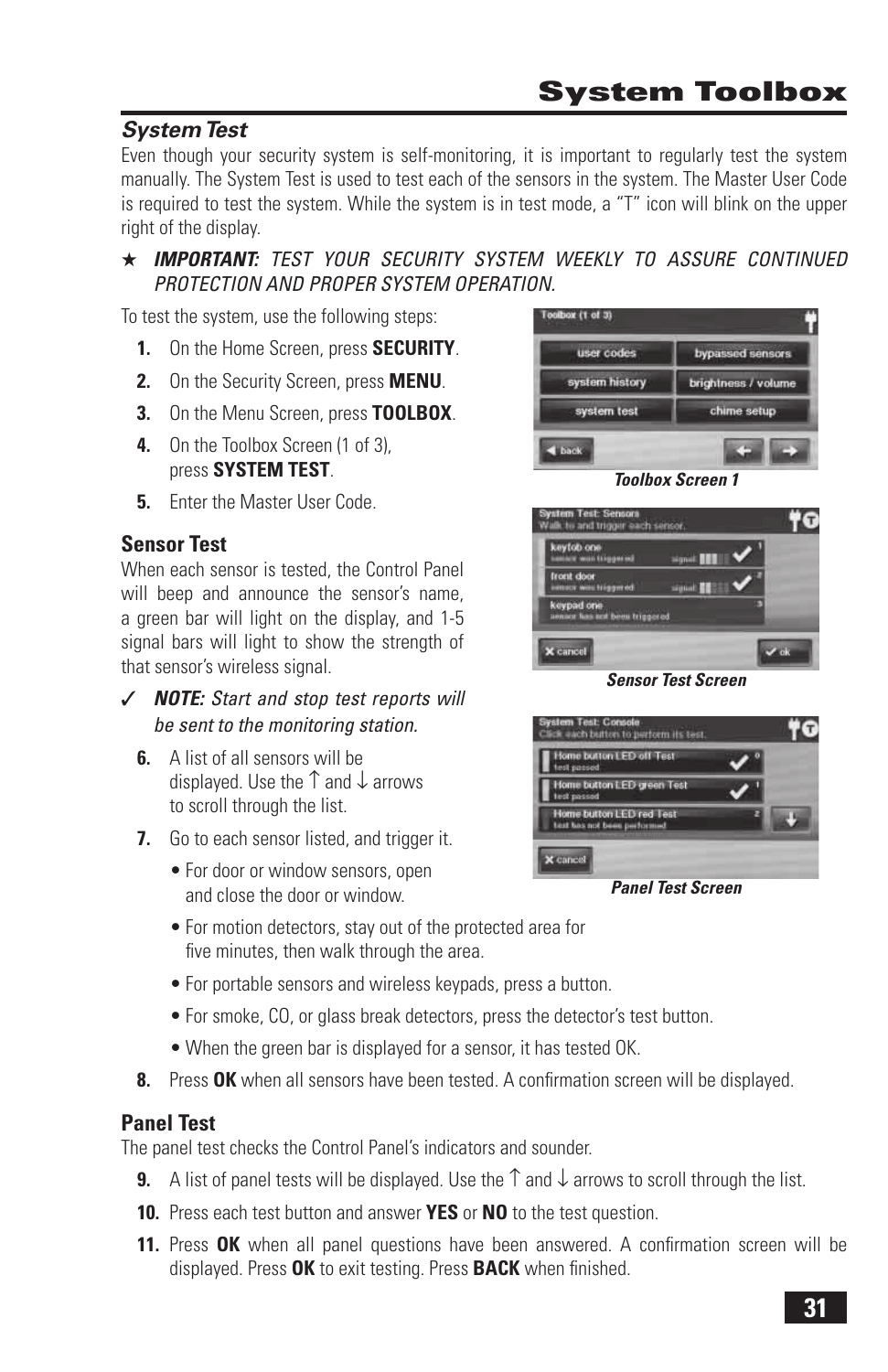# *Telephone Test*

Your security system may be connected to your telephone line. The system can communicate with the Central Monitoring Station over your telephone line. Your system can send its alarm messages and system trouble or status messages using the land-based telephone system. 2-way audio communications with the Central Monitoring Station can also occur through the telephone connection.

The system toolbox contains provisions for testing the telephone connection.

★ *IMPORTANT: TEST YOUR SECURITY SYSTEM WEEKLY TO ASSURE CONTINUED PROTECTION AND PROPER SYSTEM OPERATION.*

To test the telephone connection, use the following steps:

- **1.** On the Home Screen, press **SECURITY**.
- **2.** On the Security Screen, press **MENU**.
- **3.** On the Menu Screen, press **TOOLBOX**.
- **4.** Use the  $\leftarrow$  and  $\rightarrow$  arrows to select Toolbox Screen (3 of 3).
- **5.** On the Toolbox Screen (3 of 3), press **TELEPHONE TEST**.
- **6.** Enter the Master User Code to begin the test.

The system will display the test status screen. The top part of the screen shows each function that is being tested. Use the  $\uparrow$  and  $\downarrow$  arrows to scroll through the status messages. The bottom part of the screen shows the results of each test.

If any tests fail, note what messages were displayed, and contact your alarm installer. Your installer will be able to diagnose any possible issues with your system.

After the testing is complete, press **OK** to return to the Toolbox.



*Toolbox Screen 3*



*Telephone Test Code Entry*



*Telephone Test Status*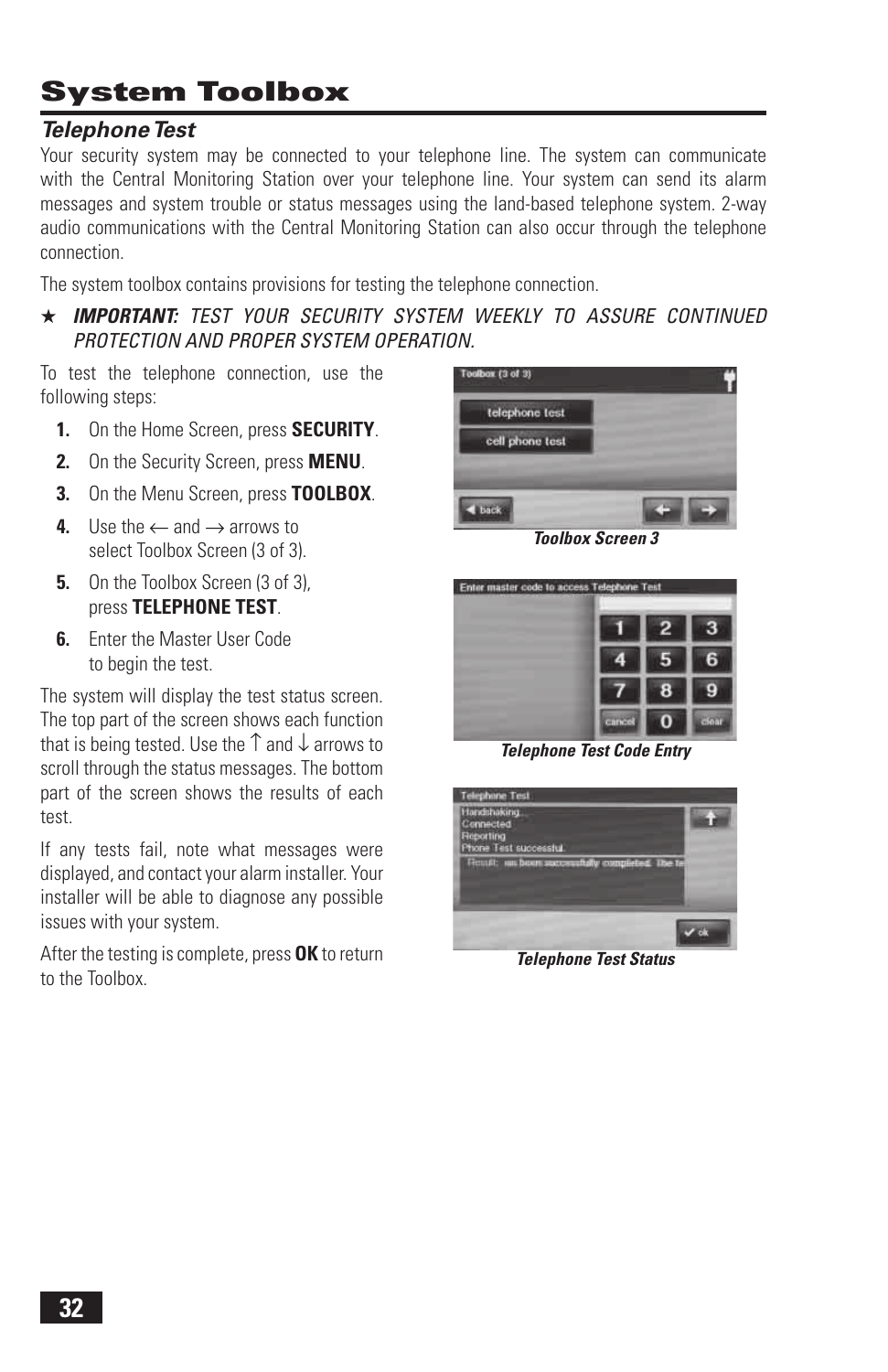# *Cell Phone Test*

Your security system may be equipped with a built-in cellular radio. The cellular radio communicates between your security system and the Central Monitoring Station. Your system can send its alarm messages and system trouble or status messages over-the-air without using the land-based telephone system. The cellular radio also can receive messages and system updates from the Central Monitoring Station. Audio communications with the Central Monitoring Station can also occur through the optional cellular radio.

The system toolbox contains provisions for testing the cellular radio module inside your system.

#### ★ *IMPORTANT: TEST YOUR SECURITY SYSTEM WEEKLY TO ASSURE CONTINUED PROTECTION AND PROPER SYSTEM OPERATION.*

To test the cellular radio, use the following steps:

- **1.** On the Home Screen, press **SECURITY**.
- **2.** On the Security Screen, press **MENU**.
- **3.** On the Menu Screen, press **TOOLBOX**.
- **4.** Use the  $\leftarrow$  and  $\rightarrow$  arrows to select Toolbox Screen (3 of 3).
- **5.** On the Toolbox Screen (3 of 3). press **CELL PHONE TEST**.
- **6. Enter the Master User Code** to begin the test.

The system will display the test status screen. The top part of the screen shows each function that is being tested. Use the  $\uparrow$  and  $\downarrow$  arrows to scroll through the status messages. The bottom part of the screen shows the results of each test.

If any tests fail, note what messages were displayed, and contact your alarm installer. Your installer will be able to diagnose any possible issues with your system.

After the testing is complete, press **OK** to return to the Toolbox.



*Toolbox Screen 3*



*Cell Phone Test Code Entry*



*Cell Phone Test Status*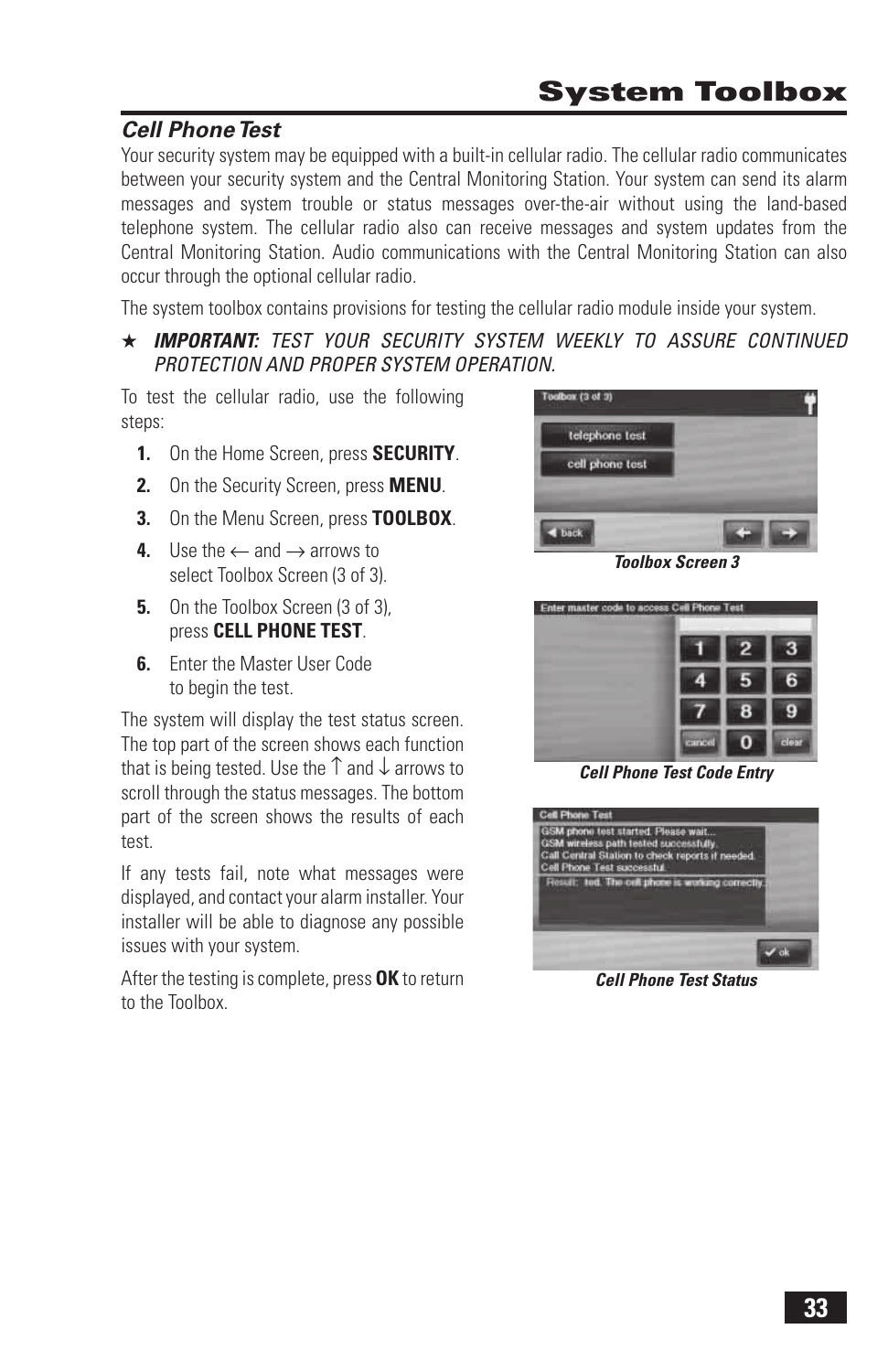# *Chime Options*

On doors and windows monitored by sensors, the system can sound a chime to announce that the door or window was opened. Sensors can also be set to have the Control Panel say the name of the opening. The chime and voice announcements only sound while the system is disarmed.

At the time of installation, the installer sets up each sensor's standard chime option. The person with the Master User Code can change the chime options for each sensor to further customize the system as desired.

✓ *NOTE: As a global system option, the chimes for all the system's sensors can be turned on or off using the CHIME check box on the Menu Screen.*

To setup the chime options individually for each sensor, use the following steps:

- **1.** On the Home Screen, press **SECURITY**.
- **2.** On the Security Screen, press **MENU**.
- **3.** Note the two check boxes on the Menu Screen. The **CHIME** check box button turns the chimes on or off for all the system's sensors. The **VOICE** check box button turns the voice announcements for the system's messages on or off (except alarm voice messages).
- **4.** On the Menu Screen, press **TOOLBOX**.
- **5.** On the Toolbox Screen (1 of 3). press **CHIME SETUP**.
- **6. Enter the Master User Code to** setup the chimes for the sensors.
- **7.** The Chime Setup Screen will display each of the installed sensors that can chime and the option currently set for the sensor. Press the sensor button to change the sensor's chime options.
- **8.** There are six chime options for each sensor. Check the option that you want for the sensor, then press **OK**.

| <b>CHIME OPTIONS</b>                 |
|--------------------------------------|
| $\checkmark$ Disabled                |
| ✔ Voice Only                         |
| $\checkmark$ Voice with ding-dong #1 |
| $\checkmark$ Ding-dong #2            |
| $\checkmark$ Voice with ding-dong #2 |
| $\checkmark$ Ding-dong #1            |

**9.** Press **BACK** when finished.



*Menu Screen Global Chime Option Box*



*Toolbox Screen One*



*Chime Setup Screen*



*Chime Option Screen*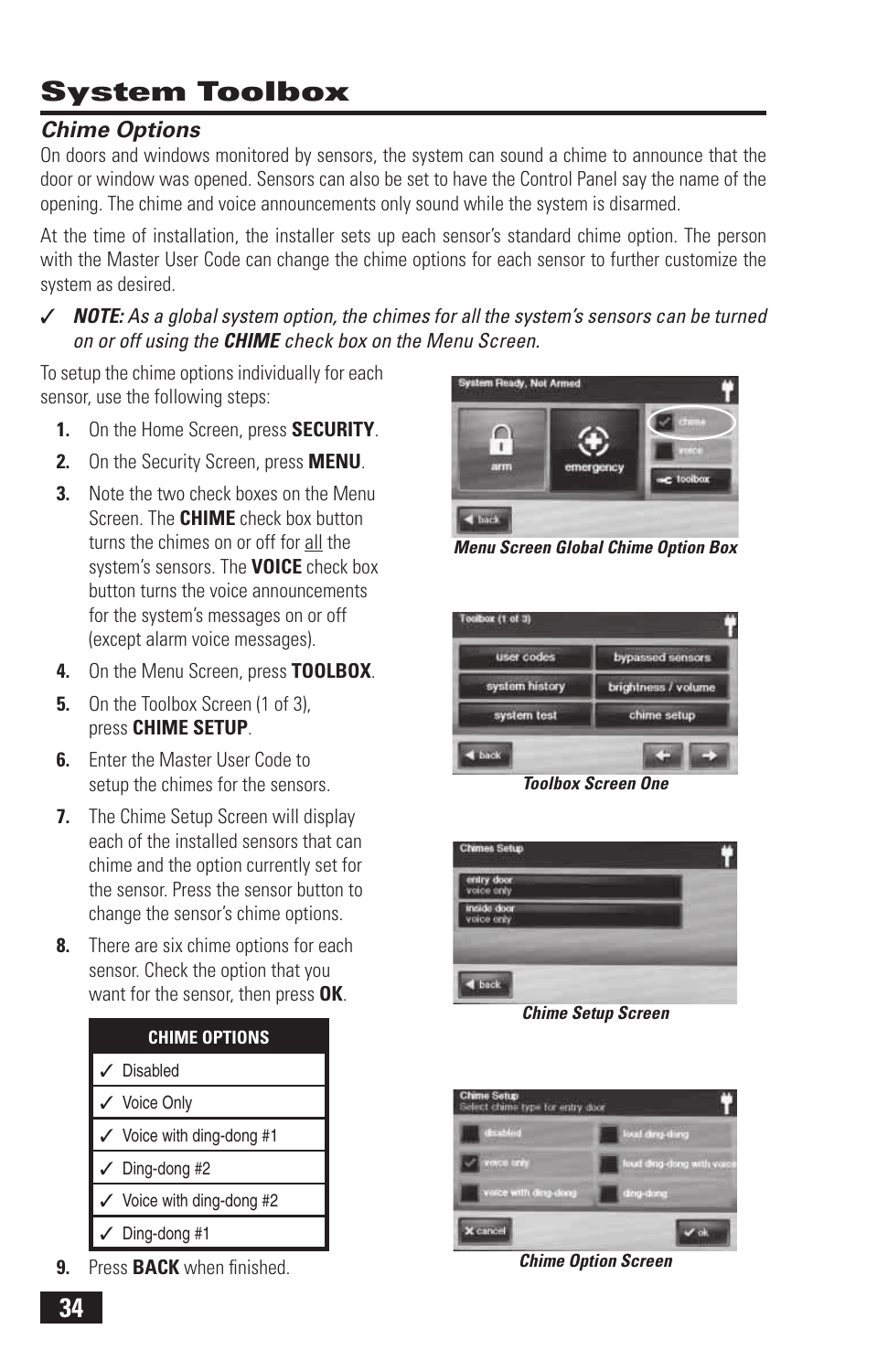# *Brightness / Volume*

The brightness of the Control Panel's display and the volume of the system's speaker can be adjusted to best suit the installation.

To set the brightness and volume, use the following steps:

- **1.** On the Home Screen, press **SECURITY**.
- **2.** On the Security Screen, press **MENU**.
- **3.** On the Menu Screen, press **TOOLBOX**.
- **4.** On the Toolbox Screen (1 of 3), press **BRIGHTNESS / VOLUME**.
- **5.** The top bar on the display sets the display brightness. The level can be adjusted from 1 to 12 using the buttons on each end of the bar.
- **6.** The bottom bar on the display sets the speaker volume for the chimes and announcements. **This setting does not affect the alarm sounder volume.** The level can be adjusted from 1 to 12 using the buttons on each end of the bar.
- **7.** When finished press OK.

# *Backlight Timeout*

The backlight timeout sets the length of time that the display stays lit after use. It can be adjusted to 30 seconds, 1, 2, 5, or 10 minutes, or to "always" to light the display at all times.

✓ *NOTE: To conserve the Control Panel's backup battery, during an AC power failure, the display will go dark after 30 seconds regardless of this setting.*

To set the display backlight time, use the following steps:

- **1.** On the Home Screen, press **SECURITY**.
- **2.** On the Security Screen, press **MENU**.
- **3.** On the Menu Screen, press **TOOLBOX**.
- **4.** On Toolbox Screen (1 of 3), press the  $\rightarrow$  arrow.
- **5.** On the Toolbox Screen (2 of 3). press **BACKLIGHT TIMEOUT**.
- **6.** Choose one of the display backlight times and press **OK**.



*Backlight Timeout Screen*



*Brightness / Volume Screen*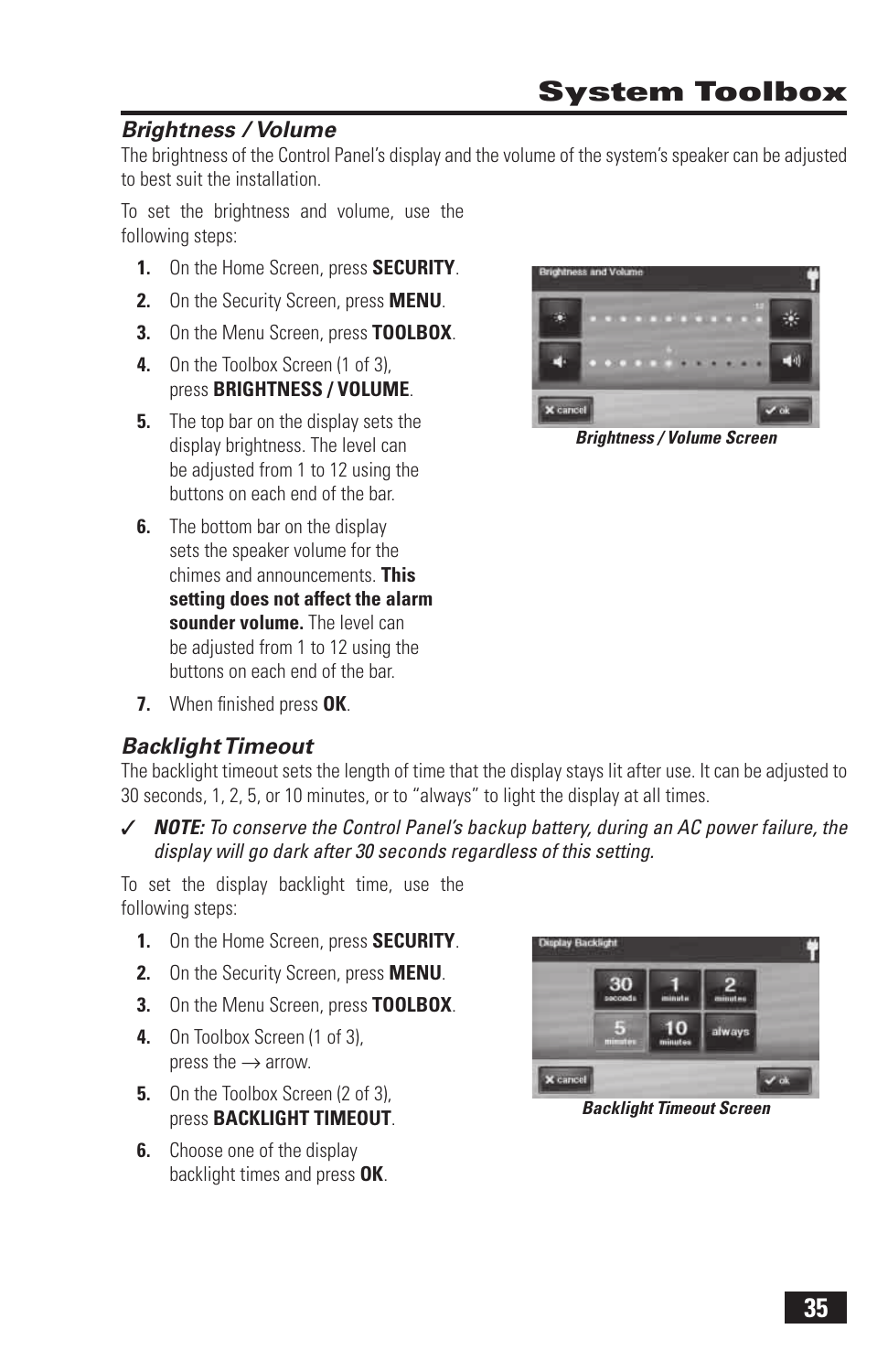# *Display Cleaning*

There is a special option that allows the display to be cleaned. The option locks the display for 30 seconds so it can be cleaned without sensing any button presses.

Clean the display with a dry, soft cloth.

To set the display for cleaning, use the following steps:

- **1.** On the Home Screen, press **SECURITY**.
- **2.** On the Security Screen, press **MENU**.
- **3.** On the Menu Screen, press **TOOLBOX**.
- **4.** On Toolbox Screen (1 of 3), press the  $\rightarrow$  arrow.
- **5.** On the Toolbox Screen (2 of 3). press **CLEAN SCREEN**.
- **6.** The Cleaning Screen will be displayed for 30 seconds. It will show the time remaining. Clean the screen during this time.
- **7.** When the timer expires, the system will return to the Toolbox Screen.



*Toolbox Screen Two*

| Display may now be cleaned<br><b>Systemant movement</b> |  |
|---------------------------------------------------------|--|
| 00:21                                                   |  |
|                                                         |  |

*Display Cleaning Screen*

# *Touch Screen Calibration*

If the touch screen display buttons are not responding properly, use the display calibration option to reset the display.

To calibrate the display, use the following steps:

- **1.** On the Home Screen, press **SECURITY**.
- **2.** On the Security Screen, press **MENU**.
- **3.** On the Menu Screen, press **TOOLBOX**.
- **4.** On Toolbox Screen (1 of 3), press the  $\rightarrow$  arrow.
- **5.** On the Toolbox Screen (2 of 3), press **CALIBRATE TOUCH-SCREEN**.
- **6.** The display will show a cross on the screen. Touch the center the cross. Repeat with the next two crosses displayed.
- **7.** When calibration has been successful, a completion screen will be displayed. Press OK to finish. The system will return to the Toolbox Screen.



*Toolbox Screen Two*



*Display Calibration Screen*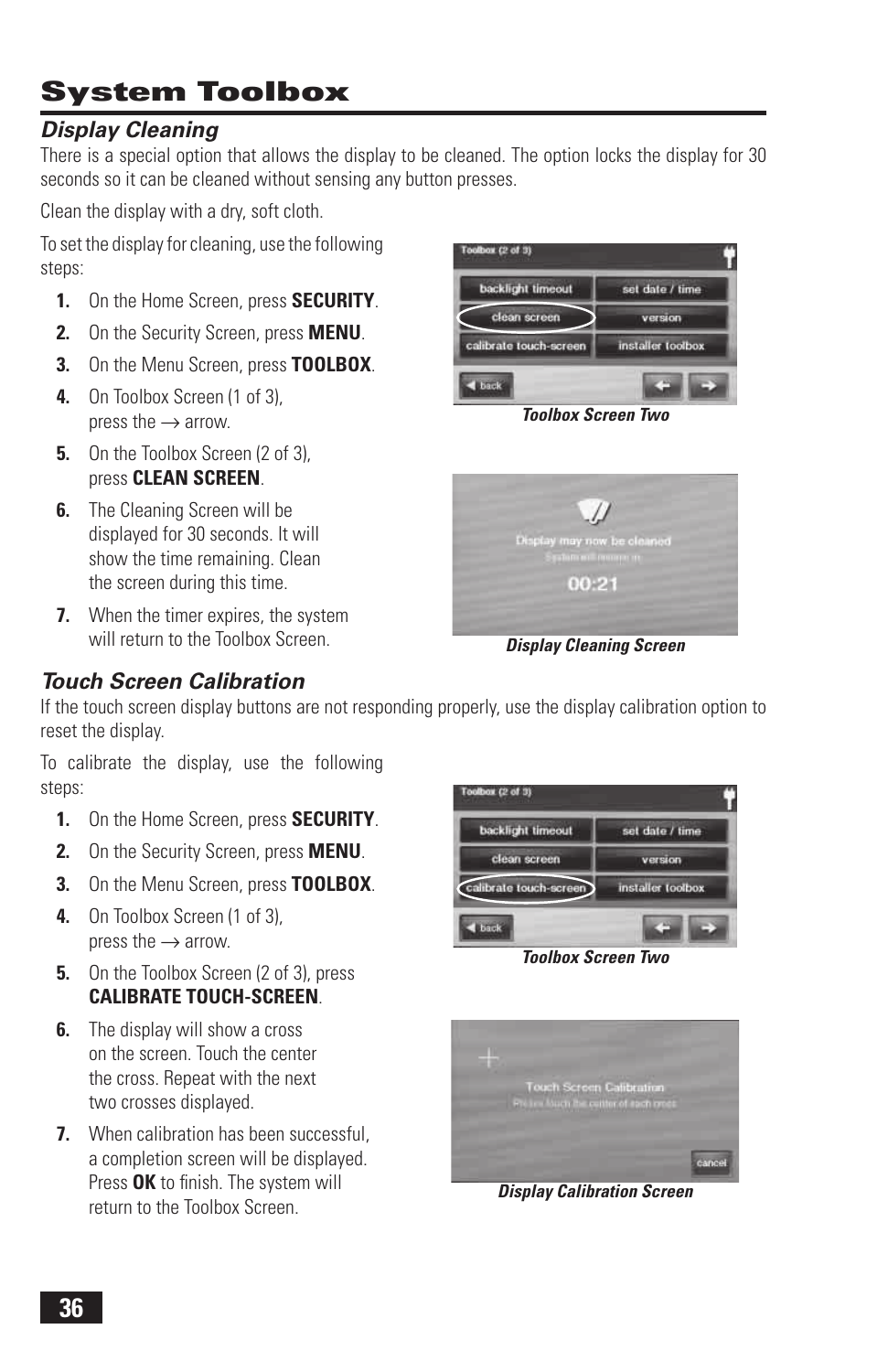# *Set Date and Time*

The Control Panel has a built-in clock and calendar. The time and date are displayed on the Home Screen. The time and date are also used for the system history and event logs that store data on system events. The installer can set the system to automatically adjust for daylight saving time if it's observed in your location.

✓ *NOTE: If the cellular radio module is installed in the Control Panel, the time and date will be automatically set through the cellular radio by the Central Monitoring Station.*

To set the date and time, use the following steps:

- **1.** On the Home Screen, press **SECURITY**.
- **2.** On the Security Screen, press **MENU**.
- **3.** On the Menu Screen, press **TOOLBOX**.
- **4.** On Toolbox Screen (1 of 3), press the  $\rightarrow$  arrow.
- **5.** On the Toolbox Screen (2 of 3). press **SET DATE / TIME**.
- **6.** Use the ↑ and ↓ arrows to set the current month, day, and year. Press **NEXT**.
- **7.** Use the ↑ and ↓ arrows to set the hours, minutes, and AM or PM. Press **OK**.
- **8.** A confirmation screen showing the date and time set will be displayed. Press **OK**.



*Set Date Screen*



*Set Time Screen*

## *Display Version*

The versions of the "firmware" installed in various parts of the system can be displayed for testing or troubleshooting by your installer.

To display the firmware versions, use the following steps:

- **1.** On the Home Screen, press **SECURITY**.
- **2.** On the Security Screen, press **MENU**.
- **3.** On the Menu Screen, press **TOOLBOX**.
- **4.** On Toolbox Screen (1 of 3), press the  $\rightarrow$  arrow.
- **5.** On the Toolbox Screen (2 of 3), press **VERSION**.
- **6.** Use the ↑ and ↓ arrows to scroll through the list. Press **BACK** when finished

| ЮP<br>LCD<br><b>PANEL</b><br><b>RADIO_MODEM</b> |  | <b>ALARM</b><br><b>DIAG</b> |  |  |
|-------------------------------------------------|--|-----------------------------|--|--|
|-------------------------------------------------|--|-----------------------------|--|--|

*Firmware Version Display*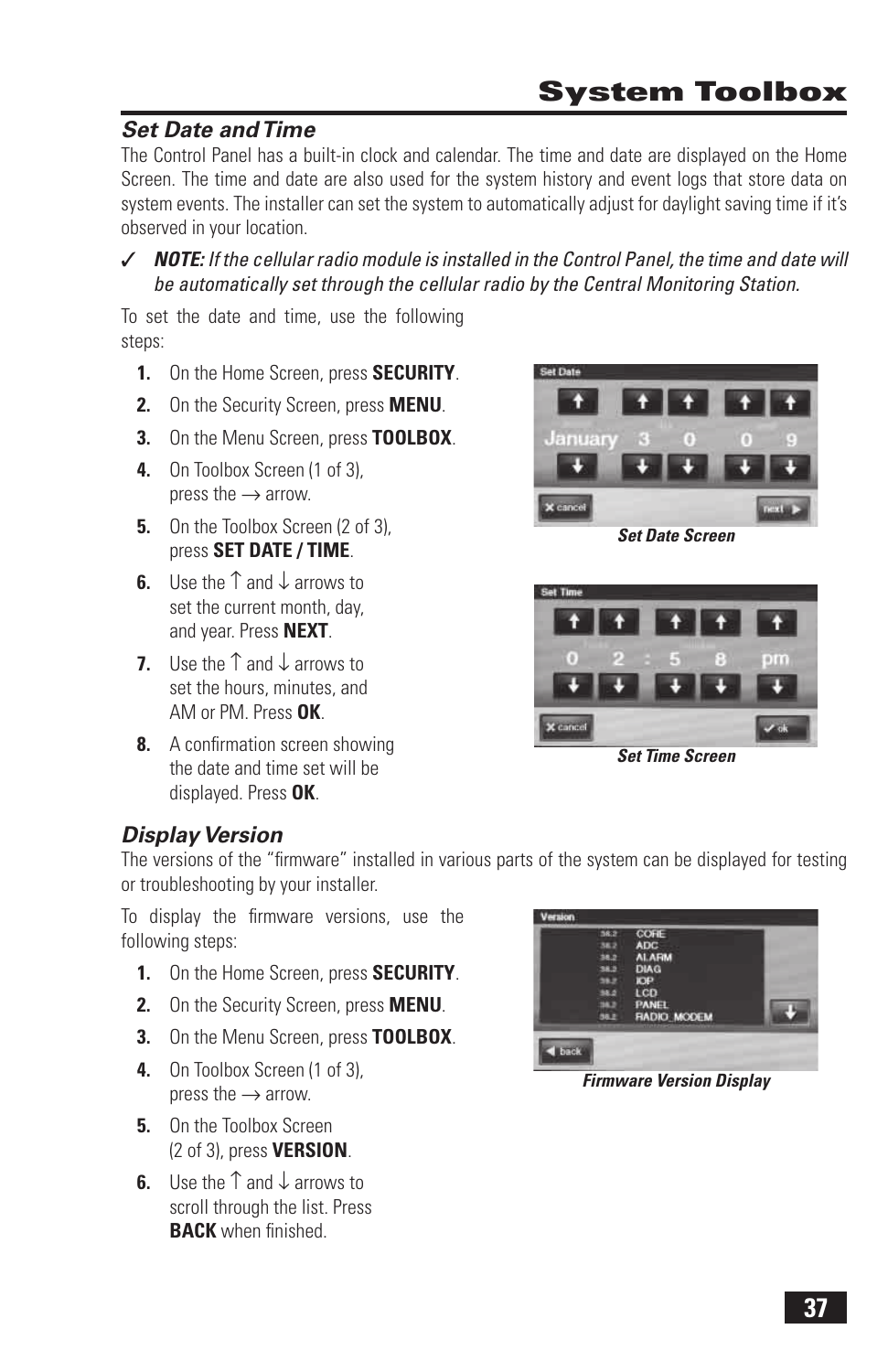# **Installer Set Options**

The installer can set different options for the system to customize the installation. The options listed below show the regular settings and have an area or check box to note custom settings.

# *Siren Run Time*

If there is a burglary, panic (police), or emergency alarm, the Control Panel will sound the siren for a preset time. After the time expires, the siren will stop sounding. (Auxiliary alarms run for an unlimited time.)

|                                                                                    | <b>SIREN RUN TIME</b> |  |
|------------------------------------------------------------------------------------|-----------------------|--|
| Q 4 Minutes<br>(regular setting) Q 8 Minutes Q 12 Minutes Q 16 Minutes Q Unlimited |                       |  |

# *Fire Horn Run Time*

If there is a fire or carbon monoxide alarm, the Control Panel will sound the fire alarm horn for a preset time. After the time expires, the fire alarm horn will stop sounding.

| <b>FIRE HORN RUN TIME</b>          |  |  |                                                                       |  |
|------------------------------------|--|--|-----------------------------------------------------------------------|--|
| $\Box$ 4 Minutes (regular setting) |  |  | $\Box$ 8 Minutes $\Box$ 12 Minutes $\Box$ 16 Minutes $\Box$ Unlimited |  |

# *Exit Delay*

The Exit Delay begins immediately after arming the system. The delay gives you time to leave through the designated exit/entry door without setting off the alarm. During the Exit Delay beeps sound, and faster beeps sound during the last 10 seconds. (NOTE: Arming remotely does not start an Exit Delay).

|                                     | <b>EXIT DELAY</b> |     |
|-------------------------------------|-------------------|-----|
| $\Box$ 60 Seconds (regular setting) | Seconds For       | ) വ |

# *Entry Delays*

The Entry Delay begins when the designated entry/exit door is opened while the system is armed. The delay gives you time to disarm the system before triggering the alarm. **You must enter a User Code on the Control Panel or Wireless Keypad before the Entry Delay time expires.** During the Entry Delay, beeps sound to remind you to disarm the system.

The system supports two different Entry Delays. Entry Delay #1 is for your primary entrance door; Entry Delay  $#2$  is for a secondary entrance (such as a garage door) and is usually set longer to give you time to get to the keypad and disarm the system.

|                                     | <b>ENTRY DELAY #1</b> |             |  |  |
|-------------------------------------|-----------------------|-------------|--|--|
| $\Box$ 30 Seconds (regular setting) | Seconds               | For<br>Door |  |  |
| <b>ENTRY DELAY #2</b>               |                       |             |  |  |
| 45 Seconds (regular setting)        | Seconds               | Doc         |  |  |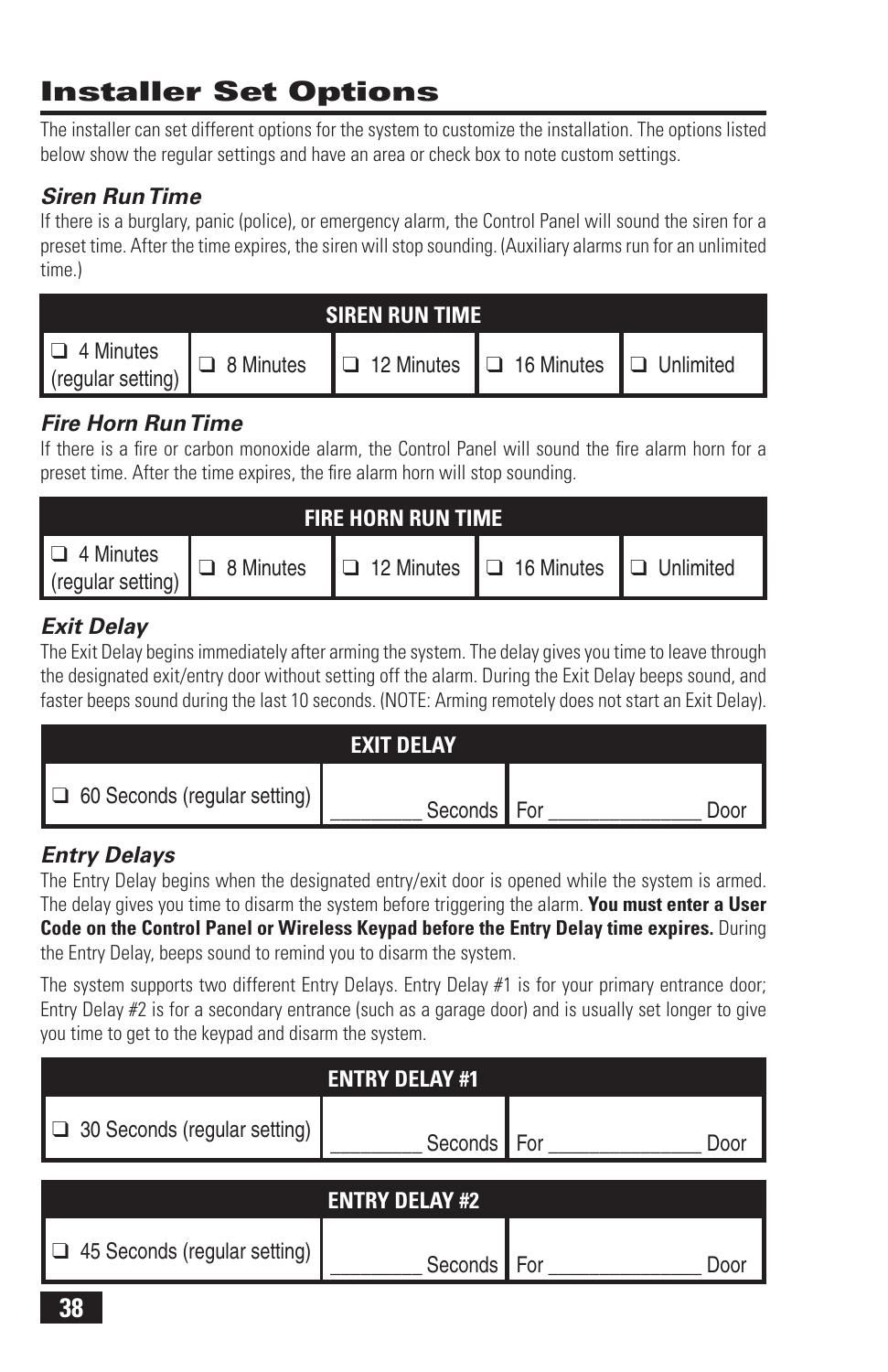# **Installer Set Options**

## *24-Hour Emergency Functions*

Three 24-hour emergency functions: PANIC, FIRE, and EMERGENCY can be activated by buttons on the Control Panel. The installer can set which emergency buttons on the Control Panel are active.

| <b>ACTIVE CONTROL PANEL EMERGENCY BUTTONS</b> |  |             |                  |  |
|-----------------------------------------------|--|-------------|------------------|--|
| $\Box$ Audible Panic $\Box$ Silent Panic      |  | $\Box$ Fire | $\Box$ Emergency |  |

#### *Quick Arming*

Quick Arming allows you to arm your system without having to enter a User Code. When you press the **STAY** or **AWAY** button, the system will start to arm without requesting a User Code.



# *Quick Bypass*

Normally sensors that are open at the time the system is armed will require force bypassing by entering your User Code. The system can be set so a User Code is not required to bypass open sensors when the system is armed.



# *Quick Exit*

The Quick Exit option allows you to start the Exit Delay while the system is armed. This allows you to leave the premises without having to disarm and rearm the system. When the Quick Exit option is on, a **QUICK EXIT** button will display on the security screen. Press the button to start the Exit Delay. After Quick Exit, the system will fully re-arm in the mode that it was in before (Stay or Away Mode).



# *Auto Un-bypass*

Normally, sensors manually bypassed with the User Toolbox will automatically have their bypasses removed when the system is disarmed. The system can be set so sensors that have been manually bypassed will stay bypassed until the bypass is manually removed.



# *Auto Stay*

The Auto Stay option will change the arming mode if no one exits after arming the system in Away Mode. When the system is armed in the Away Mode the Exit Delay will begin. With the Auto Stay option on, if a designated exit/entry door *does not* open and close during the Exit Delay, the system will arm in the Stay Mode instead of the Away Mode.

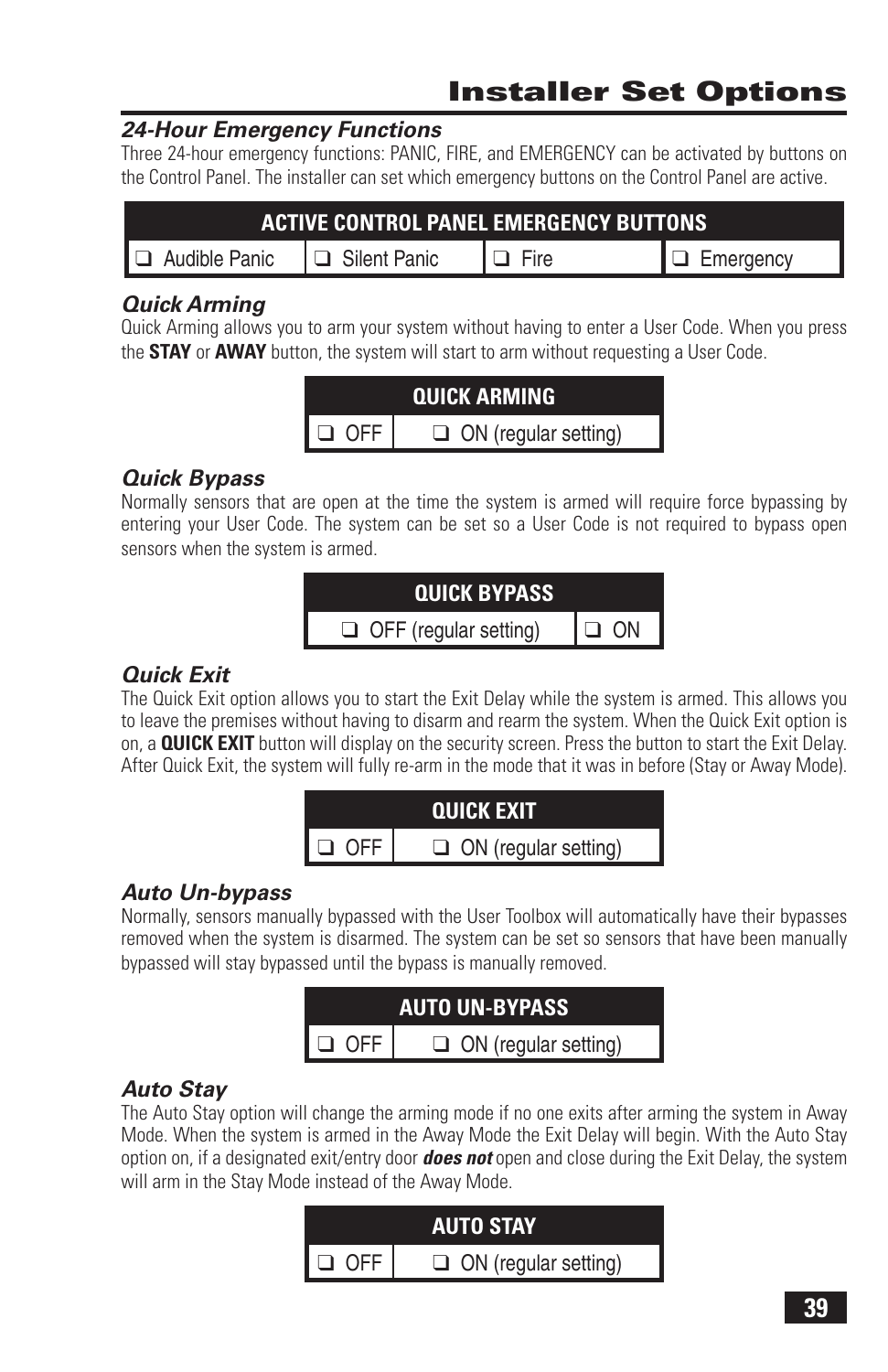# **Installer Set Options**

# *Key Fob Arm/Disarm Sound*

The system can be set so when it's armed or disarmed by a wireless key fob, a beep will sound through the internal and external sounders to indicate that the key fob's signal was received. This helps in installations where the Control Panel is not visible or there are no other system status indications at the key fob's location.

| <b>KEY FOB ARM/DISARM SOUND</b> |           |
|---------------------------------|-----------|
| $\Box$ OFF (regular setting)    | $\Box$ ON |

# *Key Fob Disarm After Alarm Sound*

The system can be set so when it's disarmed with a wireless key fob *after* an alarm has occurred, a special series of beeps will sound through the internal and external sounders. This option serves as a safety alert to warn you to approach the premises with caution as an intruder may still be present.

| <b>KEY FOB DISARM AFTER ALARM SOUND</b> |      |  |
|-----------------------------------------|------|--|
| $\Box$ OFF (regular setting)            | ⊡ ΩΝ |  |

★ *IMPORTANT: If you return to the premises and hear the special beeps when disarming with the key fob, USE CAUTION! The special beeps indicate that an alarm has occurred while you were gone. AN INTRUDER MAY STILL BE ON THE PREMISES. LEAVE IMMEDIATELY AND CONTACT THE POLICE FROM A SAFE LOCATION.*

## *Exit Delay Restart*

The Exit Delay Restart option will extend the Exit Delay *one time* if you need to re-enter the premises. When the system is armed in the Away Mode or Stay Mode, the Exit Delay gives you time to leave without setting off the alarm. With the Exit Delay Restart option, re-entering the premises after you have left, *but before the Exit Delay timer expires*, will restart the Exit Delay timer, giving you the full length of time to leave again. The restart option only works once, each time the system is armed.



# *Cancel Time*

To limit responses to false alarms, a "cancel" message will be sent to the Central Monitoring Station if the system is disarmed within a preset period of time after an alarm is triggered. The alarm report is always sent, but it will be followed by a cancel report if you disarm the system within the preset time.

This option helps the Central Monitoring Station to determine whether you accidently caused the alarm or if the alarm report was caused by an intruder. It also lets the Central Station know that you have returned to the premises. Even if a cancel message is sent, the Central Station will verify the alarm and possibly dispatch help. The cancel message may be processed by the Central Station at a later time depending on system programming.

| <b>CANCEL TIME</b>                 |                  |  |
|------------------------------------|------------------|--|
| $\Box$ 5 Minutes (regular setting) | Minutes <b>I</b> |  |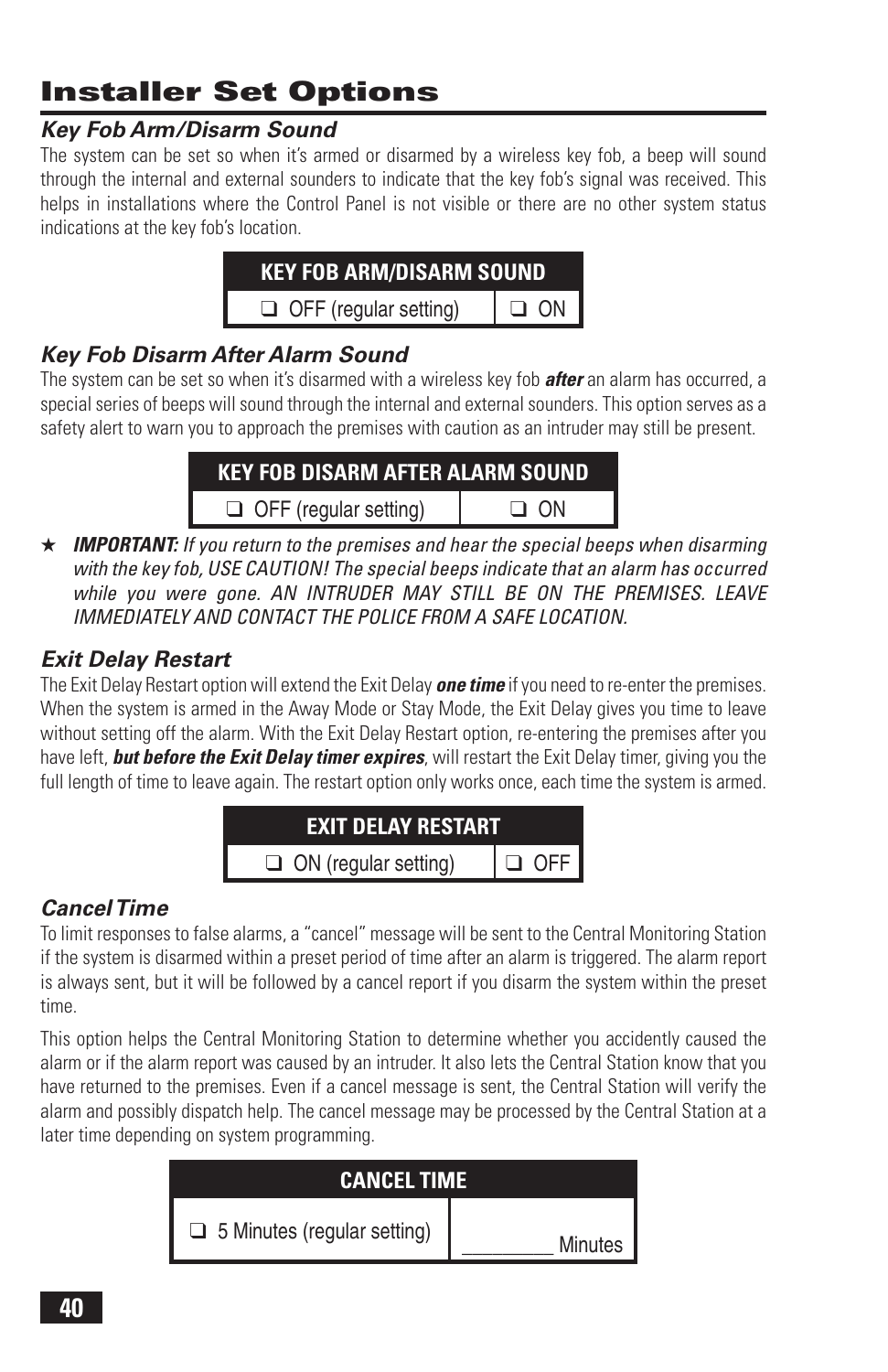# *Cancel Display*

A "cancel" message will be sent to the Central Monitoring Station if the system is disarmed within a preset period of time after an alarm is triggered. The system can be set to display that a cancel report was sent, or for higher security, the system can be set not to display the cancel message.



# *Dialer Delay*

If an alarm occurs, the system will delay dialing for a short time to allow you to disarm the system in case the alarm was accidentally tripped. The dialer delay reduces nuisance traffic to the Central Monitoring Station and can prevent receiving fines that many cities impose when police respond to a false alarm. Your installer also can program the system for no dialer delay.

✓ *NOTE: The dialer delay is also known as the "abort window". It gives you time to disarm, but doesn't delay the siren from sounding. Disarming during the abort window can display a cancel message depending on the Cancel Display setting (see above).*

| <b>DIALER DELAY</b>                 |           |  |
|-------------------------------------|-----------|--|
| $\Box$ 30 Seconds (regular setting) | Seconds I |  |

# *2-Way Voice*

The system can connect with a Central Station operator so they can converse with people in the premises after an alarm. The 2-way voice option allows communication to and from the Control Panel and the Central Station. 2-way voice communications will occur after the system has made its alarm report. Your installer sets which sensors can trigger the 2-way voice option.



# *Telephone Remote Control Answer*

Your installer selects whether your system supports the remote telephone option or not. If the telephone remote control answer option is turned on, the system will require calling it twice within 30 seconds for the Control Panel to answer the call. See the "Remote Control by Telephone" section of this manual.

| TELEPHONE REMOTE CONTROL ANSWER |                             |  |
|---------------------------------|-----------------------------|--|
| $\Box$ OFF                      | $\Box$ ON (regular setting) |  |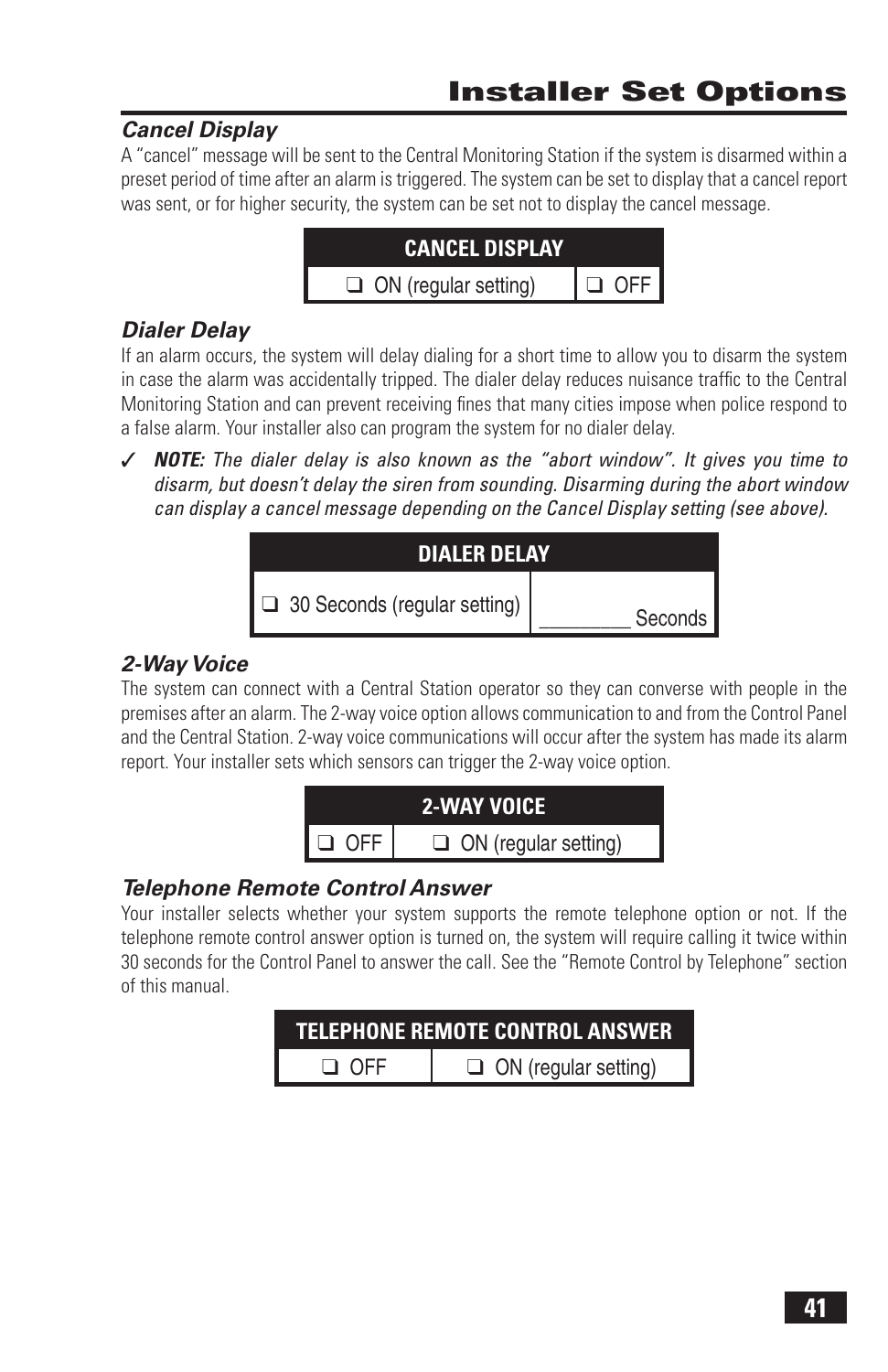# **Regulatory Information**

#### *Wireless Product Notice*

Radio controls provide a reliable communications link and fill an important need in portable wireless signaling; however, there are some limitations which must be observed.

- For U.S. installations only: The radios are required to comply with FCC Rules and Regulations as Part 15 devices. As such, they have limited transmitter power and therefore limited range.
- A receiver cannot respond to more than one transmitted signal at a time and may be blocked by radio signals that occur on or near their operating frequencies, regardless of code settings.
- Changes or modifications to the device may void FCC compliance.
- Infrequently used radio links should be tested regularly to protect against undetected interference or fault.
- A general knowledge of radio and its vagaries should be gained prior to acting as a wholesale distributor or dealer, and these facts should be communicated to the ultimate users.

## *FCC Part 15 Notice*

This equipment generates and uses radio frequency energy and if not installed and used properly, that is, in strict accordance with the manufacturer's instructions, may cause interference to radio and television reception. It has been type tested and found to comply with the limits for a Class B computing device in accordance with Part 15 of FCC Rules, which are designed to provide reasonable protection against such interference in a residential installation. However, there is no guarantee that interference will not occur in a particular installation. If this equipment does cause interference to radio or television reception, which can be determined by turning the equipment off and on, the user is encouraged to try to correct the interference by one or more of the following measures:

- Relocate the Console away from the TV/radio receiver.
- Plug the Console into a different wall outlet so that the Console is on a different branch circuit.
- Re-orient the TV/radio antenna.
- If necessary, the user should consult the dealer or an experienced radio/television technician for additional suggestions.

#### *FCC Telephone Rules and Regulations*

The FCC requires that this alarm dialer system not make more than 15 repetitive dialing attempts to a single telephone number. There are no limitations when the calls are made sequentially to two or more alternative numbers, or when these calls are spaced 10 minutes apart to a single number. The FCC Rules and Regulations do not specify the re-attempt period as this can vary for specific applications. When setting this period, take into consideration local, interstate, foreign and special network call completion characteristics, network processing time, a sufficient number of rings and busy/don't answer modes.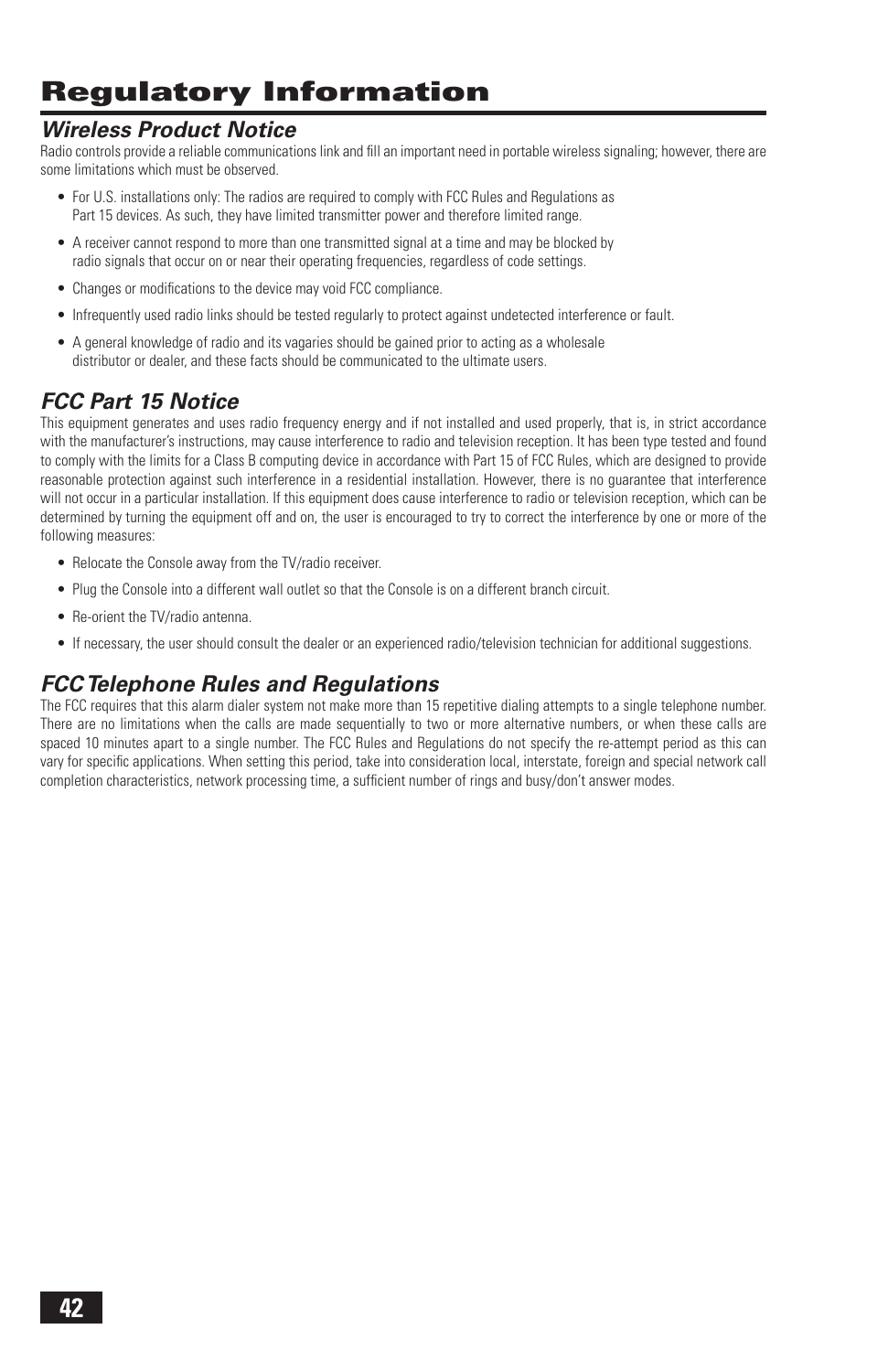#### *FCC Part 68 Notice*

This equipment complies with Part 68 of the FCC rules and/or the requirements adopted by the Administrative Council for Terminal Attachments (ACTA). On the rear of this equipment is a label that contains, among other information, a telephone products identifier in the form FCC ID: EF4 ... or US: EF4 ... and ringer equivalence number (REN). If requested, this information must be provided to the telephone company.

A plug and jack used to connect this equipment to the premises wiring and telephone network must comply with the applicable FCC Part 68 rules and requirements as adopted by the ACTA. If provided, a compliant telephone cord and modular plug is included with this product. The jacks and plugs are designed to be connected to a compatible modular jack that is also compliant. See installation instructions for details.

A ringer equivalence number code (REN) is used to determine the quantity of devices that may be connected to the telephone line. Excessive RENs on a telephone line may result in the devices not ringing in response to an incoming call. In most, but not all areas, the sum of the RENs should not exceed five (5.0). To be certain of the number of devices that may be connected to the line, as determined by the total RENs, contact the telephone company to determine the maximum REN for the calling area. For products approved after July 23, 2001, the REN for this product is part of the product identifier that has the format US: AAAEQ##TXXX. The digits represented by the ## are the REN without a decimal point (e.g., 03 is REN of 0.3). For earlier products, the REN is separately shown on the label.

If this equipment causes harm to the telephone network, the telephone company will notify you in advance that temporary discontinuance of service may be required. But if advance notice is not practical, the telephone company will notify the customer as soon as possible. Also, you will be advised of your right to file a complaint with the FCC if you believe it is necessary.

The telephone company may make changes in its facilities, equipment, operations or procedures that could affect the operation of the equipment. If this happens, the telephone company will provide advance notice in order for you to make the necessary modifications in order to maintain uninterrupted service.

If trouble is experienced with this equipment, for repair and/or warranty information contact your installing alarm dealer for information or a return product authorization (RPA). If the trouble is causing harm to the telephone network, the telephone company may request you remove the equipment from the network until the problem is resolved. User repairs must not be made. Doing so voids warranty.

This equipment must not be used on telephone company provided public coin service. Connection to party lines is subject to state tariffs. Contact your state public utility commission for information. This equipment is hearing compatible (HAC) to any HAC compatible attached handset telephones.



#### *ALARM DIALING EQUIPMENT*

If your home has specially wired alarm equipment connected to the telephone line, ensure that the installation of any other non-alarm devices does not disable your alarm equipment. If you have questions about what will disable alarm equipment, consult your telephone company or a qualified installer.

#### *WHEN PROGRAMMING EMERGENCY NUMBERS OR MAKING TEST CALLS TO EMERGENCY NUMBERS*

- 1. Remain on the line and briefly explain to the dispatcher the reason for the call.
- 2. Perform such activities in the off-peak hours, such as early mornings or later evenings.
- 3. Follow the central station operator's instructions for updated dialer programming, if re-programming of the dialer is required.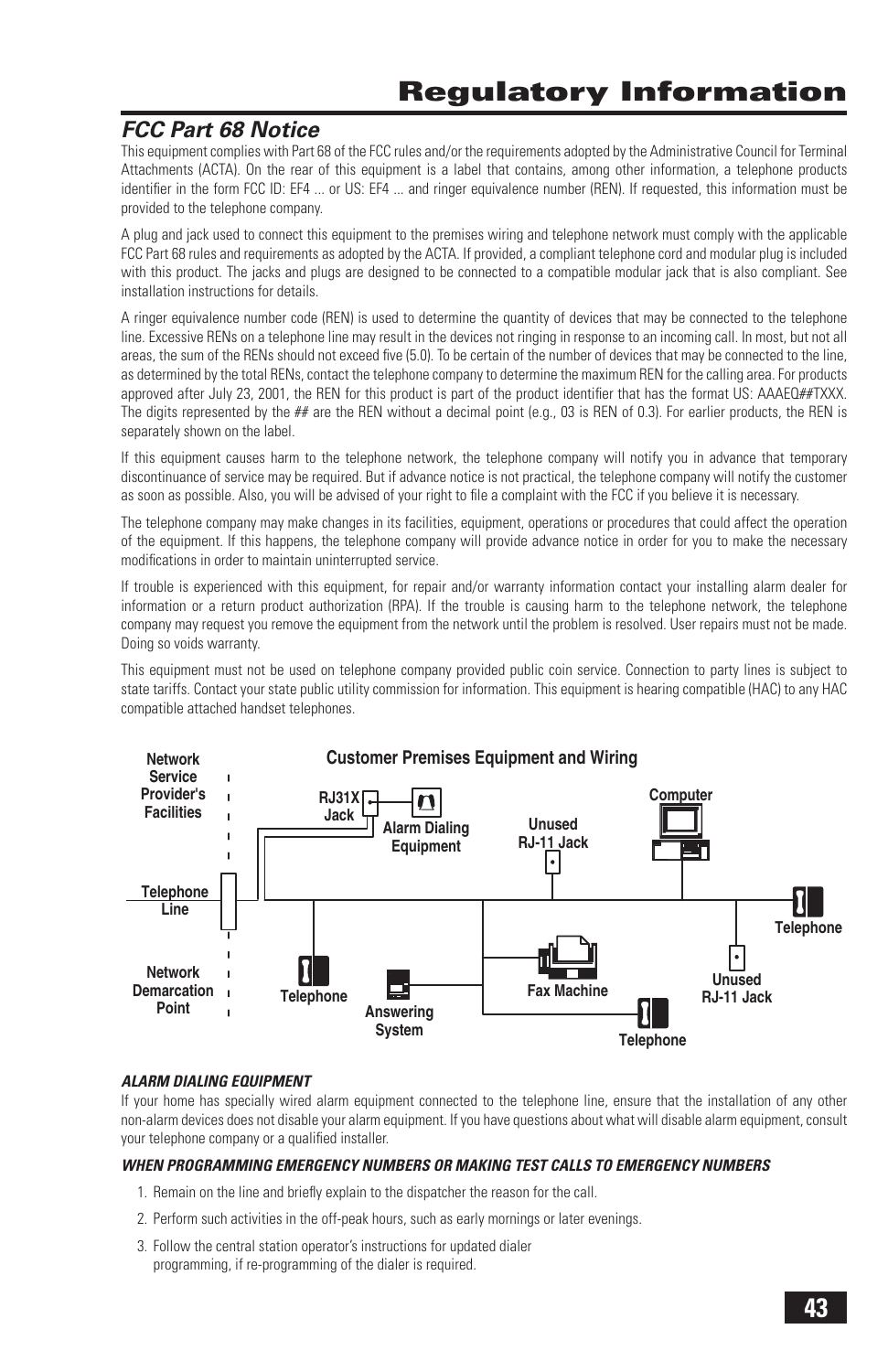# **Regulatory Information**

#### *FCC Part 68 Notice (continued)*

Alarm dialing equipment must be able to seize the telephone line and place a call in an emergency situation. It must be able to do this even if other equipment (telephone(s), answering system, computer modem, etc.) already has the telephone line in use. To do so, alarm dialing equipment must be connected to a properly installed RJ31X that is electrically in series with and ahead of all other equipment attached to the same telephone line. Proper installation is depicted in the figure on the previous page. If you have any questions concerning these instructions, you should consult your telephone company or a qualified installer about installing the RJ31X jack and alarm dialing equipment for you.

#### *Alarm Installation Notes to Installer*

For products equipped with an RJ31X jack the line seize feature shall be verified. Be certain the local telephone and incoming line connections are not reversed. These lines are not reversed if the alarm dialer can communicate with the central station.

#### *New Services Notes to User*

The installation and/or monitoring company shall be notified if new telephone service, e.g. DSL, is installed.

#### *Industry Canada Notice (for Canadian users)*

The Industry Canada (IC) label identifies certified equipment. This certification means that the equipment meets certain telecommunications network protective, operational and safety requirements. The IC does not guarantee the equipment will operate to the user's satisfaction.

Before installing this equipment, users should ensure that it is permissible to be connected to the facilities of the local telecommunications company. The equipment must also be installed using an acceptable method of connection. In some cases, the company's inside wiring associated with a single line individual service may be extended by means of a certified connector assembly (telephone extension cord). The customer should be aware that compliance with the above conditions may not prevent degradation of service in some situations.

Repairs to certified equipment should be made by an authorized Canadian maintenance facility designated by the supplier. Any repairs or alterations made by the user to this equipment, or equipment malfunctions, may give the telecommunications company cause to request the user to disconnect the equipment.

Users should ensure for their own protection that the electrical ground connections of the power utility, telephone lines and internal metallic water pipe system, if present, are connected together. This precaution may be particularly important in rural areas.

**CAUTION:** Users should not attempt to make such connections themselves, but should contact the appropriate electric inspection authority, or electrician, as appropriate.

The Load Number (LN) assigned to each terminal device denotes the percentage of the total load to be connected to a telephone loop which is used by the device to prevent overloading. The termination on a loop may consist of any combination of devices subject only to the requirement that the total of the Load Number of all the devices does not exceed 100.

The Ringer Equivalence Number (REN) is used to determine the quantity of devices that may be connected to the telephone line. Too many devices may result in some devices not ringing in response to an incoming call. In most, but not all areas, the sum of the REN's should not exceed five (5.0). To be certain of the number of devices that may be connected to the line, contact the telecommunications company to determine the maximum REN for the calling area.

Refer to the equipment label for the unit's load number or REN number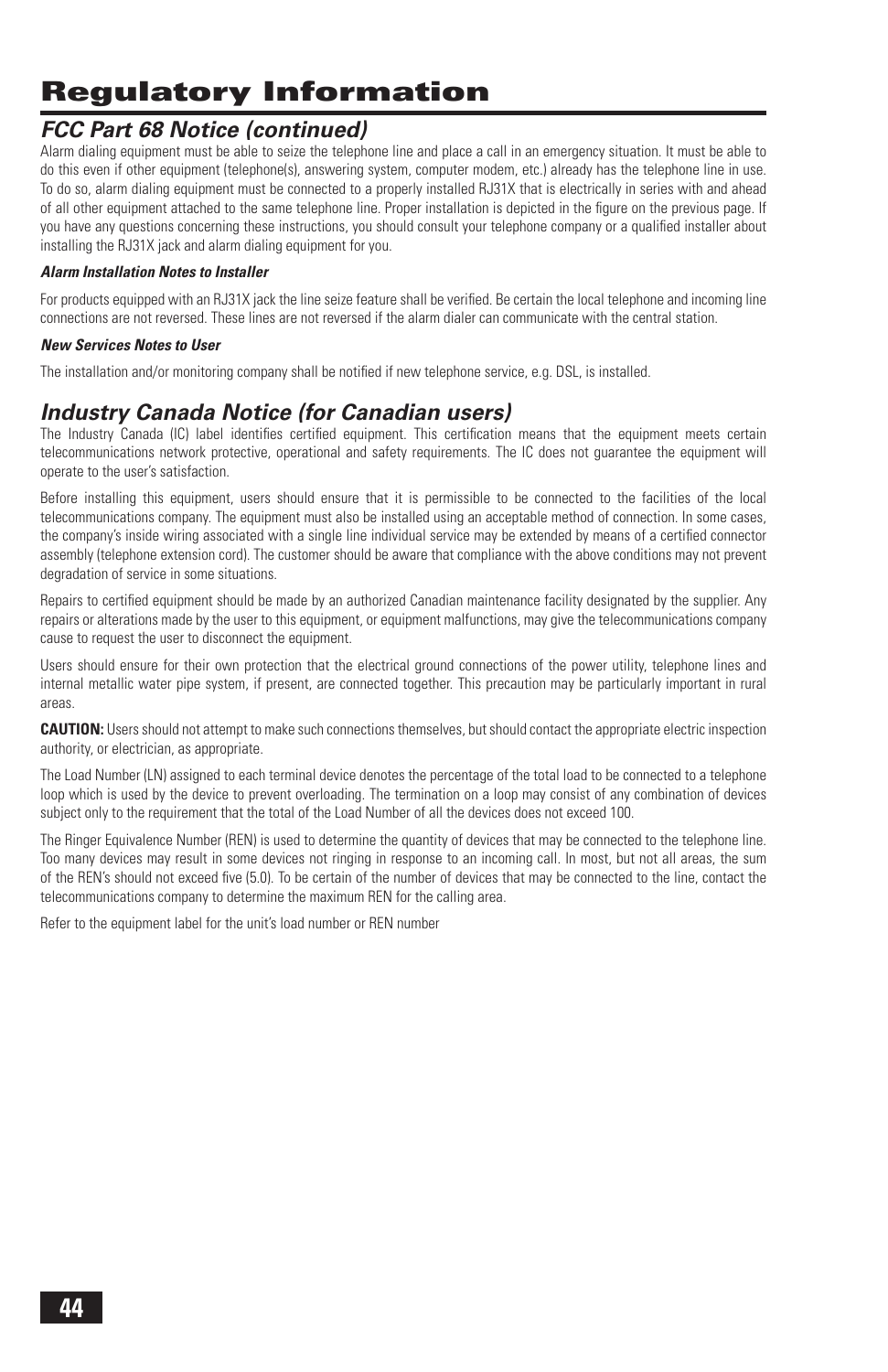Your local Alarm dealer is the person best qualified to service your alarm system. Be sure to set up a routine service schedule with your local Alarm installer. THIS EQUIPMENT MUST BE CHECKED BY A QUALIFIED TECHNICIAN AT LEAST EVERY THREE YEARS.

YOUR LOCAL ALARM INSTALLATION AND SERVICE PROFESSIONAL:

#### *Important Power Supply Notice*

The Control Panel is powered by a plug-in power supply. In case the power supply becomes unplugged, be sure to plug the power supply into an un-switched receptacle. Do not connect the power supply to a receptacle controlled by a switch.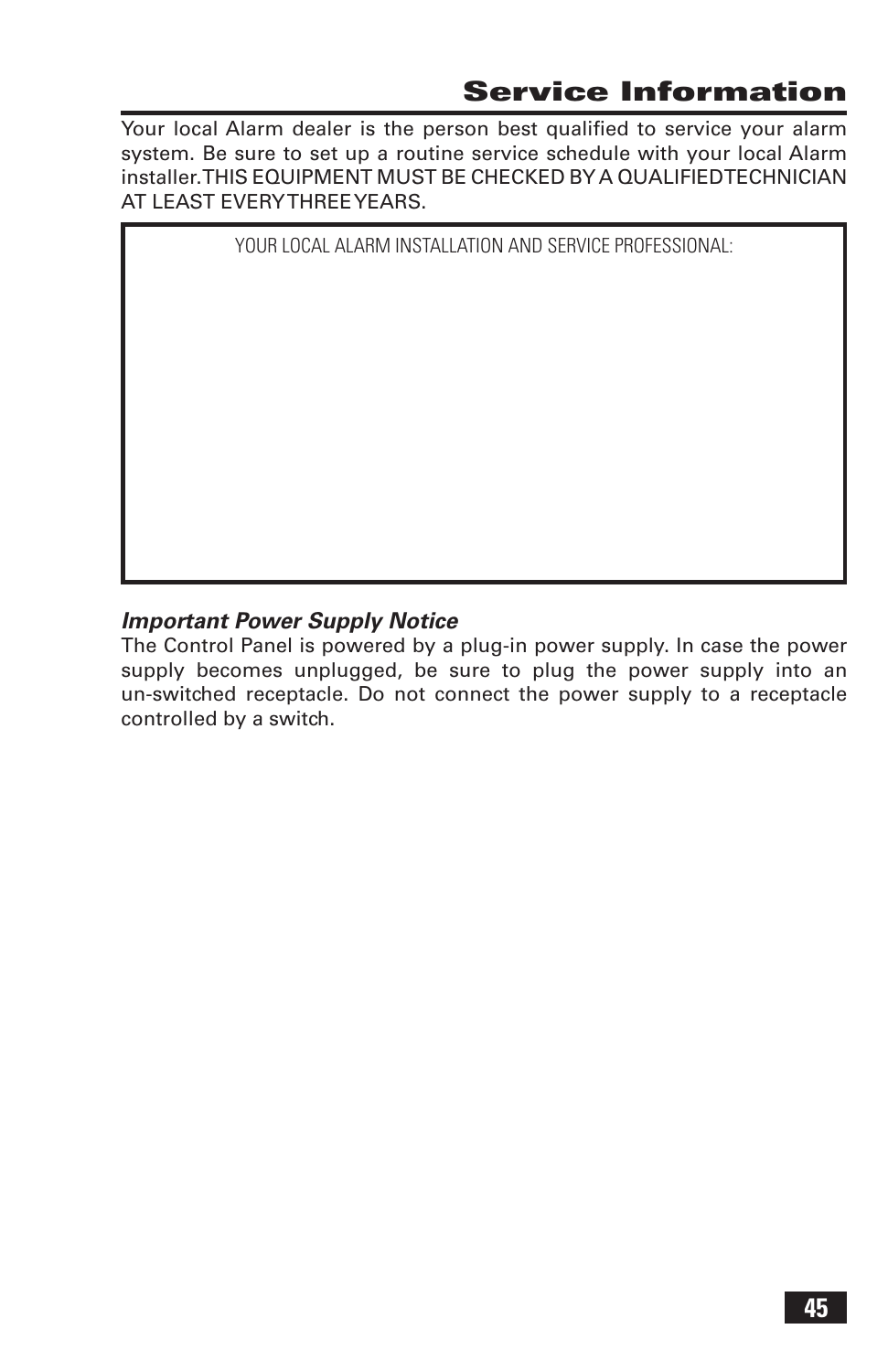# **Important Notice**

#### *Alarm System Limitations*

This security system can not offer quaranteed protection against burglary, fire, or other emergencies. Any alarm system, whether commercial or residential, is subject to compromise or failure to warn for a variety of reasons. For example:

- Intruders may gain access through unprotected openings or have the technical sophistication to bypass an alarm sensor or disconnect an alarm warning device.
- Intrusion detectors (sensors) will not work without power. Battery operated devices will not work without batteries, with dead batteries, or if the batteries are not put in properly. Devices powered solely by AC will not work if their AC power supply is cut off for any reason, however briefly.
- Signals sent by wireless sensors may be blocked or reflected by metal before they reach the alarm Control Panel, even if the signal path has been recently checked during a weekly test. Blockage can occur if a metal object has been moved into the sensor's signal path.
- A user may not be able to reach a panic or emergency button quickly enough.
- While smoke detectors have played a key role in reducing residential fire deaths in the United States, they may not activate or provide early warning for a variety of reasons in as many as 35% of all fires, according to data published by the Federal Emergency Management Agency. Some of the reasons smoke detectors used in conjunction with this system may not work are where smoke cannot reach the detectors, such as in chimneys, in walls, or roofs, or on the other side of closed doors. Smoke detectors may have been improperly installed and positioned. Smoke detectors may not sense fires that start where smoke cannot reach the detectors, such as in chimneys, in walls, or roofs, or on the other side of closed doors. Smoke detectors also may not sense a fire on another level of a residence or building. A second floor detector, for example, may not sense a first floor or basement fire. Moreover, smoke detectors have sensing limitations. No smoke detector can sense every kind of fire every time. In general, detectors may not always warn about fires caused by carelessness and safety hazards like smoking in bed, violent explosions, escaping gas, improper storage of flammable materials, overloaded electrical circuits, children playing with matches, or arson. Depending upon the nature of the fire and/or the locations of the smoke detectors, the detector, even if it operates as anticipated, may not provide sufficient warning to allow all occupants to escape in time to prevent injury or death.
- Alarm warning devices such as sirens, bells or horns may not alert people or wake up sleepers if they are located on the other side of closed or partly open doors. If warning devices sound on a different level of the residence from the bedrooms, then they are less likely to waken or alert people inside the bedrooms. Even persons who are awake may not hear the warning if the alarm is muffled from a stereo, radio, air conditioner or other appliance, or by passing traffic. Finally, alarm warning devices, however loud, may not warn hearing-impaired people or awaken deep sleepers.
- Telephone lines needed to transmit alarm signals from a premises to a central monitoring station may be out of service or temporarily out of service. Telephone lines are also subject to compromise by sophisticated intruders.
- Even if the system responds to the emergency as intended, however, occupants may have insufficient time to protect themselves from the emergency situation. In the case of a monitored alarm system, authorities may not respond appropriately.
- This equipment, like other electrical devices, is subject to component failure. Even though this equipment is designed to last as long as ten years, the electronic components could fail at any time.

The most common cause of an alarm system not functioning when an intrusion or fire occurs is inadequate maintenance. This alarm system should be tested weekly to make sure the sensors are working properly.

Installing an alarm system may make one eligible for lower insurance rates, but an alarm system is not a substitute for insurance. Homeowners, property owners, and renters should continue to act prudently in protecting themselves and continue to insure their lives and property.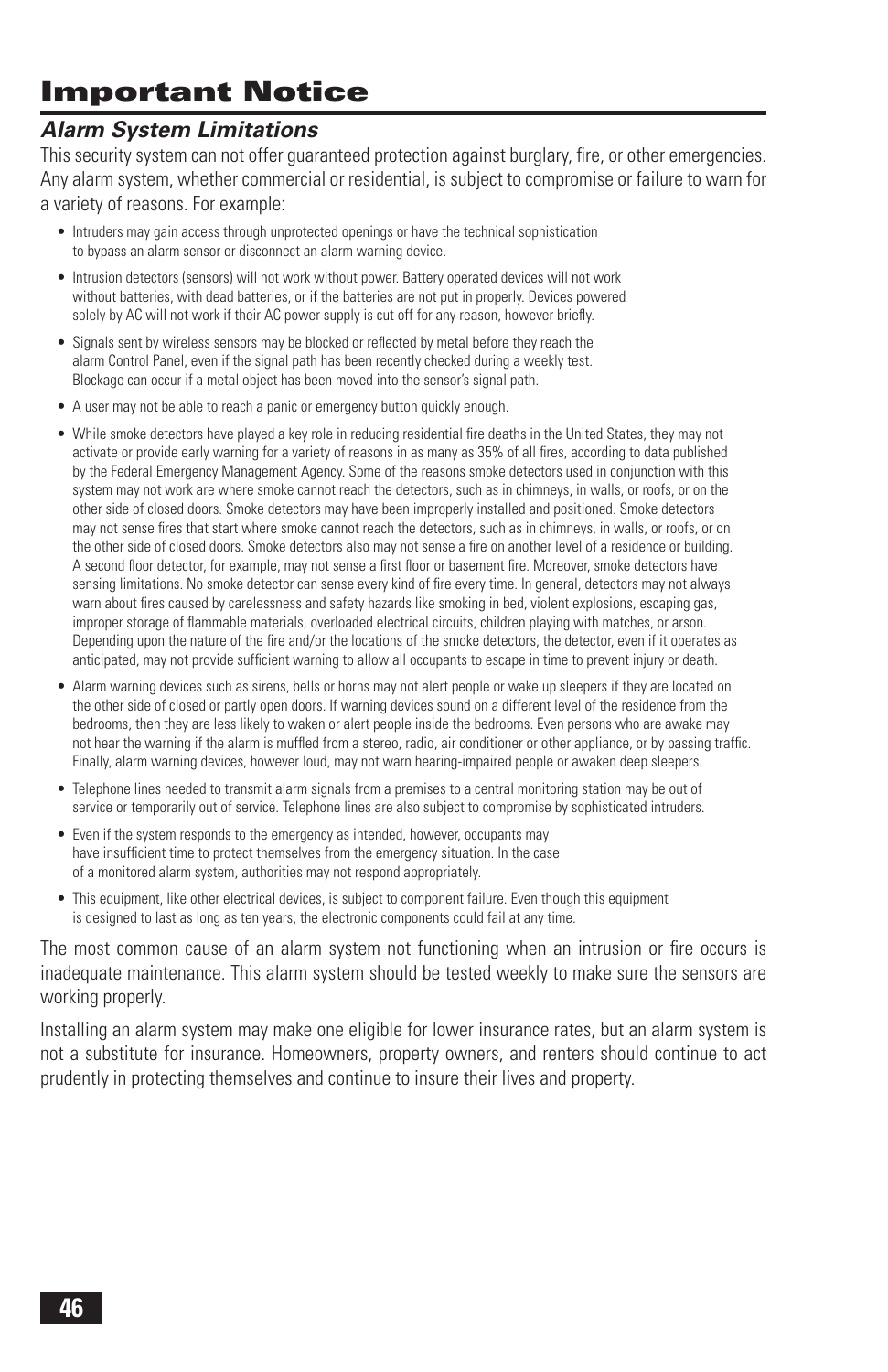# **Limited Warranty**

This 2gig Technologies Inc. product is warranted against defects in material and workmanship for twelve (12) months. **This warranty extends only to wholesale customers** who buy through 2gig Technologies Inc. authorized distribution channels. **2gig Technologies Inc. does not warrant this product to consumers.** Consumers should inquire from their selling dealer as to the nature of the dealer's warranty, if any. **There are no obligations or liabilities on the part of 2gig Technologies Inc. for consequential damages arising out of or in connection with use or performance of this product or other indirect damages with respect to loss of property,**  revenue, or profit, or cost of removal, installation, or reinstallation. All implied warranties, including implied warranties for merchantability and implied warranties for fitness, are valid only until the warranty expires. **This 2gig Technologies Inc. Warranty is in lieu of all other warranties express or implied.**

For warranty service call your local alarm installation and service professional at the contact information shown on the back cover of this User's Guide.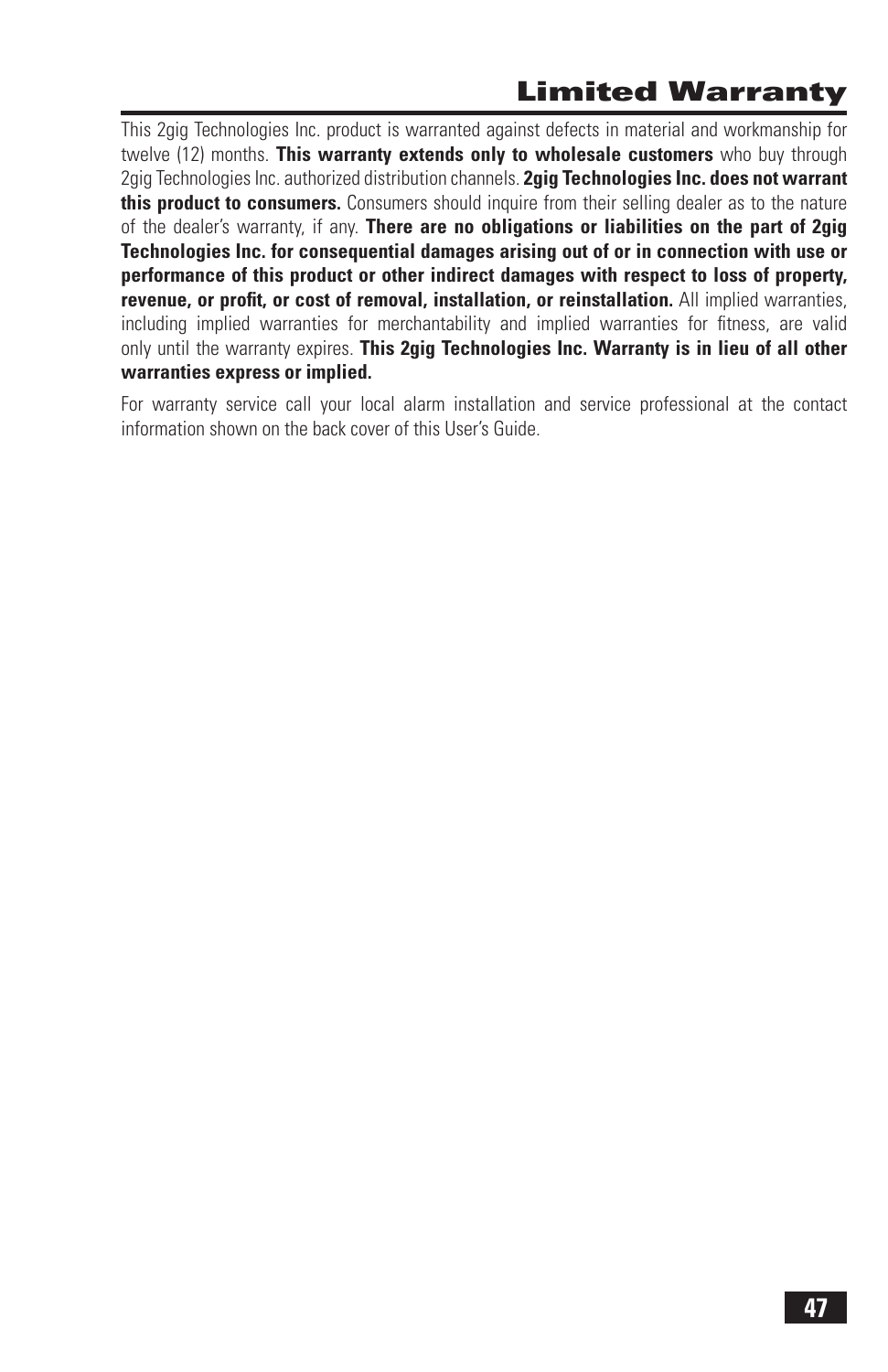# **Index**

**#'s**

**B**

**C**

2-Way voice 41 2-Way voice communications 15 24-Hour emergency buttons 21 24-Hour emergency functions 39 **A** AC power icon 23 Adding a duress User Code 29 Adding a User Code 28 ADD USER buttons 28 Alarm memory 15 Alarm memory screen 15, 18 Alarm system limitations 46 ARM button 11, 13 Arming screen 6 Arming to Stay Mode 11 Audio listen-in 41 Automatic fire alarm 18 Auto stay mode 12, 39 Auto un-bypass 39 AWAY button 13, 17 Away Mode 7, 12, 13 Backlight timeout 35 Backup battery status icon 23 Brightness / Volume 35 Burglary alarm siren 15 Burglary protection 7, 8, 9, 10, 11, 12, 13, 14, 15, 16, 17 BYPASS ALL button 13 Bypassing sensors remotely 27 CALIBRATE TOUCH-SCREEN button 36 CANCEL button 14 Cancel display 41 Cancel time 40 Carbon monoxide (CO) detector 5, 18 Cell phone test 33 CHANGE USER buttons 28, 29 CHANGE USER PIN button 28 Changing a User Code 28 Checking that all sensors are closed 8 Chime options 34 CHIME SETUP button 34 CLEAN SCREEN button 36 CLEAR ALARM HISTORY button 15, 18 CLEAR button 14 Color display 4 Control Panel features 4 CREATE DURESS USER button 29

**D**

| Date 37                 |  |
|-------------------------|--|
| DELETE USER button 29   |  |
| Deleting a User Code 29 |  |

Dialer delay 41 DISARM button 14 Disarming from Away Mode 14 Disarming from Stay Mode 14 Disarming the system 14 Disarm Screen 15 Display cleaning 36 Display version 37 Door / window sensor 5 Duress User Code 29

**E**

Emergency button 4 EMERGENCY button 21 Emergency evacuation plan 20 Emergency functions 21 Entry Delay 11, 12, 13, 38 ENTRY DELAY button 13 Entry Delay in Stay Mode 10 Exit and Entry Delays in Away Mode 12 Exit Delay 11, 12, 13, 38 Exit Delay restart 12, 40

**F**

FCC Part 15 notice 42 FCC Part 68 notice 43 FCC Telephone rules and regulations 42 Features 4 FILTERS button 30 Fire alarm system 18 FIRE emergency button 17, 18, 21 Fire horn run time 38 Fire protection 18, 19, 20 Force bypassing sensors 9

Glass break sensor 5

#### **H**

**I**

**K**

**L**

**G**

HOME button 4, 11, 13 Home screen 6

If a burglary alarm occurs 15 Industry Canada notice 44 Installer set options 38, 39, 40, 41

Key fob Arming to Away Mode 16 Arming to Stay Mode 16 Auxiliary 16 Disarming 16 Emergency 16 Key fob arm/disarm sound 40 Key fob arming and disarming 16 Key fob disarm after alarm sound 40 Key fob remote 5

Limited warranty 47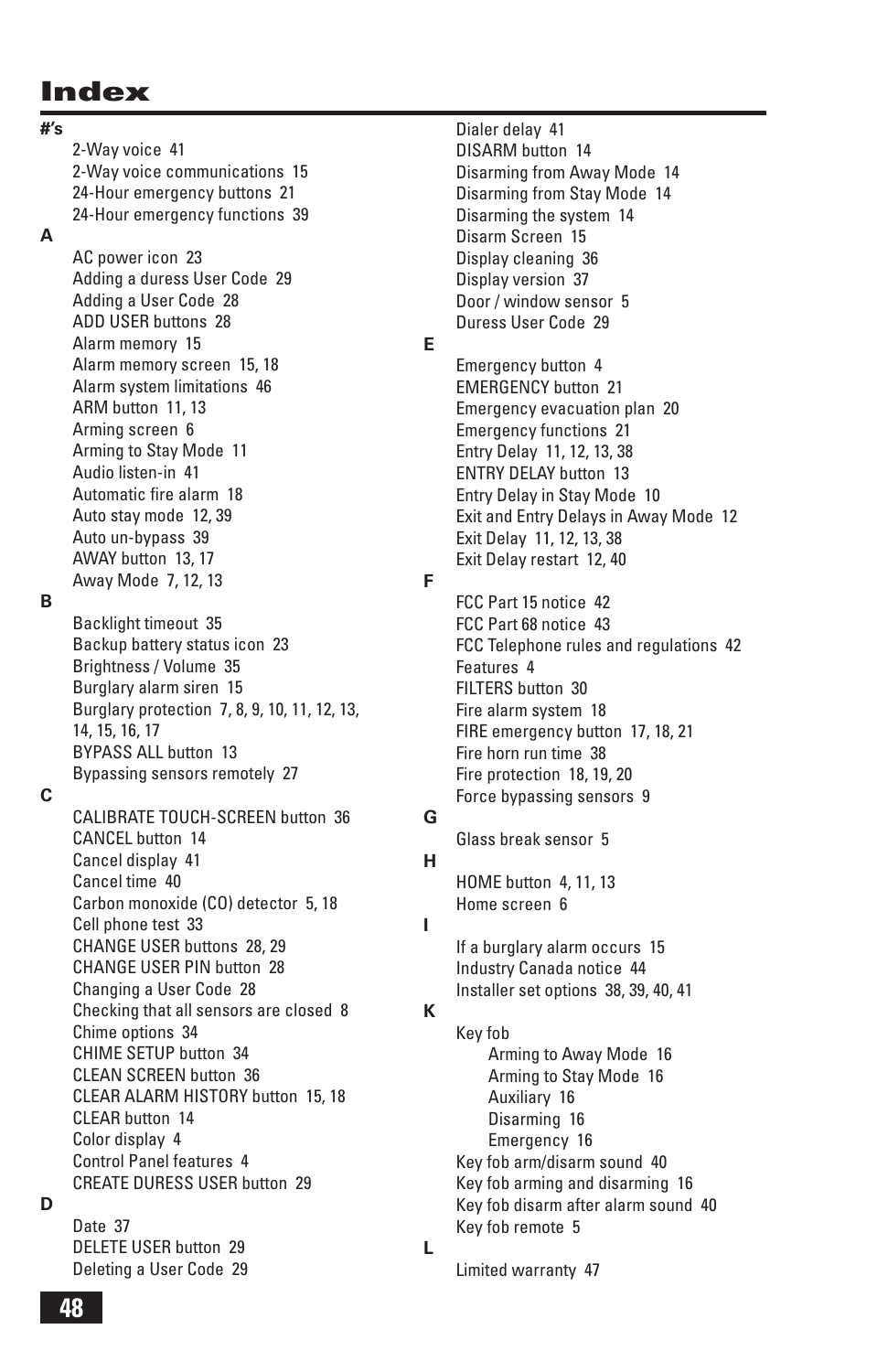**M**

Main display screens 6 Manual bypass 9 Manual fire alarm 18 Manually bypassing or un-bypassing sensors 9 Master User Code 28, 34 Menu screen 6 Messages Displaying messages 24 Filtering messages 25 Reading confidential messages 25 Reading messages 24 Sorting messages 25 System messages 24 Messaging 24 Microphone 4, 15 Motion sensor 5 National Fire Protection Association's (NFPA) Standard #72 19 Nighttime trouble alert holdoff 22 Operating the system 7 Panel test 31 Panic button remote 5 PANIC (police) emergency button 21 Pending alerts 31 Phone line failure icon 23 POLICE button 17 Quick arming 11, 13, 39 Quick bypass 9, 11, 13, 39 Quick exit 39 Quick Exit in Away Mode 12 Quick Exit in Stay Mode 10 Radio modem icon 23 Recommended smoke detector locations 19 Regulatory information 42, 43, 44 Remote control 27 Remote control by telephone 26, 27 Remote installer access icon 23 Secret duress button 29

# **P**

**O**

**N**

#### **Q**

#### **R**

#### **S**

SECURITY button 14 Security screen 6 Sensor bypassing 9 Sensor test 31 Service information 45 Set date and time 37 SET DATE / TIME button 37 SILENCE button 13 Silencing a false fire alarm 18 SILENT EXIT button 13 Silent Exit in Away Mode 12 Siren 15 Siren run time 38 Smoke detector 5, 18 Speaker 15 Status screen 6 STAY button 11, 17 Stay Mode 7, 10 System history 30 SYSTEM HISTORY button 30 System status icons 23 System test 31 SYSTEM TEST button 31 System toolbox 28, 29, 30, 31, 32, 33, 34, 35, 36, 37 System trouble alerts 22 Telephone remote 26 Telephone remote control answer 41 Telephone test 32 Test Mode icon 23 Time 37 Touch screen 4 Touch screen calibration 36 Trouble alert icon 22 User Code 11, 13, 18, 28 User Code setup 28 User Toolbox 28 VERSION button 37 Viewing the sensor status 8 Warranty service 47

**T**

**U**

**V**

**W**

Wireless keypad 5 Arming to Away Mode 17 Arming to Stay Mode 17 Disarming 17 Fire Emergency 17 Police Emergency 17 Wireless product notice 42 Wireless sensors 5